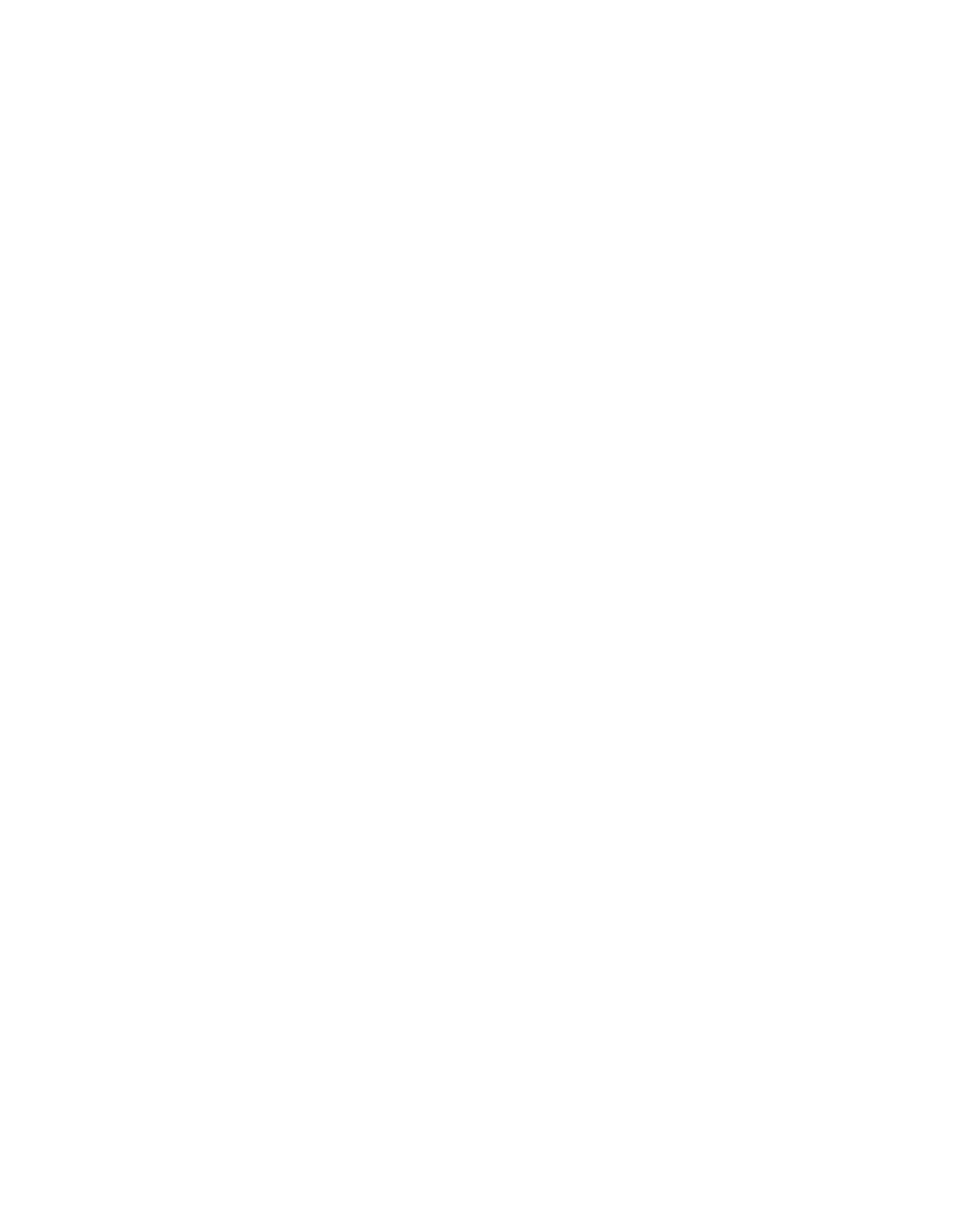# **Expedited Federal Authorization of Interstate Natural Gas Pipelines: Are Agencies Complying with EPAct 2005?**

#### **Executive Summary**

 $\overline{a}$ 

This report presents a study showing that the time to obtain required federal authorizations from agencies other than the Federal Energy Regulatory Commission (FERC or Commission) for interstate natural gas pipeline projects has actually increased since the passage of the Energy Policy Act of 2005 (EPAct 2005), a law with the stated intent to streamline and expedite federal authorizations for such projects.

The only provision in EPAct 2005 Section 313 that provides an applicant with recourse in the face of agency delay—a petition to the U.S. Court of Appeals for the D.C. Circuit—has rarely been used, allowing agencies to miss the required federal authorization deadline without consequence.

The undesirable effects of permitting delays range from increased project costs to missed in-service dates, along with a variety of associated adverse business, environmental, and other consequences. Using survey and interview data from the majority of large pipeline projects over the past 13 years, this report analyzes permitting timeframes and identifies possible improvements.

It should be noted that no causal link was identified between the passage of EPAct 2005 and the increase in time required to obtain all required federal authorizations for interstate pipeline projects. Rather, the causes for delay that were identified included agency inexperience and inadequate agency staff, interagency conflicts, applicant changes to the project requiring additional or revised environmental review, and site-access problems. Improving the Act may help to alleviate the delays that appear to have increased in recent years.

In order to streamline and expedite the federal authorizations required for interstate natural gas pipeline projects, EPAct 2005 authorized FERC to establish a schedule for such authorizations.<sup>1</sup> To accomplish this, FERC implemented a 90-day deadline for other agencies to issue the federal authorizations required for a pipeline project after the issuance of FERC's environmental analysis under the National Environmental Policy Act.

Five years after implementation of the Act, The INGAA Foundation, Inc. commissioned Holland & Hart LLP to conduct a study to determine whether the law had reduced the time to obtain federal authorizations for interstate natural gas pipeline projects as intended and, depending on the results of the study, to develop strategies for streamlining the issuance of such authorizations. The study focused on the EPAct 2005 provision regarding the federal

 $1$  Federal authorizations include both authorizations issued by federal agencies and authorizations issued by state agencies acting under federal delegation.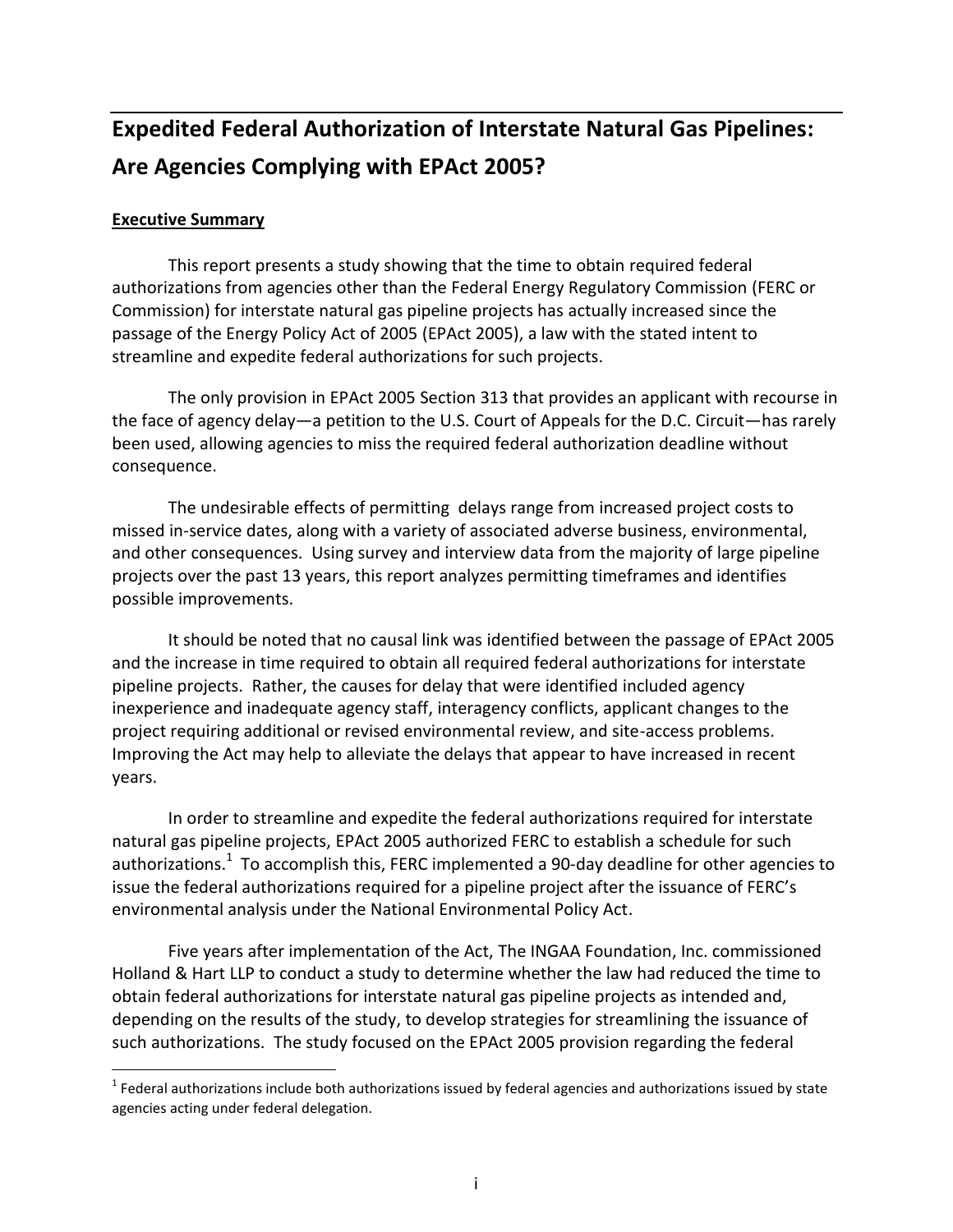authorization deadline, which applies to non-FERC authorizations. The study does not cover FERC processes or certification except in relation to the other federal authorizations.

To collect data for the study, Holland & Hart conducted a survey, with respondents representing 51 interstate natural gas pipeline projects from both before and after the effective date of EPAct 2005.

For post-EPAct 2005 projects, the survey data showed:

- 1. an increase from 7.69% to 28.05% of federal authorizations that were delayed (see Table 2);
- 2. an increase from 3.42% to 19.51% of federal authorizations that were delayed 90 days or longer beyond the FERC deadline (see Table 3); and
- 3. an increase in the time federal agencies took to deem an application for a federal authorization "complete."

In response to open-ended questions administered to the survey-respondents, the most common cause cited for federal authorization delays was conflict between two agencies. Other causes included inadequate or under-trained agency staff, applicant changes to the project requiring additional or revised environmental review, site-access problems, third-party protests, and agency review and determination of requirements to mitigate for environmental impacts.

Suggestions to reduce future delays included:

 $\overline{a}$ 

- 1. providing consequences when agencies fail to meet the FERC deadline;
- 2. planning for the project early and thoroughly; and
- 3. establishing better applicant-agency relationships and lines of communication.

The survey was designed to quantify delays experienced in receiving federal authorizations and gather information on the causes of such delays. Based on the survey outcomes, Holland & Hart conducted qualitative interviews with representatives from four post-EPAct 2005 projects that experienced significant delays to explore further some of the causes for such delays.<sup>2</sup>

The interviewees expressed a strong desire for the Commission to have the authority to impose consequences or take unilateral action when agencies failed to abide by the federal authorization deadline set by FERC. The interviews also revealed a general desire for more

 $2$  Further research would be needed to determine all of the reasons that the frequency and duration of delay increased after the Act.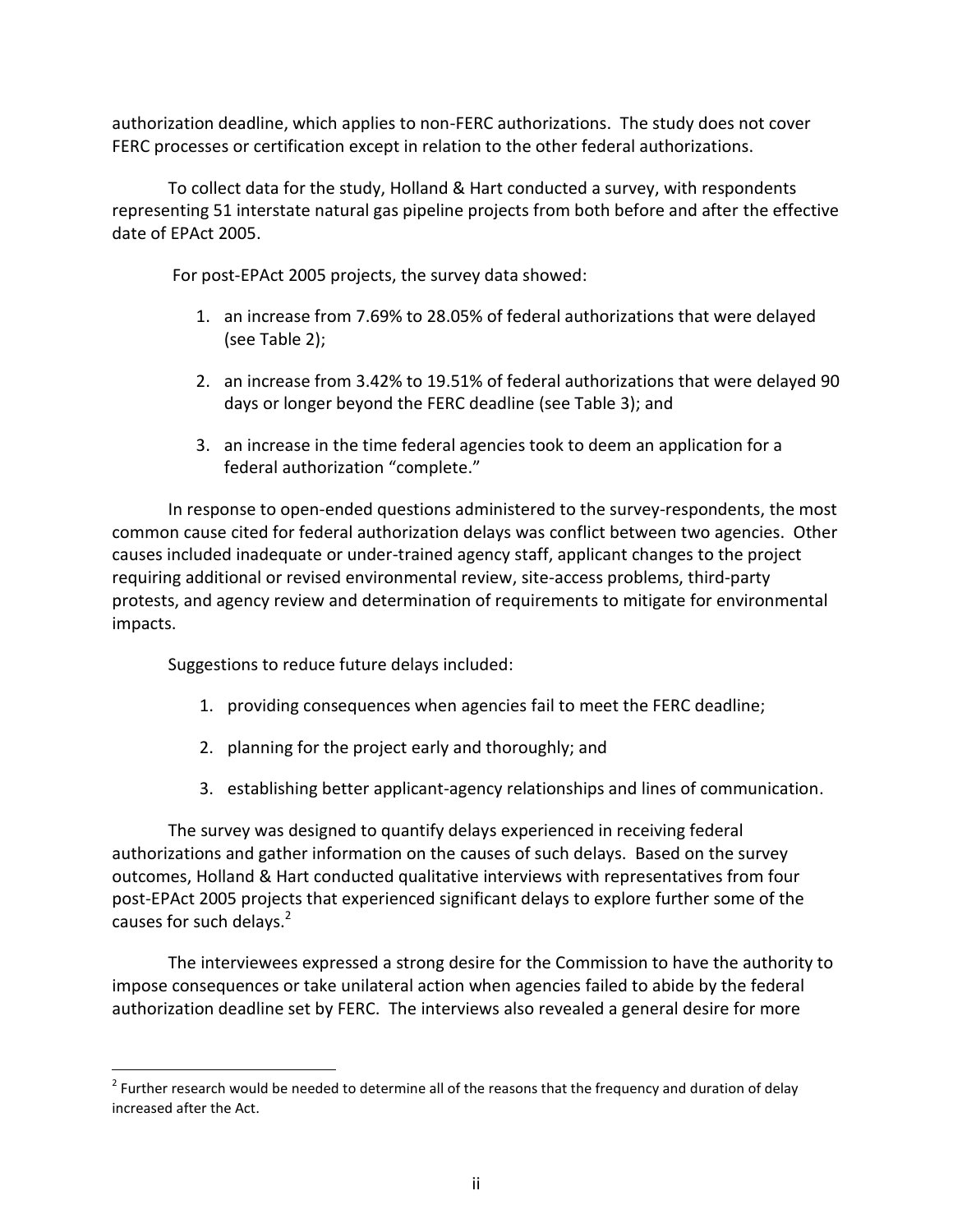FERC involvement in the federal authorization process, especially to provide more education and training to the other federal agencies involved in the process.

A majority of the interviewees also indicated that state agencies with delegated federal permitting authority were a common source of delays, even though such delegated authorizations are subject to the EPAct 2005 provision establishing a federal timeline. Several of the interviewees offered that the time it took to satisfy U.S. Fish and Wildlife Service requirements under the Migratory Bird Treaty Act and to obtain permits from the Army Corps of Engineers under Section 404 of the Clean Water Act contributed to major delays for their projects. The interviewees also indicated that under-staffed agencies and increased public concern over natural gas production issues like hydraulic fracturing were sources of pipeline project delay. Finally, the interviewees noted that duplicative agency processes, FERC's inability to enforce the federal-authorization deadline, and project changes by the applicant also contributed to delays.

Overall, the survey and interviews revealed increased permitting delays since the enactment of EPAct 2005 for the federal authorizations required to develop interstate natural gas pipeline projects. Thus, it appears that federal agencies have not complied with EPAct 2005's requirements for streamlining and expediting federal authorizations.

In order to achieve the Act's stated goal of streamlined permitting, there must be consequences for agencies that fail to meet deadlines. Additional process improvements, regulatory revisions, and/or legislative actions likely are needed. Based on analysis of the study data, potential options include:

- 1. Amending the Natural Gas Act to provide effective tools to enforce the federalauthorization deadline, such as granting automatic approval if an agency does not respond by the deadline or allowing FERC to grant approval in the agency's stead.
- 2. Greater FERC involvement in permitting processes to educate and train other federal agencies, facilitate communications with those agencies, and move the permitting processes forward.
- 3. Encouragement of other federal agencies to recruit staff with specific experience permitting linear projects.
- 4. Revision of FERC's policy that encourages cooperation with state and local agencies to recognize more definitively that state or local law that overlaps or conflicts with FERC's authority over pipeline facilities is preempted by the Natural Gas Act.
- 5. Recognition by federal agencies that, as the lead agency, FERC's completion of National Historic Preservation Act Section 106 consultation and Endangered Species Act Section 7 consultation is sufficient for other federal authorizations that require such consultation for interstate natural gas pipeline projects.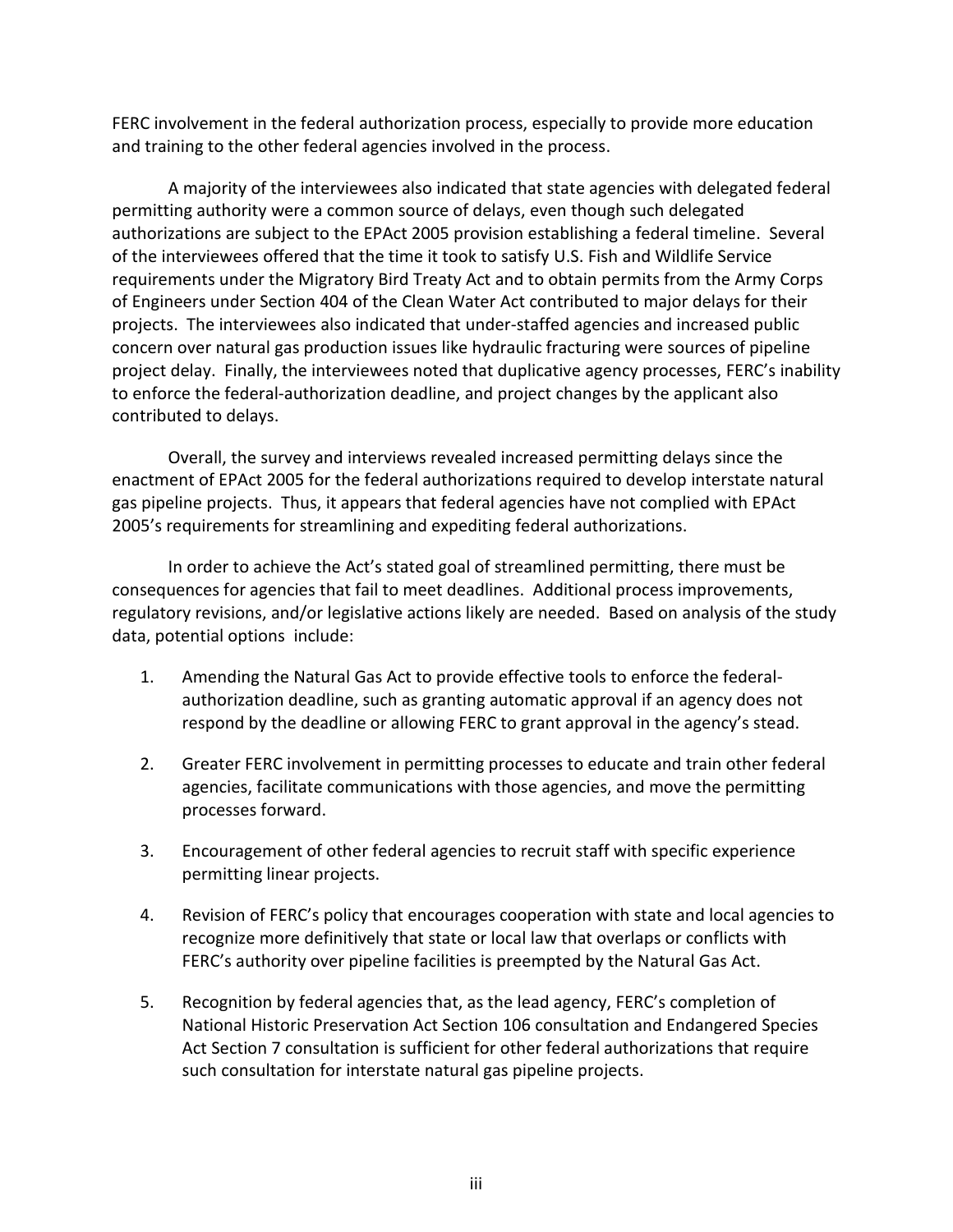- 6. Explicit direction by the Council on Environmental Quality to require expedited review for pipeline projects under the National Environmental Policy Act.
- 7. Statutory amendments to authorize interstate natural gas pipeline companies access to private property for required non-invasive project surveys and to authorize FERC to apply authorization deadlines to non-federal authorizations required from state and local agencies.
- 8. Congressional or federal court action to address issues and associated delays resulting from the U.S. Fish and Wildlife Service requirements under the Migratory Bird Treaty Act, which currently prohibits the take of migratory birds that occurs incidental to otherwise lawful activities, such as interstate natural gas pipeline development.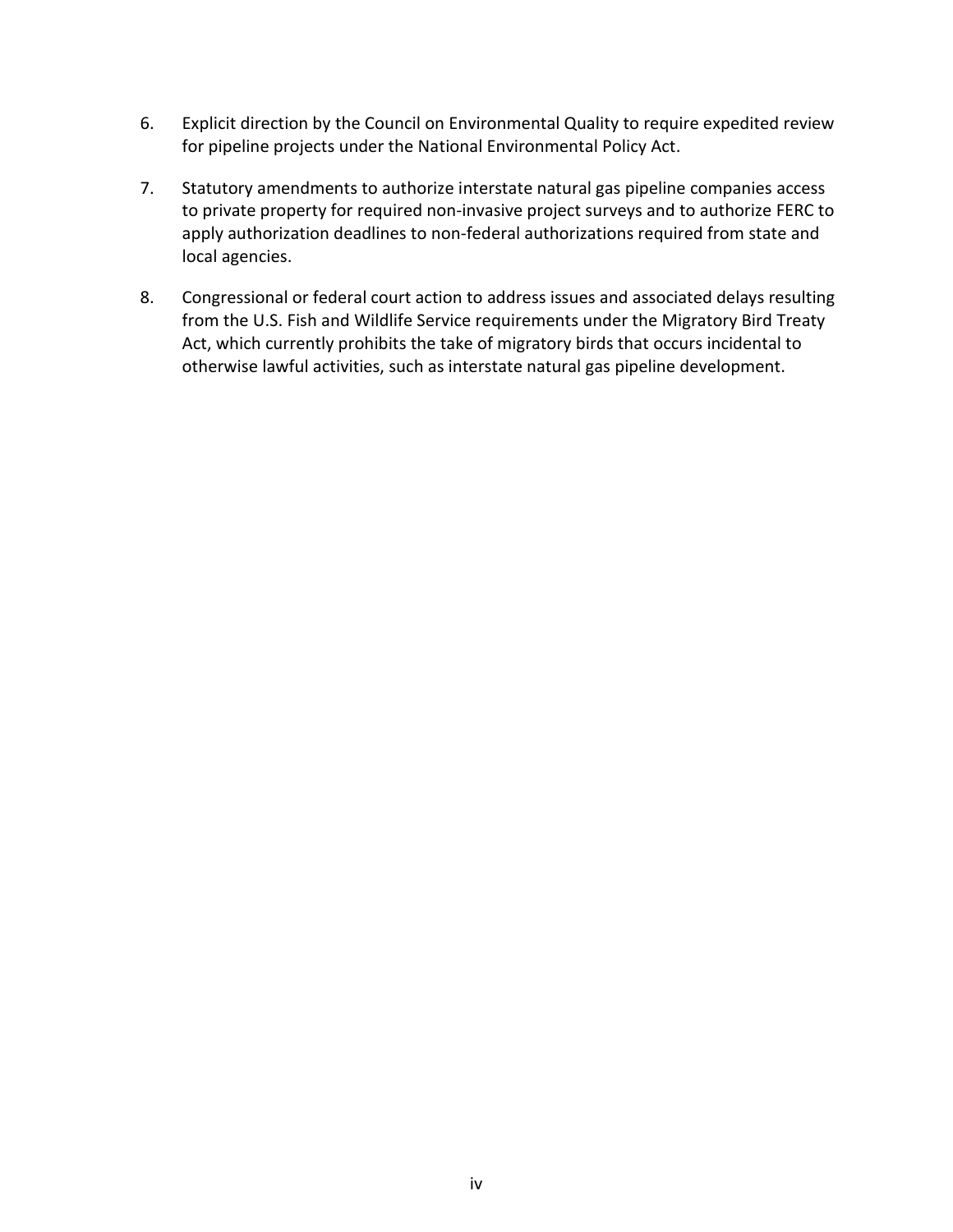# **Table of Contents**

| <u>l.</u>    |                   |  |  |  |  |  |  |  |  |
|--------------|-------------------|--|--|--|--|--|--|--|--|
| <u>II.</u>   |                   |  |  |  |  |  |  |  |  |
| <u>III.</u>  |                   |  |  |  |  |  |  |  |  |
| <u>IV.</u>   |                   |  |  |  |  |  |  |  |  |
| <u>A.</u>    |                   |  |  |  |  |  |  |  |  |
| В.           |                   |  |  |  |  |  |  |  |  |
| <u>V.</u>    |                   |  |  |  |  |  |  |  |  |
| <u>VI.</u>   |                   |  |  |  |  |  |  |  |  |
| <u>VII.</u>  |                   |  |  |  |  |  |  |  |  |
| <u>A.</u>    |                   |  |  |  |  |  |  |  |  |
| <u>B.</u>    |                   |  |  |  |  |  |  |  |  |
|              | 1.                |  |  |  |  |  |  |  |  |
|              | 2.                |  |  |  |  |  |  |  |  |
|              | $\underline{3}$ . |  |  |  |  |  |  |  |  |
|              | <u>4.</u>         |  |  |  |  |  |  |  |  |
|              | 5.                |  |  |  |  |  |  |  |  |
|              | $Z_{\rm{r}}$      |  |  |  |  |  |  |  |  |
| <b>VIII.</b> |                   |  |  |  |  |  |  |  |  |
| <u>A.</u>    |                   |  |  |  |  |  |  |  |  |
| <u>B.</u>    |                   |  |  |  |  |  |  |  |  |
| <u>c.</u>    |                   |  |  |  |  |  |  |  |  |
| <u>D.</u>    |                   |  |  |  |  |  |  |  |  |
| <u>E.</u>    |                   |  |  |  |  |  |  |  |  |
| <u>F.</u>    |                   |  |  |  |  |  |  |  |  |
| <u>G.</u>    |                   |  |  |  |  |  |  |  |  |
| Η.           |                   |  |  |  |  |  |  |  |  |
| Ŀ            |                   |  |  |  |  |  |  |  |  |
| <u>IX.</u>   |                   |  |  |  |  |  |  |  |  |
| <u>X.</u>    |                   |  |  |  |  |  |  |  |  |
| <u>A.</u>    |                   |  |  |  |  |  |  |  |  |
| <u>B.</u>    |                   |  |  |  |  |  |  |  |  |
| $C_{\cdot}$  |                   |  |  |  |  |  |  |  |  |
| <u>XI.</u>   |                   |  |  |  |  |  |  |  |  |

Appendix I Computer-Based Survey Questionnaire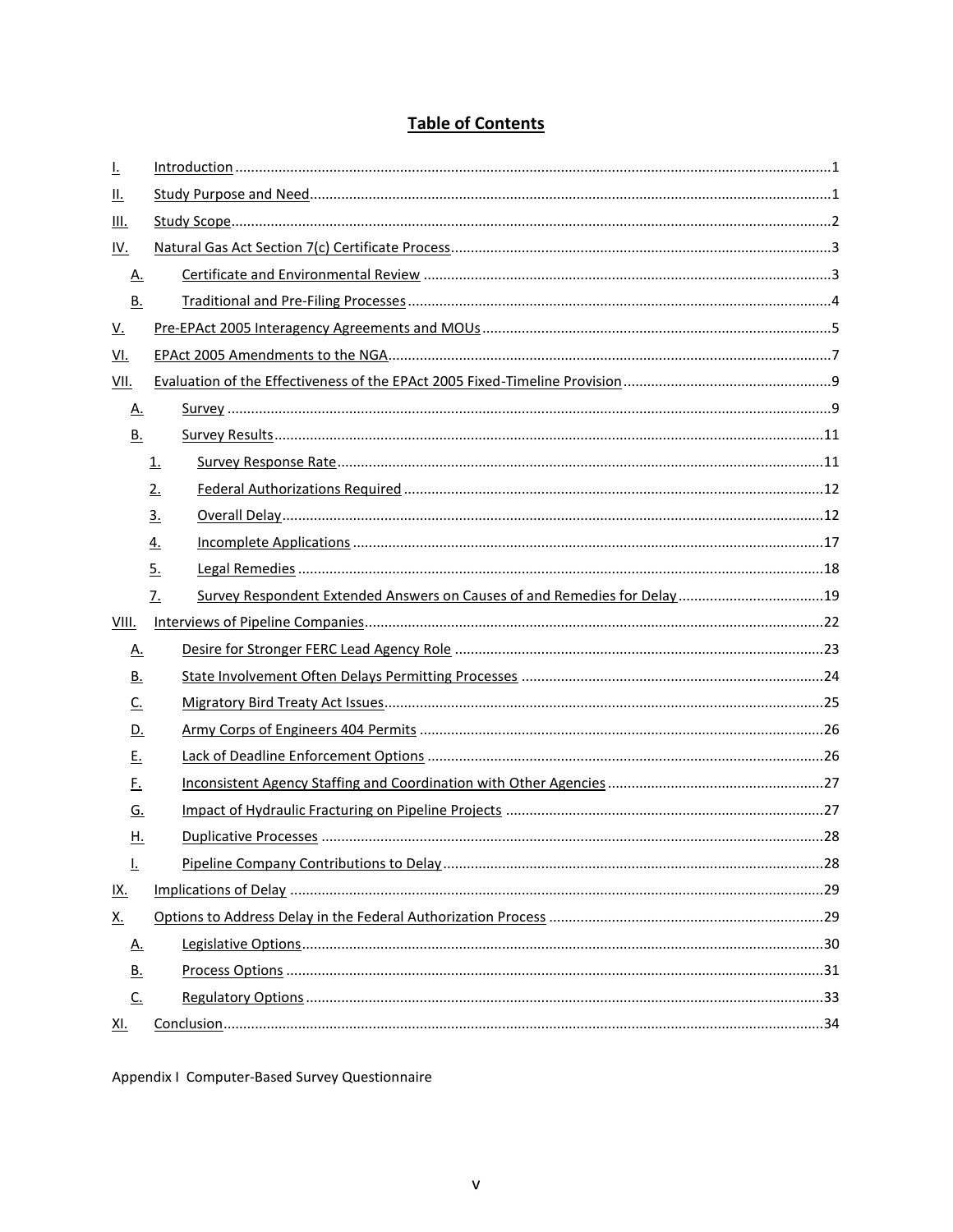# **Acronyms and Abbreviations**

| <b>ACHP</b>               | <b>Advisory Council on Historic Preservation</b> |
|---------------------------|--------------------------------------------------|
| <b>BiOp</b>               | biological opinion                               |
| <b>BLM</b>                | <b>Bureau of Land Management</b>                 |
| Corps                     | Army Corps of Engineers                          |
| <b>CP</b>                 | <b>Certificate Proceeding</b>                    |
| <b>CZMA</b>               | Coastal Zone Management Act                      |
| EA                        | environmental assessment                         |
| <b>EIS</b>                | environmental impact statement                   |
| <b>EPAct 2005</b>         | Energy Policy Act of 2005                        |
| ESA                       | <b>Endangered Species Act</b>                    |
| <b>FERC or Commission</b> | <b>Federal Energy Regulatory Commission</b>      |
| ΙA                        | interagency agreement                            |
| <b>MBTA</b>               | <b>Migratory Bird Treaty Act</b>                 |
| <b>MOU</b>                | memorandum of understanding                      |
| <b>NEPA</b>               | National Environmental Policy Act                |
| <b>NPDES</b>              | National Pollutant Discharge Elimination System  |
| <b>NGA</b>                | Natural Gas Act                                  |
| <b>NHPA</b>               | <b>National Historic Preservation Act</b>        |
| <b>OEP</b>                | FERC's Office of Energy Projects                 |
| <b>SHPO</b>               | <b>State Historic Preservation Officer</b>       |
| <b>USFS</b>               | U.S. Forest Service                              |
| <b>USFWS</b>              | U.S. Fish and Wildlife Service                   |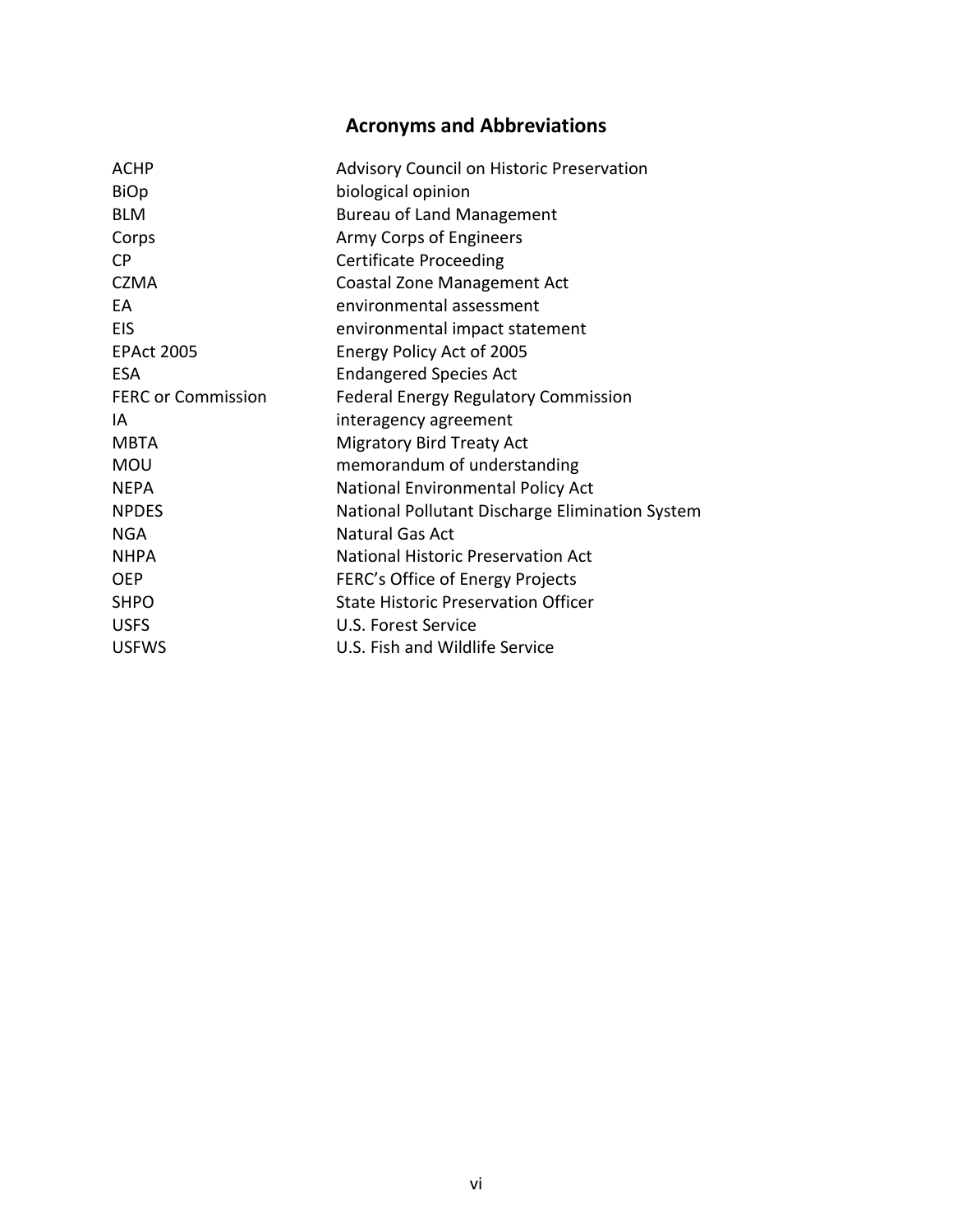#### **I. Introduction**

In 2001, President George W. Bush issued Executive Order 13212 regarding Actions to Expedite Energy-Related Projects.<sup>3</sup> In that Executive Order, the President acknowledged that the "increased production and transmission of energy in a safe and environmentally sound manner is essential to the well-being of the American people. In general, it is the policy of this Administration that executive departments and agencies . . . shall take appropriate actions, to the extent consistent with applicable law, to expedite projects that will increase the production, transmission, or conservation of energy."<sup>4</sup> To that end, he mandated that, "[f]or energy-related projects, agencies shall expedite their review of permits or take other actions as necessary to accelerate the completion of such projects, while maintaining safety, public health, and environmental protections."<sup>5</sup>

Four years later, Congress similarly recognized the need for expedited permitting for energy-related projects in the Energy Policy Act of 2005 (EPAct 2005 or Act),  $6$  when it designated the Federal Energy Regulatory Commission (Commission or FERC) as the lead federal agency for review of interstate natural gas pipeline projects under the National Environmental Policy Act (NEPA).<sup>7</sup> It also gave FERC the authority to establish a schedule for federal authorizations and state authorizations required under federal law for interstate natural gas pipeline projects (collectively, federal authorizations).<sup>8</sup>

By regulation, the Commission has indicated that agencies must make a final decision on federal authorizations no later than 90 days after FERC issues its final environmental document under NEPA, unless a schedule is otherwise established by federal law. $9$  However, EPAct 2005 does not give FERC any means to enforce the 90-day deadline or impose consequences on the agencies for failure to comply. EPAct 2005 only provides that an applicant may pursue remedies in federal court against agencies that delay issuance of federal authorizations. $^{10}$ 

#### **II. Study Purpose and Need**

In the years since Congress enacted EPAct 2005, the Commission has approved over 100 interstate natural gas pipeline projects. However, the issuance of federal authorizations has not necessarily proceeded in the manner anticipated by the Act. Despite the efforts by the executive and legislative branches to expedite and streamline the permitting process and encourage timely issuance of federal authorizations for interstate natural gas pipeline facilities,

 $^3$  66 Fed. Reg. 28,357 (May 22, 2001).

<sup>4</sup> *Id*. § 1.

<sup>5</sup> *Id*. § 2.

 $^6$  Energy Policy Act of 2005, Pub. L. No. 109-58, 119 Stat. 594 (Aug. 8, 2005) (hereinafter EPAct 2005).

 $^{7}$  EPAct 2005 § 313(a)(3), codified at 15 U.S.C. §§ 717n(b)(1).

 $^8$  EPAct 2005 § 313(a)(3), codified at 15 U.S.C. §§ 717n(c)(1).

 $^{9}$  18 C.F.R. § 157.22.

<sup>&</sup>lt;sup>10</sup> EPAct 2005 § 313(a)(3), (b), codified at 15 U.S.C. §§ 717n(c)(2); 717r(d)(2).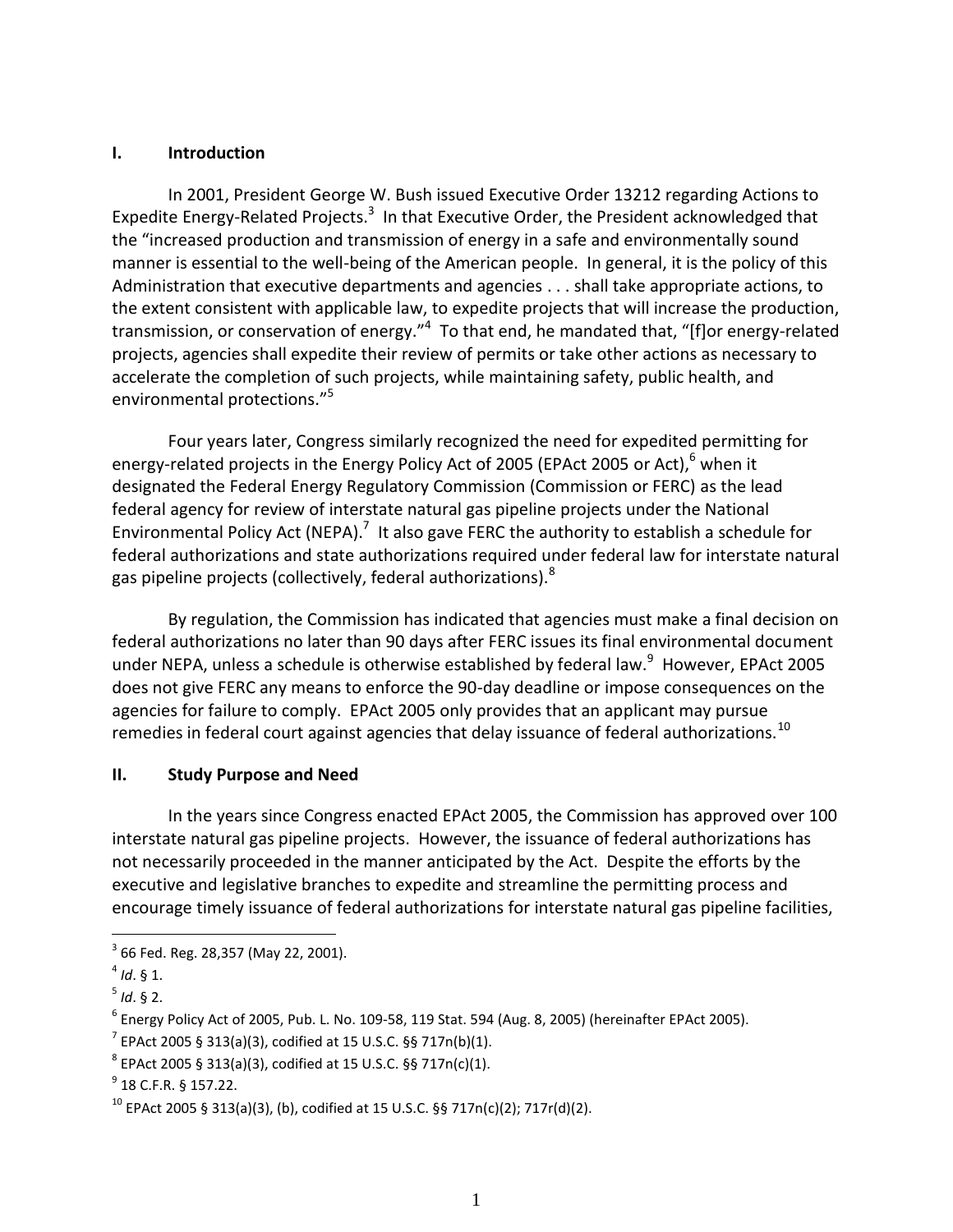anecdotal evidence has suggested that the time required to secure regulatory approvals for such projects is increasing rather than decreasing. Many believe that FERC's lack of authority to compel other agencies to meet a schedule has allowed agencies to ignore the federalauthorization deadline. There is also general concern that some agencies are using their discretion to determine when an application is "complete" (under regulatory schemes that do not sufficiently define application requirements) to place undue burdens on applicants and to delay the commencement of a decisional timeline prescribed by statute or regulation. The undesirable effects of these delays range from increased project costs to missed in-service dates, along with a variety of associated adverse business, environmental, and other consequences.

As a result, The INGAA Foundation, Inc. commissioned this study, with the objective to determine whether the EPAct 2005 provision contemplating the timely issuance of all federal authorizations is being met or whether additional improvements are necessary. In July 2011, The INGAA Foundation engaged Holland & Hart LLP to study and report on the effectiveness of the federal-authorization deadline provision of EPAct 2005.

#### **III. Study Scope**

The purpose of this study was to examine the implementation of the federalauthorization deadline provision introduced by EPAct 2005 (1) to determine whether the provision has been effective in decreasing the time required to secure federal authorizations; (2) to identify strengths and weaknesses of the federal authorization process; and (3) to develop potential policy, regulatory, and legislative options to strengthen or alter the process and address burdens and obstacles that may be identified. Areas of inquiry included sources of delay in the permitting process, agency-coordination issues, satisfaction of application requirements, and the impact of delay on interstate natural gas pipeline projects.

To determine the actual results of applying the fixed-timeline provision of EPAct 2005, a confidential quantitative computer-based survey questionnaire using both open-ended questions (i.e., those requesting comments) and closed-ended questions (i.e., selection of responses from a predefined list) was developed in conjunction with The INGAA Foundation for the proponents of interstate natural gas pipeline projects authorized both before and after EPAct 2005. All natural gas pipeline projects that required a FERC certificate of public convenience and necessity under Section 7(c) of the Natural Gas Act (NGA) between 1999 and 2011 were identified. However, this pool of 410 projects was reduced to include only those projects involving 30 miles or more of pipeline. This threshold was used to focus on pipeline projects that were likely to require a number of federal authorizations in addition to a FERC certificate and were likely to face the permit challenges that the fixed-timeline provision was designed to address. After applying this threshold, the project proponents for 87 projects were asked to complete the computer-based survey, and 51 project proponents did so.

Holland & Hart analyzed the responses from the computer-based survey to identify strengths and weaknesses in the permitting process and to determine whether the goals of the fixed-timeline provision in EPAct 2005 are being achieved. Drawing from survey data, individual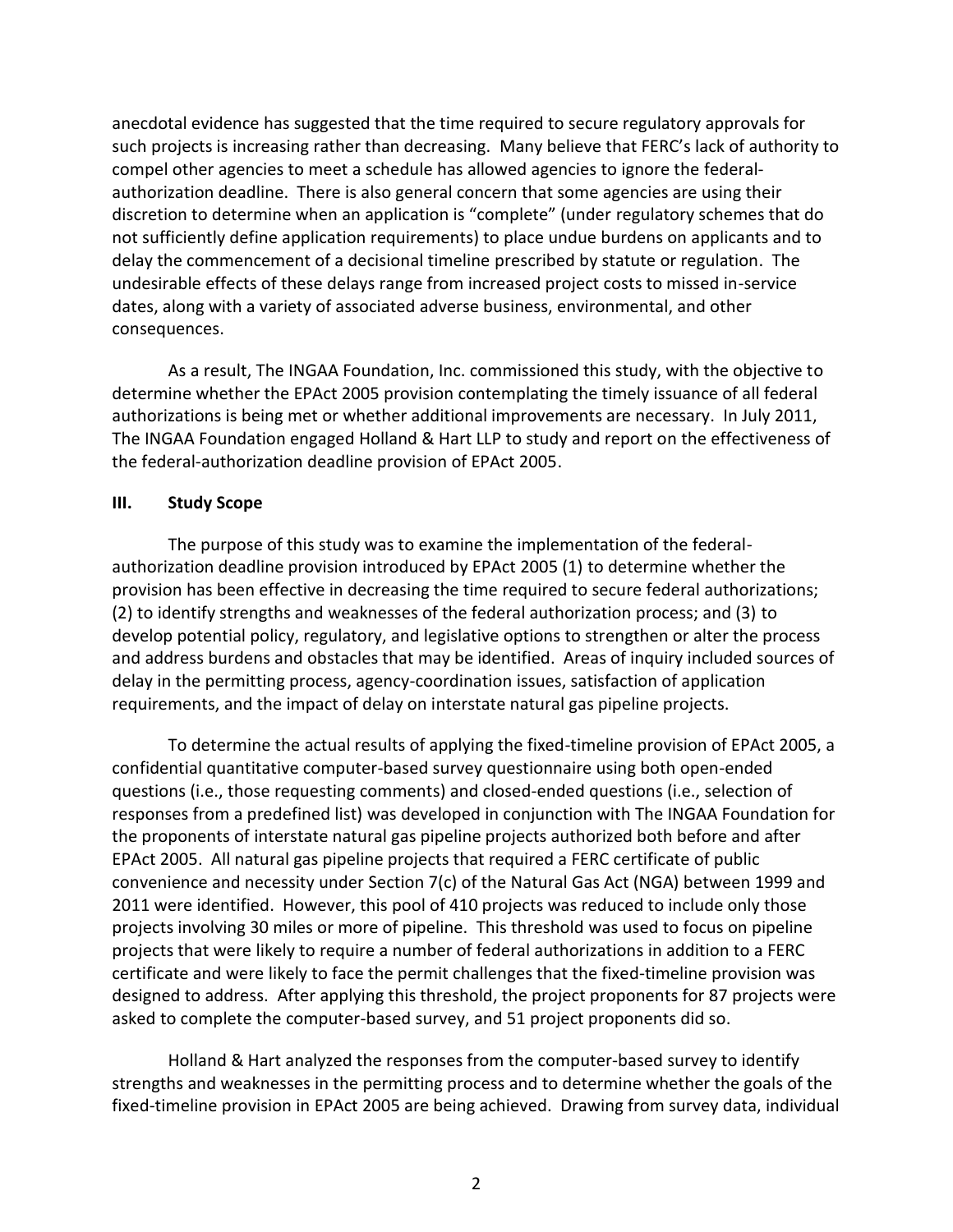interviews were designed with INGAA Foundation input for a targeted sample of survey participants to solicit in-depth information on individual experiences with the permitting process. Four projects that experienced substantial delay in the permitting process were targeted for the individual interviews to help hone in on and provide additional insight into causes of delay.

The interview results were then analyzed to identify common themes, anomalies, and important insights. Key principles were identified that define the industry experience with fixed timelines for interstate natural gas pipeline projects through common responses and issues raised in the survey and interviews. Finally, this report was prepared to articulate difficulties generally experienced by the interstate natural gas pipeline industry during the permitting process and to identify process improvement, regulatory, and legislative options to address these difficulties. It should be noted that the survey results and interviews did not indicate that the passage of EPAct 2005 itself resulted in the increases in permitting time; rather, this report concludes that the provisions of EPAct 2005 designed to streamline the permitting process are not being adhered to by federal agencies.

#### **IV. Natural Gas Act Section 7(c) Certificate Process**

#### **A. Certificate and Environmental Review**

FERC has the authority under the NGA to approve the original construction or expansion of interstate natural gas pipelines through the issuance of a certificate of public convenience and necessity (certificate).<sup>11</sup> The NGA also requires Commission approval and issuance of a certificate prior to abandonment of any interstate natural gas pipeline facility or services.<sup>12</sup>

In order for an interstate natural gas pipeline company to obtain a certificate of public convenience and necessity, it must file a detailed application with FERC.<sup>13</sup> Among other things, this application must include maps showing the preliminary pipeline route, a description of the proposed pipeline facilities, and up to 13 specific environmental resource reports.<sup>14</sup> These resource reports, which are referred to collectively as the Environmental Report, cover the topics of project description and land requirements, water use and quality, vegetation and wildlife, cultural resources, socio-economics, geological resources, soils, land use, air and noise quality, project alternatives, safety and reliability, and, for projects involving older pipe or facilities, polychlorinated biphenyls.<sup>15</sup>

 $11$  15 U.S.C. § 717f(c). Blanket certificates cover a range of projects approved by FERC that satisfy cost limitations identified in the Commission's regulations. The FERC blanket-certificate process is not within the scope of this report. The NGA also gives FERC the authority to set "just and reasonable rates" for natural gas transportation or sale in interstate commerce. *Id*. § 717c(a).

 $12$  15 U.S.C. § 717f(b).

<sup>&</sup>lt;sup>13</sup> See generally 18 C.F.R. part 157, subpart A. Note that blanket certificates are subject to a streamlined application process. 18 C.F.R. part 157, subpart F.

<sup>14</sup> 18 C.F.R. §§ 157.6, 157.14.

<sup>15</sup> *Id*. § 380.12.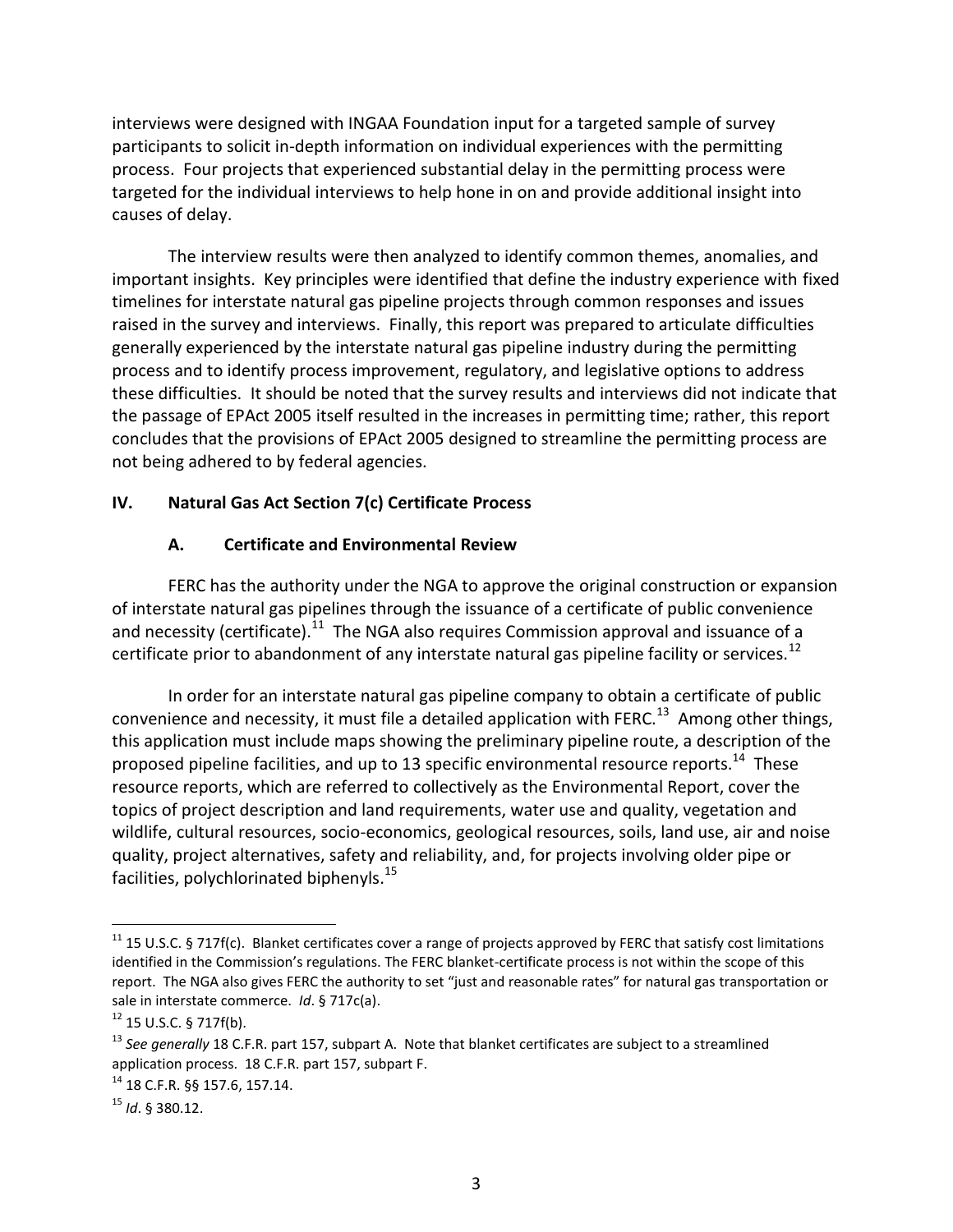Before the Commission will authorize construction, however, it must review the proposed project to determine if it is in the public interest.<sup>16</sup> This review includes an evaluation of the costs of transporting natural gas by the pipeline and need for the project. The Commission also conducts an environmental review through the preparation of an environmental assessment (EA) or an environmental impact statement (EIS) under NEPA to evaluate the project's anticipated impact on the public and the environment.<sup>17</sup> While FERC has exclusive authority under the NGA to authorize construction of interstate natural gas pipelines, such projects are also subject to authorization requirements from a variety of other federal agencies. A pipeline must obtain all required authorizations before commencing construction.

# **B. Traditional and Pre-Filing Processes**

FERC currently employs two environmental review processes, which both include consulting with stakeholders, identifying environmental issues through scoping, and preparing environmental review documents, such as EAs or EISs. These two review processes are known as the "traditional filing process" and the "pre-filing process."<sup>18</sup> These two processes are specific to FERC's approach to evaluation of a certificate application and do not affect the fixedtimeline provision except to the extent that (1) the use of one process versus the other may affect the timing of issuance of the final NEPA analysis to which the 90-day deadline (discussed further below) is attached, and (2) FERC's coordination with other agencies occurs sooner under the pre-filing process than under the traditional filing process, which could potentially have some impact on the timing of those other agencies' authorizations.

**Traditional Filing Process**.In the traditional filing process, the applicant prepares the Environmental Report generally without FERC involvement during the applicant's planning phase, which is the first of the three commonly recognized phases in this process.<sup>19</sup> Following the applicant's planning phase is the traditional FERC scoping and environmental review phase, followed by the construction phase. $20$ 

The applicant may choose to use "team permitting," which gathers early input from other regulatory agencies and stakeholders.<sup>21</sup> This latter involvement can range widely, from none to extensive, depending on the project and company philosophy and issues of confidentiality.<sup>22</sup> FERC usually opts not to participate in the applicant's planning phase before

 $16$  15 U.S.C. § 717f(e).

<sup>17</sup> *See* 42 U.S.C. §§ 4321 – 4347; 18 C.F.R. part 380.

<sup>18</sup> *See generally* INGAA Foundation, Inc., "Review and Analysis of the Federal Energy Regulatory Commission Pre-Filing and Traditional Filing Processes for Natural Gas Act Section 7 Applications" (Oct. 2007), available at http://www.ingaa.org/INGAAFoundation/Studies/FoundationReports/5684.aspx.

<sup>19</sup> *See id.* at 1-4; *see also* FERC, "Processes for Natural Gas Certificates," available at

http://www.ferc.gov/help/processes/flow/gas-2.asp.

<sup>&</sup>lt;sup>20</sup> See FERC, "Processes for Natural Gas Certificates," available at http://www.ferc.gov/help/processes/ flow/gas-2.asp.

<sup>21</sup> *See* INGAA Foundation, Inc., *supra* n.18 at 1-4.

 $^{22}$  *Id.*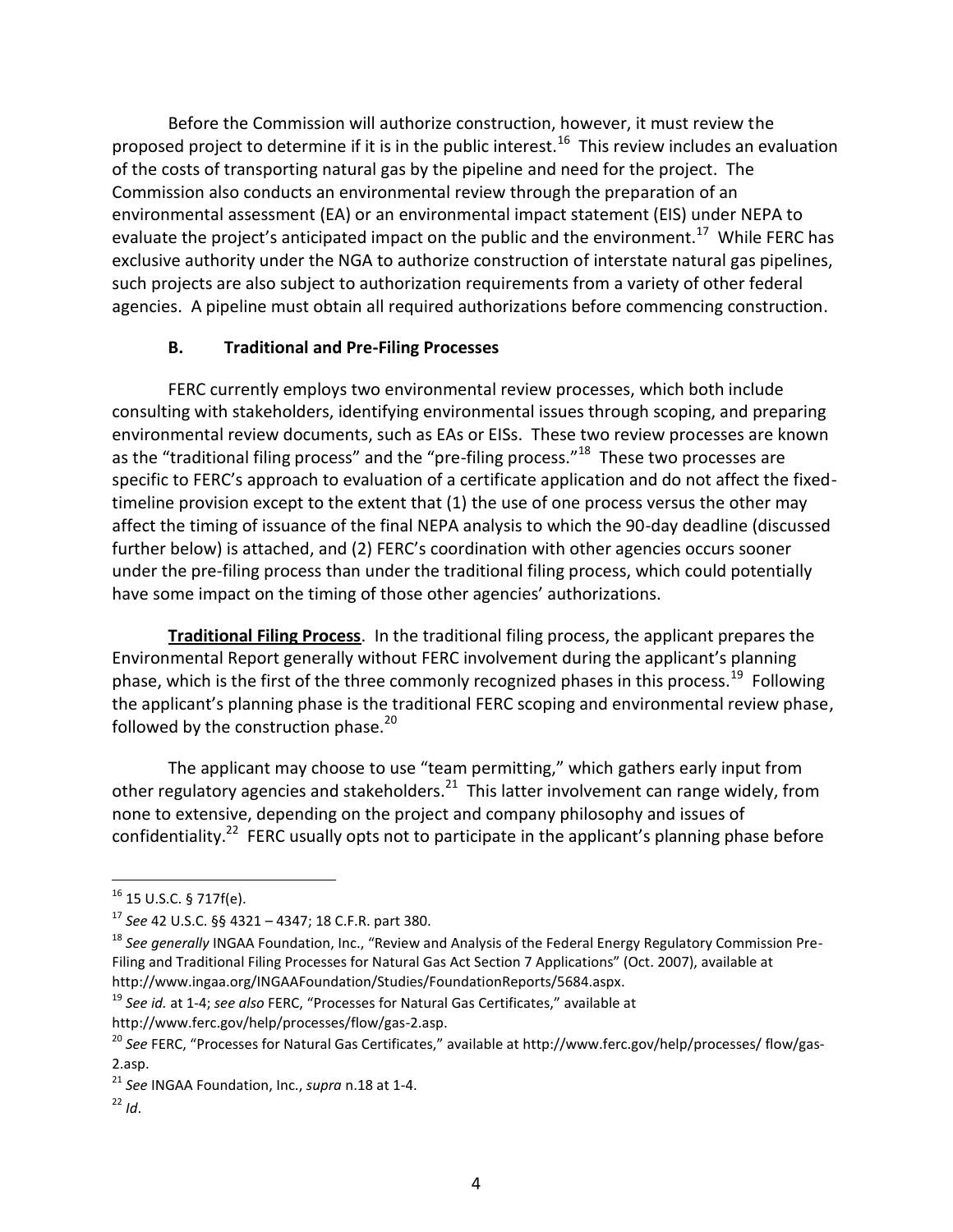filing.<sup>23</sup> However, it has provided guidance to some applicants prior to filing an application. Although FERC often knows (at least informally) that a project is in the planning stages, it usually is not aware of any project details until the formal filing by the applicant.<sup>24</sup>

Under the traditional filing process, FERC involvement usually begins when it accepts the application and issues a Certificate Proceeding (CP) number for the project.<sup>25</sup> FERC's issuance of a CP number begins the second phase of the traditional filing process, FERC's certificate and environmental review.<sup>26</sup>

**Pre-filing Process**.In 2002, FERC's Office of Energy Projects (OEP) established the prefiling process to allow FERC to be involved in the earliest stages of the project, several months (sometimes up to a year) before the application is filed.<sup>27</sup> The pre-filing process also allows applicants and FERC to engage stakeholders including state, local, and other federal agencies prior to filing an application for a certificate.<sup>28</sup> There was a demand for this process due in part to the increasing complexity of the NEPA review process and the need to streamline and expedite the overall permitting process.<sup>29</sup> The goal of the pre-filing process is to encourage early identification and resolution of issues, in order to expedite the permitting process for energy projects.<sup>30</sup>

The pre-filing process differs from the traditional filing process in that the applicant's planning phase overlaps and is combined with the FERC scoping and environmental review phase.<sup>31</sup> The construction phase follows and is similar for both filing processes.<sup>32</sup>

#### **V. Pre-EPAct 2005 Interagency Agreements and MOUs**

Prior to EPAct 2005, FERC recognized the importance of encouraging cooperation among federal agencies in permitting pipeline projects and attempted to achieve coordination

 $^{24}$  *Id.* 

 $^{25}$  *Id.* 

 $^{26}$  *Id.* 

<sup>27</sup> *Id.* at 1-5.

<sup>28</sup> *Id*.

 $^{29}$  *Id.* 

<sup>30</sup> This goal is consistent with the direction provided in Executive Order 13212, Actions to Expedite Energy-Related Projects (May 18, 2001) and its amendment by Executive Order 13302 (May 20, 2003).

<sup>31</sup> *See* FERC, "Pre-Filing Environmental Review Process," *available at* http://www.ferc.gov/help/ processes/flow/lng-1.asp.

<sup>32</sup> *Id.* In October 2007, The INGAA Foundation issued a report on "Review and Analysis of the Federal Energy Regulatory Commission Pre-Filing and Traditional Filing Processes for Natural Gas Act Section 7 Applications." *See supra* n.18. That report concluded that the timeframe for the overall filing process is not significantly less for prefiled projects compared to traditionally filed projects. Because this study focuses on the impact of the fixedtimeline provision of EPAct 2005, which is directed at other federal authorizations and did not change the FERC filing processes, the effect of the filing option on the length of the permitting process was not further analyzed for this report.

 $\overline{a}$ <sup>23</sup> *Id*.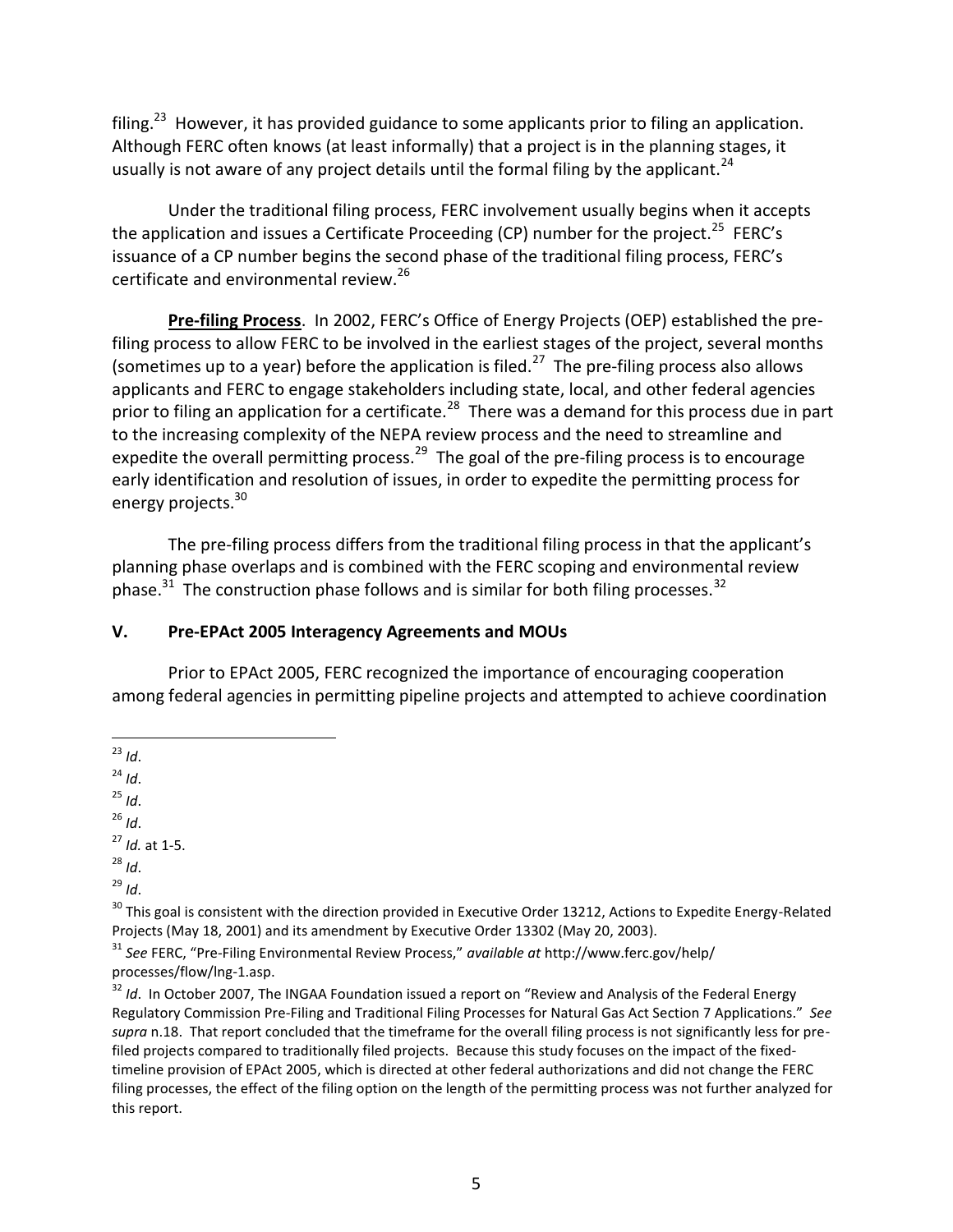through a series of agreements called variously interagency agreements (IAs) and memoranda of understanding (MOUs).

With assistance from the White House Task Force on Energy Project Streamlining, FERC entered into an IA in May 2002 to coordinate projects with the Bureau of Land Management (BLM), the National Park Service, the Minerals Management Service, the Bureau of Reclamation, the Bureau of Indian Affairs, the U.S. Forest Service (USFS), the Army Corps of Engineers (Corps), the Department of Transportation, the Environmental Protection Agency, the U.S. Fish and Wildlife Service (USFWS), the National Marine Fisheries Service, <sup>33</sup> the Advisory Council on Historic Preservation (ACHP), and the Department of Energy.<sup>34</sup> The purpose of the IA was to establish a framework for early cooperation and participation among the participating agencies that would enhance coordination of the processes through which their environmental and historic preservation review responsibilities under NEPA and other related statutes are met in connection with the authorizations that are required to construct and operate interstate natural gas pipeline projects certificated by FERC.<sup>35</sup>

To streamline the regulatory processes, the IA focused on early coordination between the participating agencies to identify areas of potential concern, establish a schedule, identify agency responsibilities, and share information.<sup>36</sup> Participating agencies were encouraged to communicate informally with the lead agency (generally, but not necessarily, FERC) and resolve disputes with other participating agencies.<sup>37</sup> The IA, however, was intended only to improve the working relationships of the participating agencies in connection with expediting decisions for interstate natural gas pipeline project authorizations and was not made enforceable against the participating agencies.<sup>38</sup>

FERC and the Corps later signed an MOU to streamline their respective regulatory processes further through early coordination and early identification of project purposes, need, and alternatives that can be used by each agency in carrying out its respective legal responsibilities.<sup>39</sup> The MOU acknowledged that FERC is the lead agency for purposes of complying with NEPA, and FERC is responsible for authorizing the construction and operation of

 $33$  The National Marine Fisheries Service is now known as NOAA Fisheries.

<sup>&</sup>lt;sup>34</sup> FERC, "Interagency Agreement on Early Coordination of Required Environmental and Historic Preservation Reviews Conducted with the issuance of Authorizations to Construct and Operate Interstate Natural Gas Pipelines Certificated by the Federal Energy Regulatory Commission" (May 2002), available at http://www.ferc.gov/legal/maj-ord-reg/mou.asp.

<sup>35</sup> *Id.* at 1.

<sup>36</sup> *Id.* at 4-6.

<sup>37</sup> *Id.* at 6-7.

<sup>38</sup> *Id.* at 7-8.

<sup>&</sup>lt;sup>39</sup> FERC, "Memorandum of Understanding between United States Army Corps of Engineers and the Federal Energy Regulatory Commission Supplementing the Interagency Agreement on Early Coordination of Required Environmental and Historic Preservation Reviews Conducted with the Issuance of Authorizations to Construct and Operate Interstate Natural Gas Pipelines Certificated by the Federal Energy Regulatory Commission" at 1 (June 2005), available at http://www.ferc.gov/legal/maj-ord-reg/mou.asp.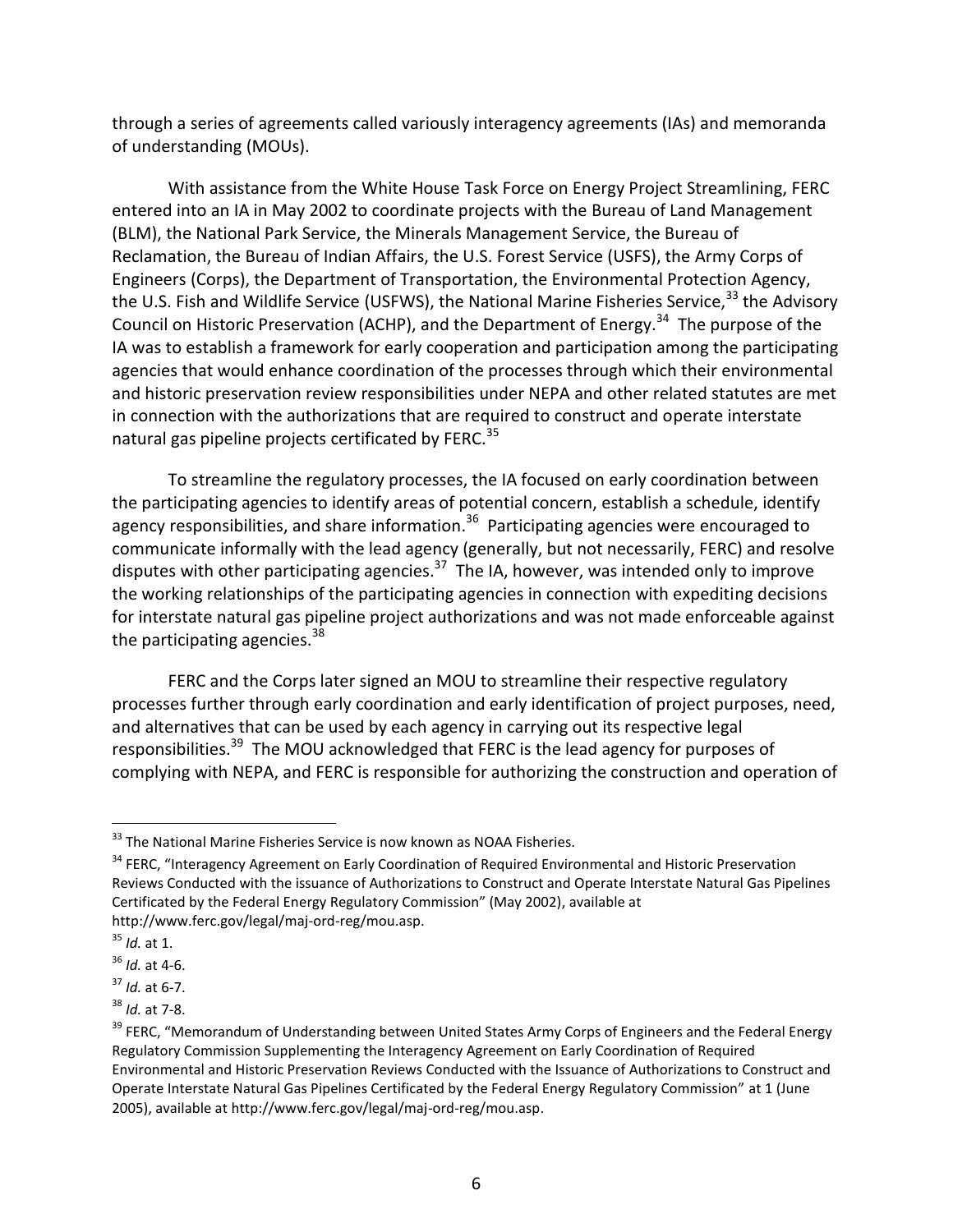interstate natural gas pipelines.<sup>40</sup> The MOU states that "the Corps will give deference, to the maximum extent allowed by law, to the project purpose, project need, and project alternatives that FERC determines to be appropriate for the project."<sup>41</sup> The MOU also provided that the agencies would coordinate with each other early, resolve disputes at the lowest level possible, and that the Corps would be responsive to FERC timelines.<sup>42</sup> Like the IA, the MOU states that it does not confer any right or benefit enforceable against the agencies. $43$ 

Notably, under the permitting process prior to EPAct 2005, even though the Commission usually did act as the lead agency, it was not required to do so. FERC also lacked authority to set a schedule for state and other federal agencies to ensure expeditious decision-making with respect to necessary federal authorizations.

#### **VI. EPAct 2005 Amendments to the NGA**

**Statutory Provisions**. As previously noted, EPAct 2005 amended the NGA to make FERC the lead agency for coordinating federal authorizations and the NEPA process for applications to construct or expand interstate natural gas pipelines pursuant to Section 7 of the NGA.<sup>44</sup> The EPAct 2005 amendments further mandate that each federal and state agency considering an aspect of an application for a federal authorization "shall cooperate with the Commission and comply with the deadlines established by the Commission."<sup>45</sup>

The Act gives the Commission authority to set a schedule for all federal authorizations in compliance with all applicable schedules established by federal law and must "ensure expeditious completion of all such proceedings."<sup>46</sup> However, if a federal or state agency does not comply with the FERC schedule for federal authorizations, EPAct 2005 only provides an enforcement option for the applicant, not FERC. The applicant may file a petition with the United States Court of Appeals for the District of Columbia Circuit, which is given original and exclusive jurisdiction over any civil action for review of an alleged failure of an agency to issue, condition, or deny any permit required under federal law. $47$  The D.C. Circuit is authorized to

<sup>45</sup> EPAct 2005 § 313(a)(3), codified at 15 U.S.C. § 717n(b)(2).

 $\overline{a}$ <sup>40</sup> *Id.* at 1-2.

<sup>41</sup> *Id.* at 2.

<sup>42</sup> *Id.* at 2-3.

<sup>43</sup> *Id.* at 4.

<sup>&</sup>lt;sup>44</sup> EPAct 2005 § 313(a)(3), codified at 15 U.S.C.§ 717n(b)(1). The lead agency is "the agency or agencies preparing or having taken primary responsibility for preparing the environment impact statement." 40 C.F.R. § 1508.16. "Federal authorization" is defined as "any authorization required under Federal law" including "permits, special use authorizations, certifications, opinions, or other approvals with respect to an application for authorization" under NGA Section 3 to export or import natural gas or for a certificate under Section 7. 15 U.S.C. § 717n(a).

 $46$  EPAct 2005 § 313(a)(3), codified at 15 U.S.C. §§ 717n(c)(1).

<sup>&</sup>lt;sup>47</sup> EPAct 2005 § 313(a)(3), (b), codified at 15 U.S.C. §§ 717n(c)(2), 717r(d)(2).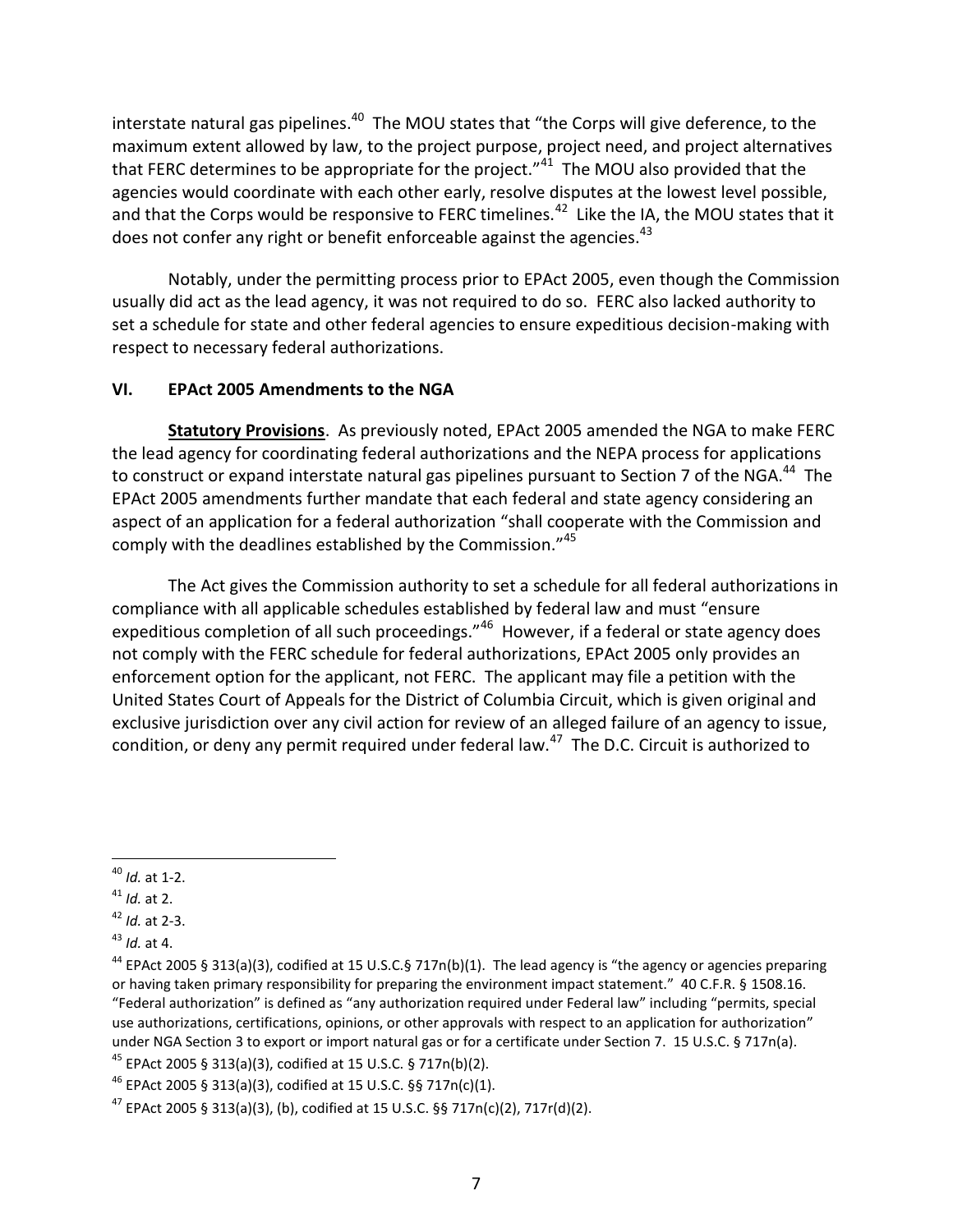remand the case to the agency to take appropriate action and must "set a reasonable schedule and deadline for the agency to act on remand." $48$ 

The EPAct 2005 amendments also require the Commission, with the cooperation of federal and state administrative agencies and officials, to maintain a complete consolidated record of all decisions made or actions taken by the Commission or a federal administrative agency or officer or state administrative agency or officer acting under delegated federal authority with respect to any federal authorization.<sup>49</sup> Such record shall be the record used for judicial review of "decisions made or actions taken of Federal and State administrative agencies and officials."<sup>50</sup>

**FERC's Regulations**. In 2006, FERC promulgated regulations to implement Section 313 of EPAct 2005.<sup>51</sup> With respect to the federal-authorization deadline provision, FERC's regulations provide that, for certificate applications requiring an EA or an EIS, "notice of a schedule for the environmental review will be issued within 90 days of the notice of the application, and subsequently will be published in the Federal Register."<sup>52</sup> The regulations also require a final decision on a request for a federal authorization no later than 90 days after FERC issues its final environmental document, unless a schedule is otherwise established by federal  $law<sup>53</sup>$ 

Related to this federal-authorization deadline, FERC's regulations impose an obligation on the applicant to provide an exhibit with its application that includes the following information:

> [a] statement identifying each Federal authorization that the proposal will require; the Federal agency or officer, or State agency or officer acting pursuant to delegated Federal authority, that will issue each required authorization; the date each request for authorization was submitted; why any request was not submitted and the date submission is expected; and the date by

<sup>&</sup>lt;sup>48</sup> EPAct 2005 § 313(b), codified at 15 U.S.C. § 717r(d)(3). This provision does not apply to actions taken under the Coastal Zone Management Act, but EPAct 2005 included other provisions in Section 381 designed to expedite decisions under that statute.

<sup>49</sup> EPAct 2005 § 313(a)(3), codified at 15 U.S.C. § 717n(d).

<sup>50</sup> *Id*.

<sup>&</sup>lt;sup>51</sup> FERC, Regulations Implementing the Energy Policy Act of 2005; Coordinating the Processing of Federal Authorizations for Applications Under Sections 3 and 7 of the Natural Gas Act and Maintaining a Complete Consolidated Record, 71 Fed. Reg. 62,912 (Oct. 27, 2009), amending portions of and adding provisions to 18 C.F.R. parts 157, 375, and 385.

 $52$  18 C.F.R. § 157.9(b).

<sup>53</sup> *Id*. § 157.22. Interestingly, the regulations also delegate to the Director of the OEP the authority to establish a schedule for federal authorizations required for Section 7 natural gas projects. *Id*. § 375.308(bb). This provision, which pre-dated EPAct 2005, appears to have been superseded by the 90-day schedule set by regulation.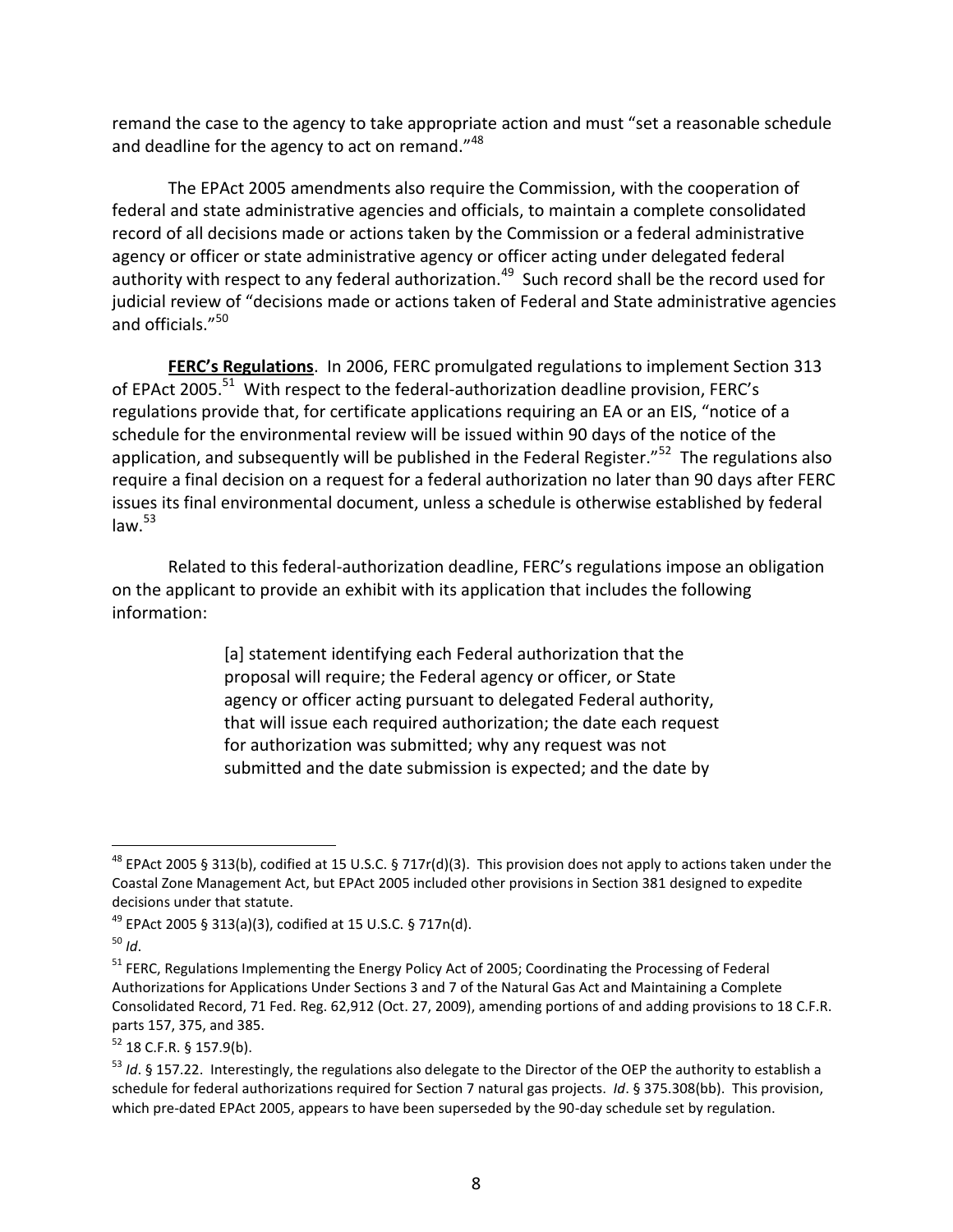which final action on each Federal authorization has been requested or is expected.<sup>54</sup>

Although it does not appear to be followed in practice, FERC also issued a regulation requiring federal agencies and state agencies acting pursuant to federal law to provide notice to FERC when they receive an application for a federal authorization.<sup>55</sup> The notice is supposed to indicate (1) whether the application is ready for processing, and if not, what additional information or materials will be necessary to assess the merits of the request; (2) the time the agency will allot to the applicant to provide the necessary information or materials; (3) what studies, if any, will be necessary in order to evaluate the request; (4) the anticipated effective date of the agency's decision; and (5) if applicable, the schedule set by federal law for the agency or official to act.<sup>56</sup>

# **VII. Evaluation of the Effectiveness of the EPAct 2005 Fixed-Timeline Provision**

# **A. Survey**

In order to evaluate whether EPAct 2005 has accomplished its goal of expediting the federal permitting process for interstate natural gas pipelines, Holland & Hart, in coordination with The INGAA Foundation, designed and administered a survey intended to provide concrete data regarding the experience of interstate natural gas pipeline companies with the federal permitting process before and after EPAct 2005 went into effect.

**Focus of the Survey**. The survey was designed to identify (1) whether interstate natural gas pipeline projects have experienced delays in the permitting process; (2) if so, the frequency, magnitude, and causes of such delays; and (3) whether EPAct 2005 has helped reduce those delays. The survey questions were based around seven of the most common federal authorizations required by pipeline companies, aside from the FERC certificate.

- 1. BLM Right-of-Way Grant: Authorization to use a specific portion of BLM-managed federal land, usually for the life of the project.<sup>57</sup>
- 2. Army Corps of Engineers Clean Water Act Section 404 Permit: Authorization for the discharge of dredged and fill material into waters of the United States, including wetlands.<sup>58</sup>

 $\overline{a}$  $^{54}$  18 C.F.R. § 157.14(a)(12).

<sup>55</sup> *Id*. § 385.2013.

<sup>56</sup> *Id*.

<sup>&</sup>lt;sup>57</sup> Rights-of-way across federal lands for natural gas pipelines are issued under the Mineral Leasing Act, 30 U.S.C. § 185(a). When the pipeline crosses lands under the jurisdiction of two or more federal agencies, BLM issues the right-of-waygrant. 43 C.F.R. § 2881.11. If the pipeline crosses federal lands under the jurisdiction of only one agency other than the BLM, that agency issues the requisite authorization. *Id*. § 2884.19(b).

<sup>58</sup> 33 U.S.C. § 1344(a).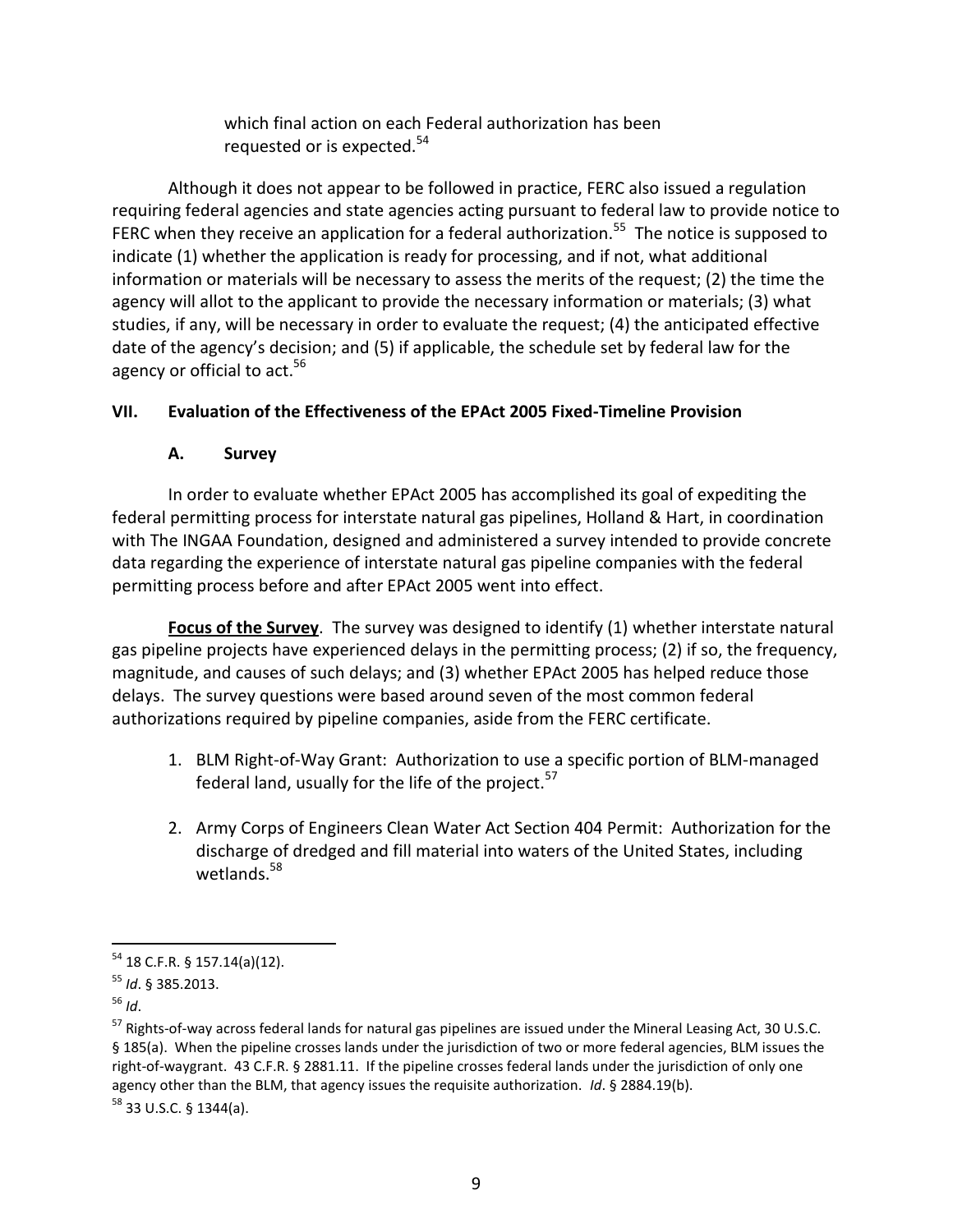- 3. Army Corps of Engineers Rivers and Harbors Act Section 10 Permit: Authorization required to construct any structure in or over any navigable waters of the United States or to excavate, dredge, or deposit material in these waters or make any obstruction or alteration in any navigable water.<sup>59</sup>
- 4. Endangered Species Act (ESA) Section 7 Consultation: Consultation with USFWS and/or NOAA Fisheries to ensure that the proposed federal action is not likely to jeopardize the continued existence of threatened or endangered species or result in the destruction or adverse modification of designated critical habitat.<sup>60</sup>
- 5. National Historic Preservation Act (NHPA) Section 106 Consultation: Consultation with the State Historic Preservation Officer (SHPO) regarding the effects of the project on historic properties, including providing the ACHP an opportunity to comment on the project. $^{61}$  While some officials within FERC and the ACHP have questioned whether the Section 106 consultation process is a federal authorization subject to the EPAct 2005 amendments, the preamble to FERC's regulations treat NHPA compliance as such. $^{62}$  Regardless of the interpretation, the survey results indicate when the Section 106 consultation process extended 90 days or more beyond FERC's issuance of its NEPA analysis.
- 6. U.S. Forest Service Special Use Permit: Authorization for the use of National Forest System land. $63$
- 7. Coastal Zone Management Act (CZMA) Consistency Determination: Determination from the applicable state that the proposed activities within or affecting the coastal zone are consistent with the state's Coastal Zone Management Plan.<sup>64</sup> Note that the CZMA consistency determination also has its own regulatory timelines, so the 90-day

 $\overline{a}$ <sup>59</sup> *Id.* § 401.

<sup>60</sup> 16 U.S.C*.* § 1536(a)(2). It should be noted that USFWS and NOAA Fisheries joint regulations impose a 135-day timeframe for the formal Section 7 consultation process (90 days for formal consultation and 45 days for USFWS to issue the biological opinion). 50 C.F.R. § 402.14(e). If the agencies agree, this timeframe can be extended for up to 60 days without the applicant's consent or longer if the applicant consents. *Id*. Thus, formal consultation arguably is not subject to the 90-day federal-authorization deadline established by FERC regulation, though FERC appears to have taken a contrary position in the preamble to its EPAct 2005 implementing regulations. *See* Federal Energy Regulatory Commission, Regulations Implementing the Energy Policy Act of 2005; Coordinating the Processing of Federal Authorizations for Applications Under Sections 3 and 7 of the Natural Gas Act and Maintaining a Complete Consolidated Record, 71 Fed. Reg. 62,912, 62,912 n.6 (Oct. 27, 2006). In any event, informal consultation has no regulatory timeframe, so it should be subject to FERC's 90-day deadline. The survey results for the ESA consultation process provide data on the length of the process and whether it extends beyond 90 days after FERC issues its NEPA analysis.

<sup>61</sup> 16 U.S.C. § 470f.

<sup>62</sup> 71 Fed. Reg. at 62,913 n.10.

<sup>63</sup> 30 U.S.C. § 185(a); 36 C.F.R. part 251.

 $64$  16 U.S.C. § 1456(c).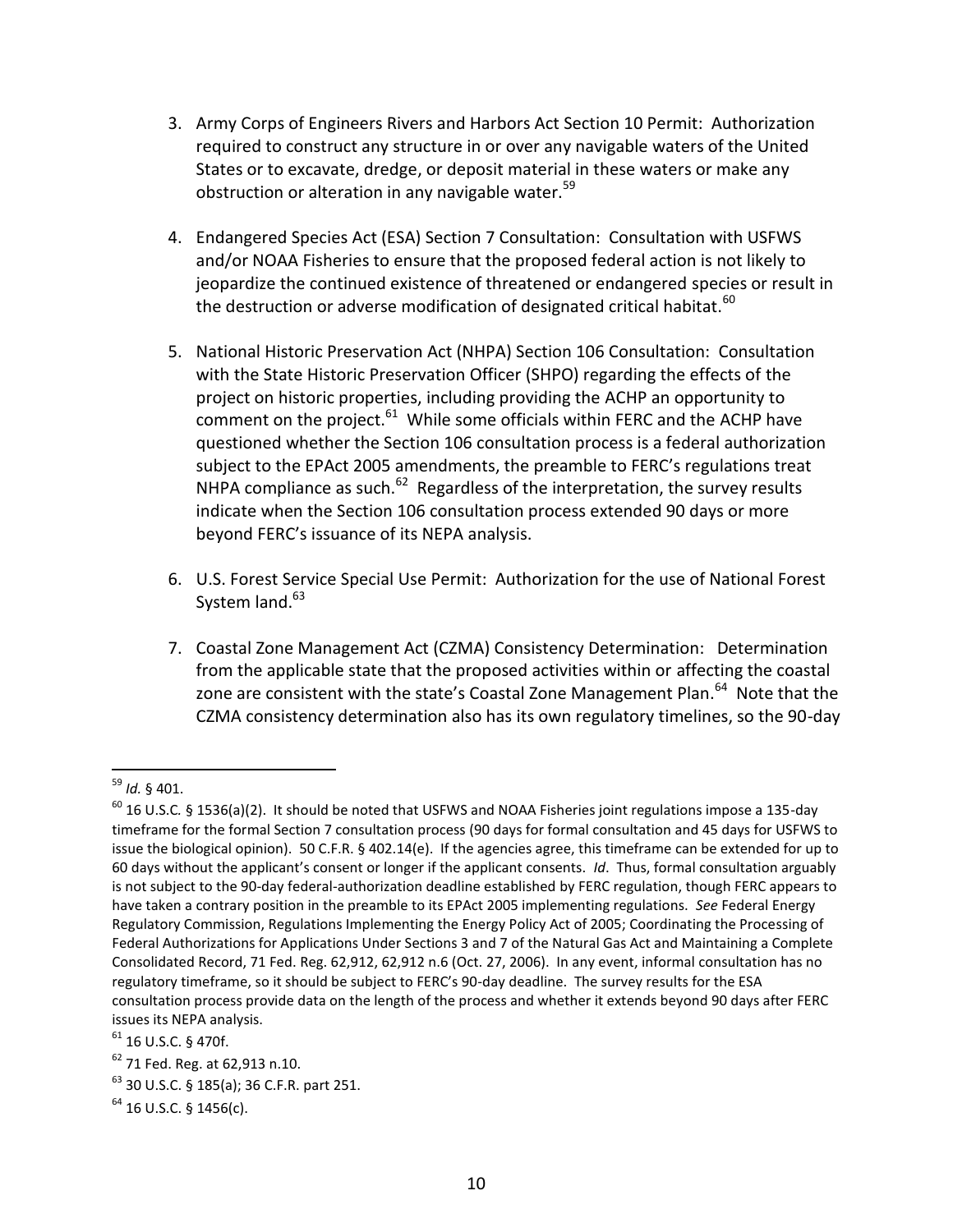deadline does not apply to this determination.<sup>65</sup> The survey elicited information regarding this authorization to determine whether it was a source of delay that potentially would benefit from being made subject to FERC's deadline.

Of course, not every project required every authorization. Instead, the 51 respondents completed questions only about the authorizations that were required for their projects, the processes that they participated in to obtain those authorizations, and the length of time it took to obtain the authorizations. In addition, the survey included open-ended questions to identify other permits that may have been required for specific projects and to elicit both specific problem areas with and suggestions for improving the process. The most common additional permits required by responding projects were (1) the Clean Water Act Section 401 water quality certification, (2) a Clean Water Act National Pollutant Discharge Elimination System (NPDES) permit, and (3) a Clean Air Act permit.

**Survey Recipients**. To determine whether the EPAct 2005 fixed-timeline provision has been effective, the survey elicited information from interstate natural gas pipeline companies regarding projects authorized both before and after the implementation of EPAct 2005. The pre-EPAct 2005 projects provide a baseline, and the projects authorized after EPAct 2005 are measured against this baseline.<sup>66</sup> A comprehensive list of pipeline projects of 30 miles or more that completed the permitting process between 1999 and 2011 was compiled from the FERC docket. The project proponents for these 87 projects were asked to complete the survey based on their actual permitting experiences.<sup>67</sup> Of the 87 projects targeted for the survey, 60 were pre-EPAct projects and 27 were post-EPAct projects.<sup>68</sup>

#### **B. Survey Results**

# **1. Survey Response Rate**

Holland & Hart received survey responses for 51 of the 87 pipeline projects. Of the 51 responses, 29 were pre-EPAct 2005 projects (out of 60 possible) and 22 were post-EPAct 2005 projects (out of 27 possible). The response rate for pre-EPAct 2005 projects is 48.33%; the response rate for post-EPAct 2005 projects is 81.48%. Departure of project personnel and the difficulty of accessing older documentation likely account, at least in part, for the lower pre-

<sup>65</sup> 71 Fed. Reg. at 62,915 n.18, n.24.

 $66$  FERC began utilizing the fixed timelines provision in December 2006, after it promulgated regulations implementing the EPAct 2005 amendments. Aside from FERC's implementation of its pre-filing process and EPAct 2005's 90-day authorization deadline, the process for obtaining a FERC certificate has not changed significantly since 1999.

 $67$  Originally, 95 projects were identified for the 1999-2011 time period, but eight were eliminated because the appropriate survey respondent could not be identified or was no longer with the company. Survey respondents were emailed a link to the survey and could complete the survey at their convenience online. The survey questions are included in Appendix I.

<sup>&</sup>lt;sup>68</sup> Holland & Hart contacted respondents whose projects fell within a year of the implementation date to determine whether EPAct 2005 applied to their projects.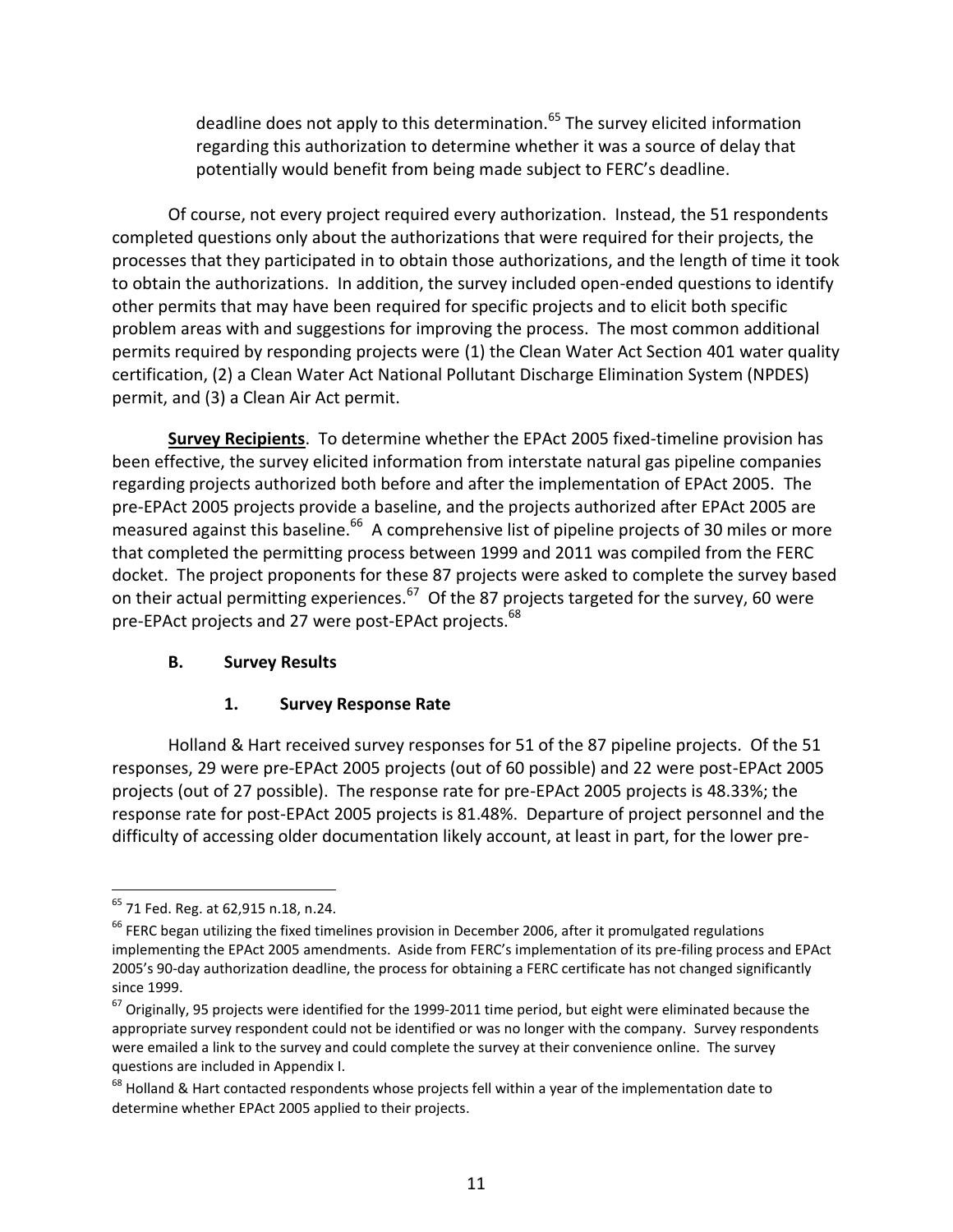EPAct 2005 response rate. The survey results and percentages in this report are calculated based on the projects for which a response was provided.

# **2. Federal Authorizations Required**

As noted above, the survey requested information about seven of the most common federal authorizations required for interstate natural gas pipeline projects. Table 1 below shows the number of pipeline projects that required each of the seven specific federal authorizations in the survey, listed in order from the most post-EPAct 2005 projects to the least. A Corps 404 permit, ESA Section 7 consultation, and NHPA Section 106 consultation were required for nearly all projects, both before and after EPAct 2005. A BLM right-of-way grant was the next most common before the Act, but was required for a much smaller percentage of projects after the Act.<sup>69</sup> A Corps Section 10 Rivers and Harbors permit was required of just over one-third of projects after the Act and just under one-third before.

| <b>Permit Type</b>                       | <b>Number of Pre-</b><br><b>EPAct Projects</b><br>(29) | % of Total Pre-<br><b>EPAct Projects</b> | Number of<br><b>Post-EPAct</b><br>Projects (22) | % of Total Post-<br><b>EPAct Projects</b> |
|------------------------------------------|--------------------------------------------------------|------------------------------------------|-------------------------------------------------|-------------------------------------------|
| NHPA Sec. 106                            | 27                                                     | 93.10%                                   | 21                                              | 95.45%                                    |
| <b>Corps 404 Permit</b>                  | 28                                                     | 96.55%                                   | 20                                              | 90.91%                                    |
| <b>ESA Sec. 7</b>                        | 27                                                     | 93.10%                                   | 20                                              | 90.91%                                    |
| <b>Corps Rivers &amp; Harbors Permit</b> | 9                                                      | 31.03%                                   | 8                                               | 36.36%                                    |
| <b>CZMA Consistency Determination</b>    | 8                                                      | 27.59%                                   | 6                                               | 27.27%                                    |
| <b>BLM Right-of-WayGrant</b>             | 12                                                     | 41.38%                                   | 5                                               | 22.73%                                    |
| <b>USFS Special Use Permit</b>           | 6                                                      | 20.69%                                   | $\overline{\phantom{a}}$                        | 9.09%                                     |

#### **Table 1 – Federal Authorizations Required for Surveyed Pipelines**

#### **3. Overall Delay**

 $\overline{a}$ 

Overall, the survey showed a general increase since EPAct 2005 in the number of authorizations delayed beyond 90 days after issuance of the FERC NEPA document. The delays for federal authorizations for pre-EPAct 2005 and post-EPAct 2005 projects are summarized below by authorization type in Table 2, listed from greatest percentage delayed post-EPAct 2005 to least. Each of the different authorization types experienced more delay post-EPAct 2005, with BLM rights-of-way, Corps Rivers and Harbors permits, and Coastal Zone Management Act consistency determinations showing the largest increases. Although the number of surveyed projects that required these three authorizations is fairly low, the number

 $69$  This report does not explore the differences between the number and type of authorizations required before and after EPAct 2005.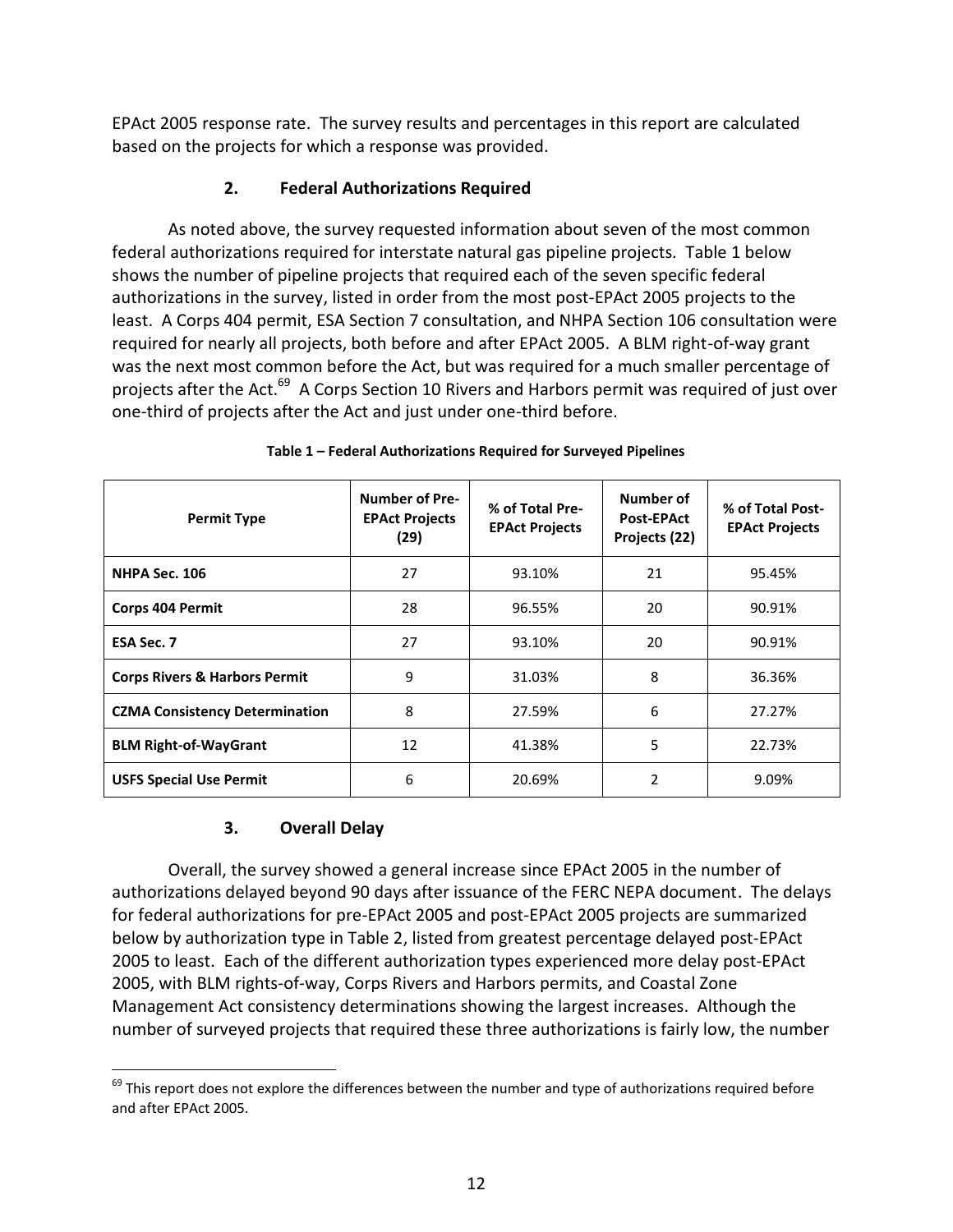of projects requiring these authorizations relative to the total number of projects surveyed is fairly consistent from pre- to post-EPAct projects.

Two of the most common authorizations, the Corps 404 permit and NHPA Section 106 consultation, also experienced large increases in the percentage of projects delayed, though these authorizations caused delay in fewer than half of the post-EPAct projects surveyed (10 of 23). For the Corps 404 permits, the percentage of surveyed projects experiencing delay more than tripled after EPAct 2005 (10.7% to 35%). NHPA consultation delay also more than tripled (3.7% to 14.2%), although the overall percentage experiencing delay remains below 15 percent. Because many projects require these authorizations, the increase in delay for these two authorizations post-EPAct 2005 affected a considerable number of projects.

| Authorization                                      |                          | <b>Total Authorizations</b><br>Required |                          | <b>Authorizations Not Received</b><br>Within 90 Days <sup>70</sup> | % Delayed                |                           |
|----------------------------------------------------|--------------------------|-----------------------------------------|--------------------------|--------------------------------------------------------------------|--------------------------|---------------------------|
|                                                    | <b>Pre-EPAct</b><br>2005 | <b>Post-EPAct</b><br>2005               | <b>Pre-EPAct</b><br>2005 | <b>Post-EPAct</b><br>2005                                          | <b>Pre-EPAct</b><br>2005 | <b>Post-EPAct</b><br>2005 |
| <b>BLM Right-of-Way</b><br>Grant                   | 12                       | 5                                       | $\mathbf{1}$             | 3                                                                  | 8.33%                    | 60.00%                    |
| <b>Corps Rivers &amp;</b><br><b>Harbors Permit</b> | 9                        | 8                                       | 2                        | 4                                                                  | 22.22%                   | 50.00%                    |
| <b>CZMA Consistency</b><br><b>Determination</b>    | 8                        | 6                                       | $\mathbf 0$              | 3                                                                  | 0.00%                    | 50.00%                    |
| <b>USFS Special Use</b><br>Permit                  | 6                        | $\overline{2}$                          | $\mathbf 0$              | 1                                                                  | 0.00%                    | 50.00%                    |
| Corps 404 Permit                                   | 28                       | 20                                      | 3                        | 7                                                                  | 10.71%                   | 35.00%                    |
| NHPA Sec. 106                                      | 27                       | 21                                      | $\mathbf{1}$             | 3                                                                  | 3.70%                    | 14.29%                    |
| <b>ESA Sec. 7</b>                                  | 27                       | 20                                      | $\overline{2}$           | $\overline{2}$                                                     | 7.41%                    | 10.00%                    |
| Total                                              | 117                      | 82                                      | 9                        | 23                                                                 | 7.69%                    | 28.05%                    |

#### **Table 2 – Delay in Federal Authorizations**

 $70$  We use 90 days from the date FERC issues its NEPA document (either an EIS or EA) as the general measure of delay. Although there was no statutory deadline pre-EPAct 2005, the post-EPAct 2005 90-day deadline provides a reasonable comparison point for the timeliness of pre- and post-EPAct authorizations.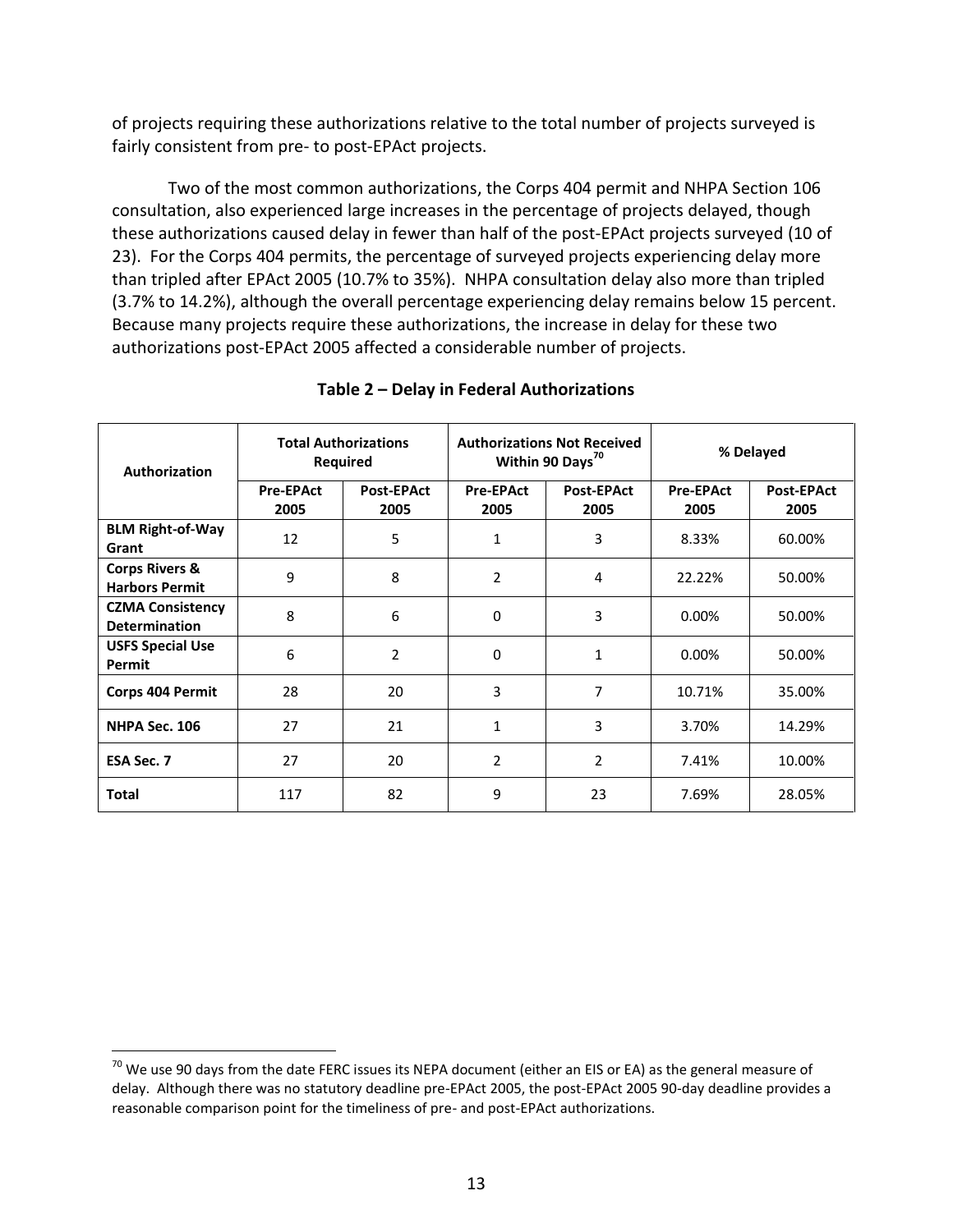Not only are more authorizations delayed since EPAct 2005, the delays are longer. The survey showed more than a three-fold increase in the percentage of federal authorizations delayed more than 90 days beyond the standard FERC authorization deadline. Table 3 below shows the extended delays by agency for pre- and post-EPAct projects, arranged from the highest percentage of post-EPAct 2005 extended delay to lowest.

|  |  |  |  |  | Table 3 - Delays More than 90 Days Beyond 90-Day Deadline for Post-EPAct 2005 Projects |
|--|--|--|--|--|----------------------------------------------------------------------------------------|
|--|--|--|--|--|----------------------------------------------------------------------------------------|

| Authorization                                      | <b>Total Authorizations</b><br>required from the<br><b>Agency</b> |                   | <b>Permits received 90</b><br>days or more beyond<br>90-day deadline after<br><b>FERC EA/EIS</b> |                   | <b>Extended delays as</b><br>percentage for the<br><b>Agency</b> |                   |
|----------------------------------------------------|-------------------------------------------------------------------|-------------------|--------------------------------------------------------------------------------------------------|-------------------|------------------------------------------------------------------|-------------------|
|                                                    | <b>Pre-EPAct</b>                                                  | <b>Post-EPAct</b> | <b>Pre-EPAct</b>                                                                                 | <b>Post-EPAct</b> | <b>Pre-EPAct</b>                                                 | <b>Post-EPAct</b> |
|                                                    | 2005                                                              | 2005              | 2005                                                                                             | 2005              | 2005                                                             | 2005              |
| <b>Corps Rivers &amp;</b><br><b>Harbors Permit</b> | 9                                                                 | 8                 | 1                                                                                                | 4                 | 11.11%                                                           | 50.00%            |
| <b>CZMA Consistency</b><br><b>Determination</b>    | 8                                                                 | 6                 | $\Omega$                                                                                         | $\overline{2}$    | $0.00\%$                                                         | 33.33%            |
| <b>Corps 404 Permit</b>                            | 28                                                                | 20                | $\overline{2}$                                                                                   | 6                 | 7.14%                                                            | 30.00%            |
| <b>BLM Right-of-Way</b><br>Grant                   | 12                                                                | 5                 | $\overline{0}$                                                                                   | 1                 | 0.00%                                                            | 20.00%            |
| <b>ESA Sec. 7</b>                                  | 27                                                                | 20                | 1                                                                                                | $\overline{2}$    | 3.70%                                                            | 10.00%            |
| NHPA Sec. 106                                      | 27                                                                | 21                | $\mathbf 0$                                                                                      | $\mathbf{1}$      | 0.00%                                                            | 4.76%             |
| <b>USFS Special Use</b><br>Permit                  | 6                                                                 | $\overline{2}$    | 0                                                                                                | $\mathbf 0$       | 0.00%                                                            | 0.00%             |
| <b>Total</b>                                       | 117                                                               | 82                | 4                                                                                                | 16                | 3.42%                                                            | 19.51%            |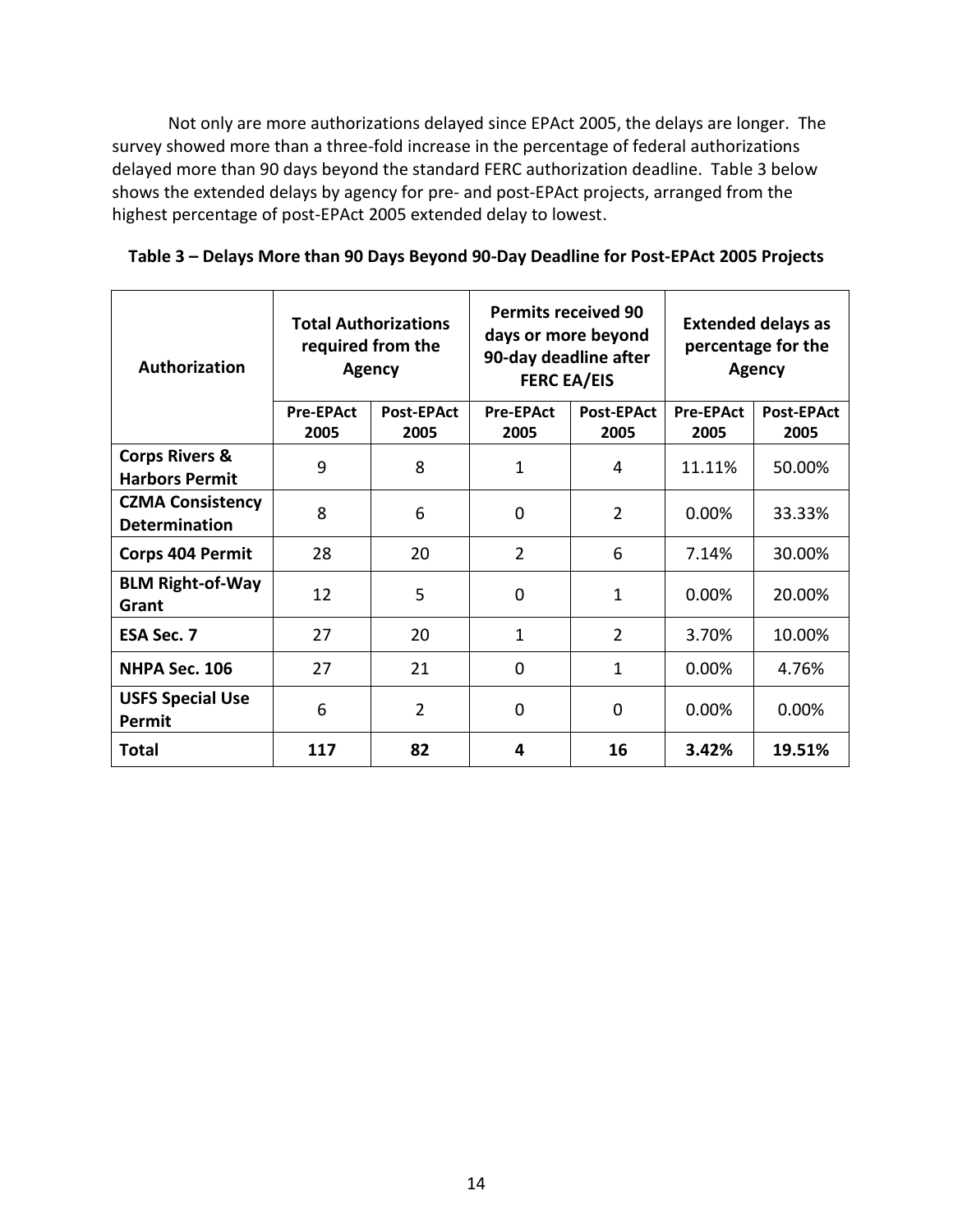As shown in Table 4, when grouped by project, before EPAct 2005, 27.59% of the projects reported no delay in obtaining any of the listed federal authorizations. After EPAct 2005, only 18.18% of the projects reported no delay in obtaining any of the authorizations included in the survey.

|                | <b>Projects Experiencing No Delay</b> | <b>Projects Experiencing Delay for One or More</b><br><b>Authorizations</b> |                 |  |  |
|----------------|---------------------------------------|-----------------------------------------------------------------------------|-----------------|--|--|
| Pre-EPAct 2005 | Post-EPAct 2005                       | Pre-EPAct 2005                                                              | Post-EPAct 2005 |  |  |
| 8<br>(27.59%)  | 4<br>(18.18%)                         | 21<br>(72.41%)                                                              | 18<br>(81.82%)  |  |  |

# **Table 4 – Delay by Project**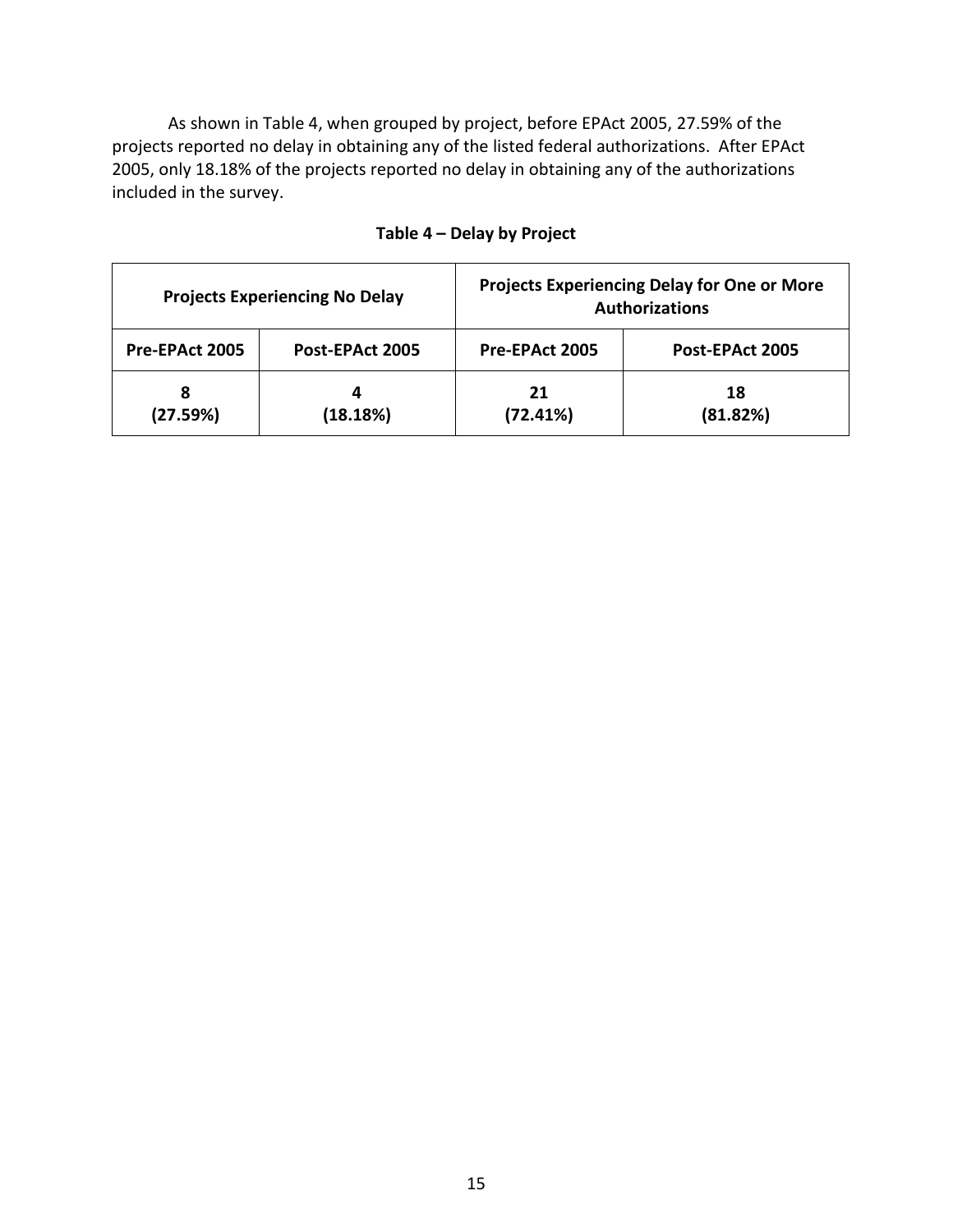Another question asked respondents to characterize (subjectively) the length of each authorization's delay as "no delay," "little delay," "moderate delay," and "large delay." As can be seen in Table 5 below, the largest increases were in the percentage of small delays, with large delays increasing only slightly as a percentage.

|                                     |                              | <b>No Delay</b>               | <b>Little Delay</b>          | <b>Moderate Delay</b>         |                              |                               | <b>Large Delay</b>           |                               |
|-------------------------------------|------------------------------|-------------------------------|------------------------------|-------------------------------|------------------------------|-------------------------------|------------------------------|-------------------------------|
| Authorization                       | Pre-<br><b>EPAct</b><br>2005 | Post-<br><b>EPAct</b><br>2005 | Pre-<br><b>EPAct</b><br>2005 | Post-<br><b>EPAct</b><br>2005 | Pre-<br><b>EPAct</b><br>2005 | Post-<br><b>EPAct</b><br>2005 | Pre-<br><b>EPAct</b><br>2005 | Post-<br><b>EPAct</b><br>2005 |
| <b>BLM Right-of-</b>                | 5                            | $\overline{2}$                | $\overline{2}$               | 3                             | $\overline{2}$               | $\mathbf{1}$                  | $\overline{2}$               | $\mathbf 0$                   |
| <b>Way Grant</b>                    | 45.45%                       | 33.33%                        | 18.18%                       | 50.00%                        | 18.18%                       | 16.67%                        | 18.18%                       | 0.00%                         |
| Corps 404                           | 15                           | 10                            | $\overline{2}$               | $\overline{2}$                | 3                            | 3                             | 3                            | 5                             |
| Permit                              | 65.22%                       | 50.00%                        | 18.18%                       | 10.00%                        | 13.04%                       | 15.00%                        | 13.04%                       | 25.00%                        |
| <b>Corps Rivers &amp;</b>           | 6                            | $\overline{2}$                | $\mathbf{1}$                 | 3                             | $\mathbf 0$                  | $\mathbf{1}$                  | $\mathbf{1}$                 | $\overline{3}$                |
| <b>Harbors Permit</b>               | 75.00%                       | 22.22%                        | 12.50%                       | 33.33%                        | 0.00%                        | 11.11%                        | 12.50%                       | 33.33%                        |
|                                     | 14                           | 15                            | $\overline{3}$               | $\overline{2}$                | $\mathbf{1}$                 | $\mathbf 0$                   | 4                            | $\overline{2}$                |
| <b>ESA Sec. 7</b>                   | 63.64%                       | 78.95%                        | 13.64%                       | 10.53%                        | 4.55%                        | 0.00%                         | 18.18%                       | 10.53%                        |
| NHPA Sec. 106                       | 14                           | 13                            | $\overline{2}$               | 5                             | $\mathbf{1}$                 | $\mathbf{1}$                  | 3                            | $\mathbf{1}$                  |
|                                     | 70.00%                       | 65.00%                        | 10.00%                       | 25.00%                        | 5.00%                        | 5.00%                         | 15.00%                       | 5.00%                         |
| <b>USFS Special</b>                 | $\overline{2}$               | $\overline{2}$                | $\mathbf{1}$                 | 0                             | $\mathbf 0$                  | $\mathbf 0$                   | 3                            | $\mathbf{1}$                  |
| <b>Use Permit</b>                   | 33.33%                       | 66.67%                        | 16.67%                       | 0.00%                         | 0.00%                        | 0.00%                         | 50.00%                       | 33.33%                        |
| <b>CZMA</b>                         | 4                            | 3                             | $\mathbf{1}$                 | $\mathbf{1}$                  | $\mathbf 0$                  | $\mathbf 0$                   | $\mathbf 0$                  | 3                             |
| Consistency<br><b>Determination</b> | 80.00%                       | 42.86%                        | 20.00%                       | 14.29%                        | 0.00%                        | 0.00%                         | 0.00%                        | 42.86%                        |
| <b>Total</b>                        | 60                           | 47                            | 12                           | 16                            | $\overline{7}$               | 6                             | 16                           | 15                            |
|                                     | 63.16%                       | 55.95%                        | 12.63%                       | 19.05%                        | 7.37%                        | 7.14%                         | 16.84%                       | 17.86%                        |

**Table 5 – Amount of Delay by Number of Projects and Percentage of Total<sup>71</sup>**

 $^{71}$  Some respondents did not respond to every question, so the numbers in this table do not always match the total number of authorizations obtained for the various projects represented in the survey.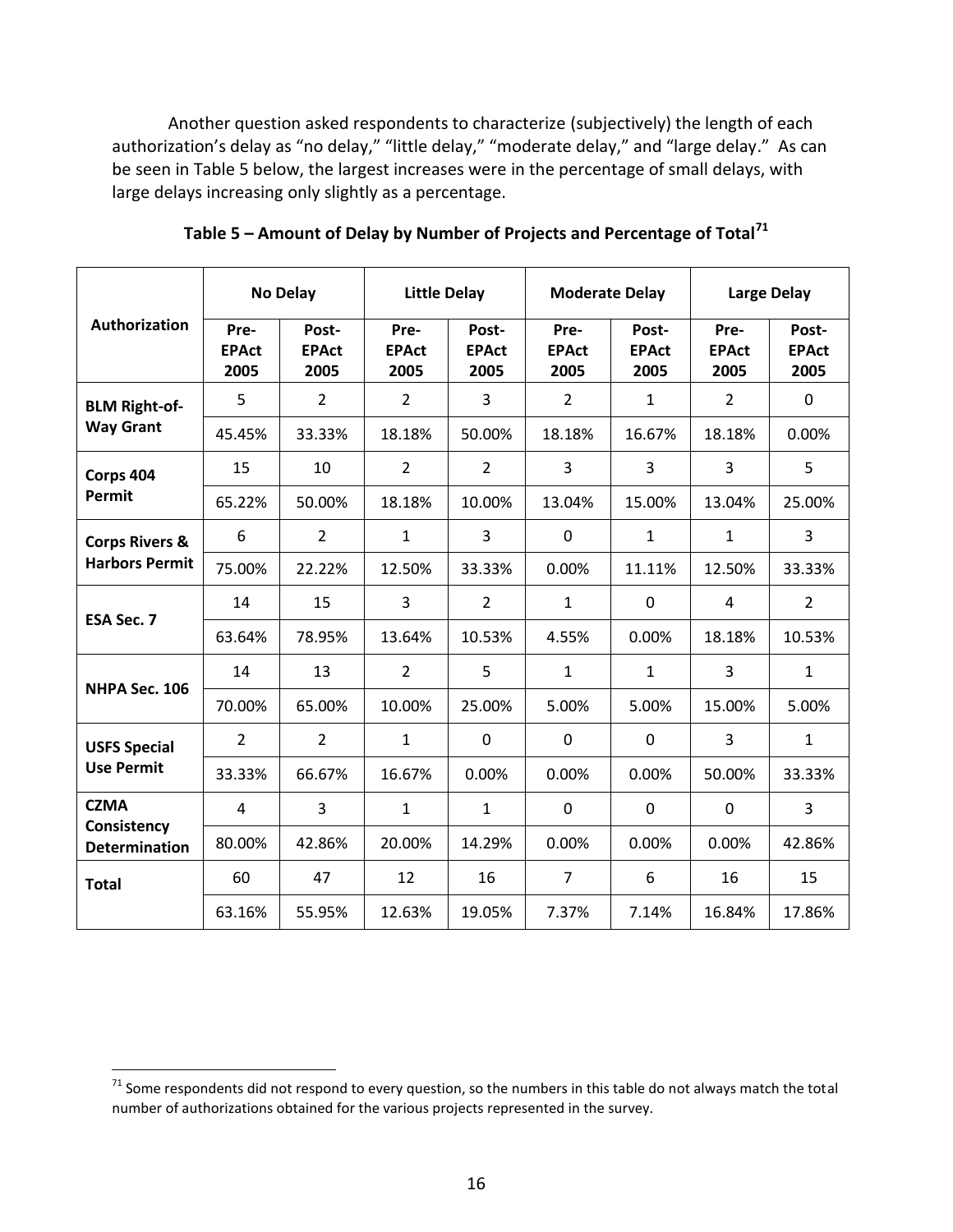#### **4. Incomplete Applications**

There was only a small difference between the percentage of federal authorization applications deemed complete upon submission before and after EPAct 2005, with 62.26% of those reporting deemed complete before EPAct 2005 and 61.45% deemed complete after. See Table 6 below. However, for post-EPAct 2005 projects, it took longer to get a completeness determination for those applications initially deemed incomplete. Since EPAct 2005, a greater percentage of applications required 90 days or longer to achieve completeness (26.39% for pre-EPAct compared to 37.50% for post-EPAct).

Of the seven federal agency authorizations specifically included in the survey, the BLM right-of-way grant and the Corps 404 permit have the highest rates of incomplete applications and the longest delays in deeming applications complete since EPAct 2005. BLM right-of-way grants were required for 22.72% of the post-EPAct 2005 projects surveyed (5 of 22). For these projects, 80% of the BLM right-of-way applications (4 of 5) were deemed incomplete upon submission. Of the BLM right-of-way applications deemed incomplete, 40% (2 of 5) took 121 days or more after the initial submission to be deemed complete. BLM also had the highest rate of secondary requests for additional information, with 75% of post-EPAct 2005 projects (3 of 4) that required a BLM right-of-way grant having to respond at least twice to requests for additional information before the application was deemed complete.

After EPAct 2005, 44.44% of the respondents (8 of 18) reported that their Corps 404 application was deemed incomplete upon submission (up from 28% pre-EPAct 2005 (7 of 25)). Of those applications deemed incomplete, 40% took 121 days or more to be deemed complete. Corps 404 permits were second only to BLM right-of-way grants in secondary requests for additional information: 50% of the incomplete Corps 404 applications received at least two information requests from the Corps before their applications were deemed complete after EPAct 2005 compared with 30.77% before EPAct 2005.

NHPA Section 106 consultation and USFS permits were the only authorizations to show improvement in the number of filings deemed complete upon initial submission. The percentage of incomplete NHPA submissions decreased from 45.45% before EPAct 2005 to only 26.32% after EPAct 2005. However, although the percentage of incomplete NHPA submissions decreased, there was still a higher percentage of NHPA authorizations with extended delays (90 days or more beyond the deadline) after EPAct 2005 (with 3.70% experiencing extended delays pre-EPAct and 14.29% experiencing extended delays post-EPAct). The data for USFS special use permits are less conclusive because only two post-EPAct 2005 projects required such a permit; one was deemed complete and the other was not.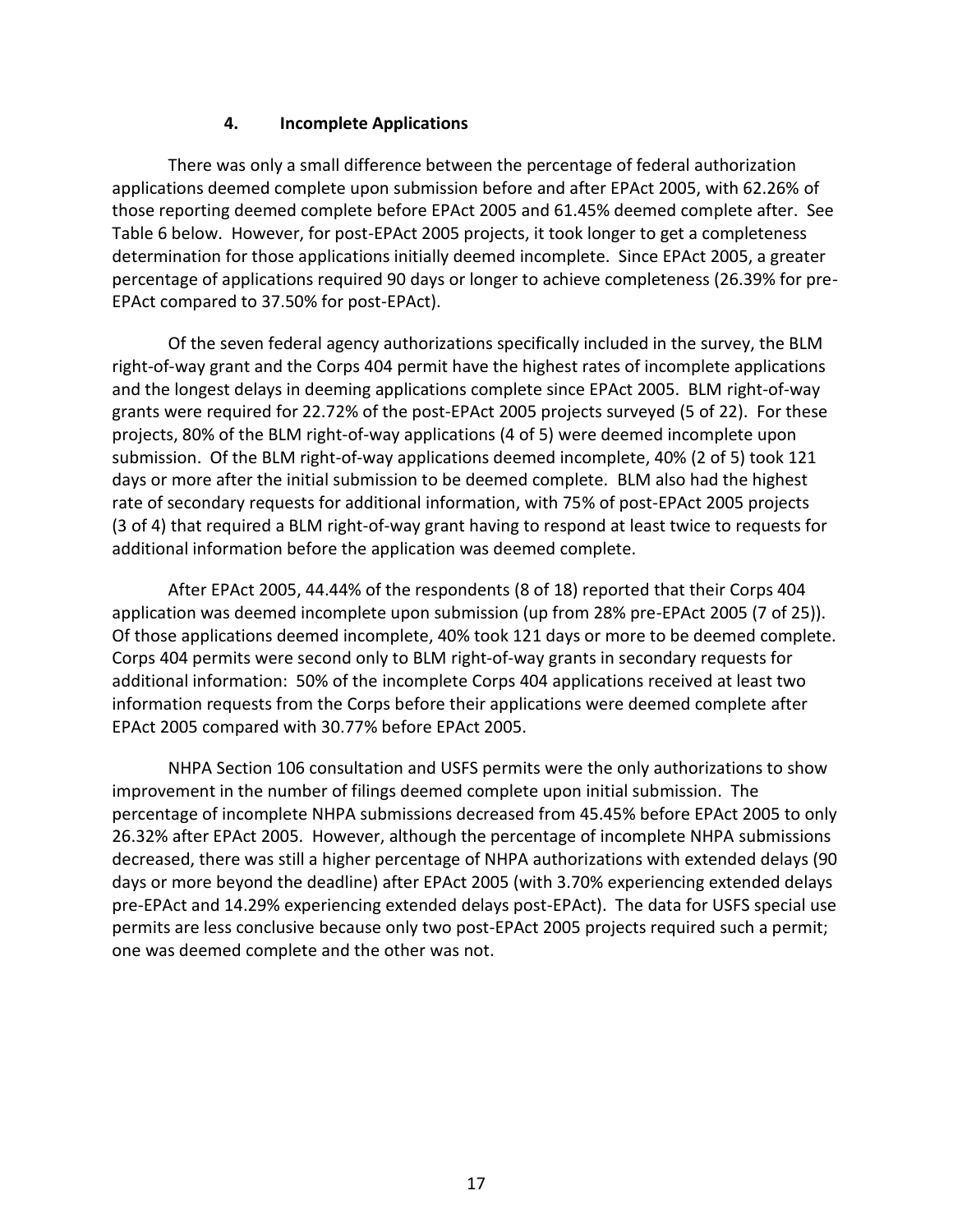| Authorization                                      | <b>Total Deemed</b><br>Complete |                               |                              | <b>Total Deemed</b><br>Incomplete | % Deemed Incomplete      |                           |  |
|----------------------------------------------------|---------------------------------|-------------------------------|------------------------------|-----------------------------------|--------------------------|---------------------------|--|
|                                                    | Pre-<br><b>EPAct</b><br>2005    | Post-<br><b>EPAct</b><br>2005 | Pre-<br><b>EPAct</b><br>2005 | Post-<br><b>EPAct</b><br>2005     | <b>Pre-EPAct</b><br>2005 | <b>Post-EPAct</b><br>2005 |  |
| <b>BLM Right-of-Way</b><br>Grant                   | 6                               | 1                             | 7                            | 4                                 | 53.85%                   | 80.00%                    |  |
| <b>Corps 404 Permit</b>                            | 18                              | 10                            | $\overline{7}$               | 8                                 | 28.00%                   | 44.44%                    |  |
| <b>Corps Rivers &amp;</b><br><b>Harbors Permit</b> | 6                               | 4                             | 3                            | 4                                 | 33.33%                   | 50.00%                    |  |
| <b>ESA Sec. 7</b>                                  | 17                              | 12                            | 8                            | 6                                 | 33.33%<br>32.00%         |                           |  |
| NHPA Sec. 106                                      | 12                              | 14                            | 10                           | 5                                 | 26.32%<br>45.45%         |                           |  |
| <b>USFS Special Use</b><br>Permit                  | $\mathbf{1}$                    | $\mathbf{1}$                  | 5                            | 1                                 | 83.33%                   | 50.00%                    |  |
| <b>CZMA Consistency</b><br><b>Determination</b>    | 6                               | 5                             | 0                            | 1                                 | 0.00%                    | 16.67%                    |  |
| Total                                              | 66                              | 47                            | 40                           | 29                                | 37.74%                   | 38.16%                    |  |

**Table 6: Pre- vs. Post-EPAct 2005 – Was filing deemed complete upon initial submission?**

#### **5. Legal Remedies**

Of all the projects surveyed, only two out of 51 pursued legal remedies to address agency authorization delays. Both of these projects were authorized before EPAct 2005 was passed. Both filed for declaratory orders—one against a state agency administering a federal permitting program and the other relating to the CZMA consistency determination and Clean Water Act Section 401 water quality certification. The fact that none of the survey respondents for the post-EPAct 2005 projects petitioned for review, even though these projects experienced increased delay, is a strong indicator that the judicial remedy provided by EPAct 2005 is not an effective method to combat delay. Despite the increase in number and length of delays, pipeline companies are very reluctant to use legal remedies to address agency delay in the permitting process. This issue is discussed further below in the interview section.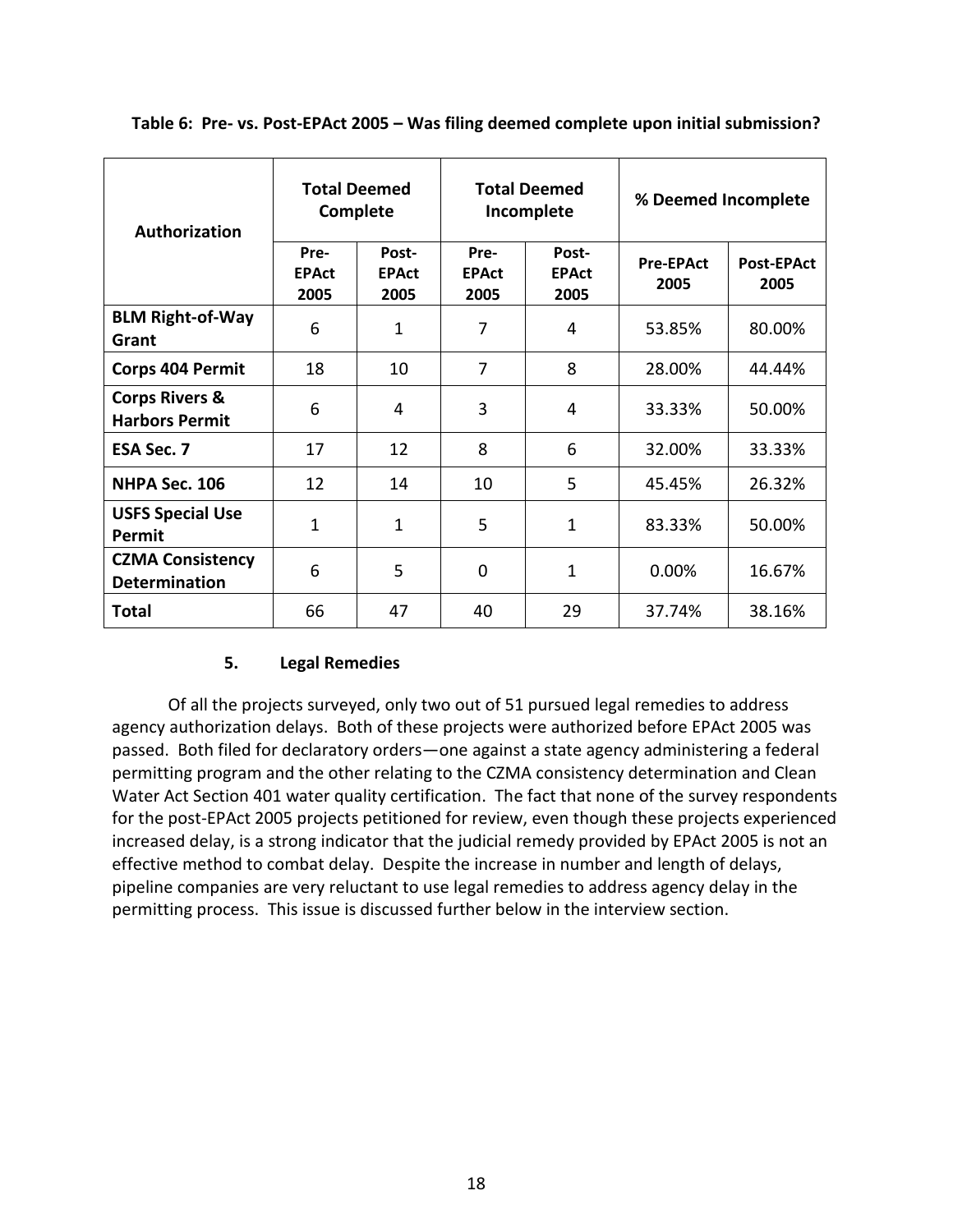#### **6. Mileage**

The project sponsors that responded to the survey represented a broad range of project lengths as shown in Table 7 below. No significant correlation was found between pipeline length and delay. The correlation between mileage and delayed authorizations was -0.087, which was not statistically significant.<sup>72</sup>

| <b>Mileage</b><br>Range | # of Pre-<br><b>EPAct</b><br><b>Projects</b> | # of Pre-<br><b>EPAct</b><br>with<br><b>Delay</b> | % of Pre-<br><b>EPAct</b><br><b>Projects</b><br>with Delay | # of Post-<br><b>EPAct</b><br><b>Projects</b> | # of Post-<br><b>EPAct</b><br>with<br><b>Delay</b> | % of Post-<br><b>EPAct</b><br><b>Projects</b><br>with<br><b>Delay</b> | Total #<br>οf<br><b>Projects</b> |
|-------------------------|----------------------------------------------|---------------------------------------------------|------------------------------------------------------------|-----------------------------------------------|----------------------------------------------------|-----------------------------------------------------------------------|----------------------------------|
| 30-59                   | 10                                           | 8                                                 | 80.00%                                                     | 5                                             | 5                                                  | 100.00%                                                               | 15                               |
| 60-100                  | 5                                            | 4                                                 | 80.00%                                                     | 3                                             | 3                                                  | 100.00%                                                               | 8                                |
| 100-199                 | 7                                            | 5                                                 | 71.43%                                                     | 9                                             | 6                                                  | 66.67%                                                                | 16                               |
| 200-299                 | 3                                            | $\overline{2}$                                    | 66.67%                                                     | $\mathbf 0$                                   | $\overline{0}$                                     | $0.00\%$                                                              | 3                                |
| 300-399                 | $\overline{2}$                               | $\overline{1}$                                    | 50.00%                                                     | $\mathbf{1}$                                  | 0                                                  | 0.00%                                                                 | 3                                |
| $400+$                  | $\overline{2}$                               | $\overline{1}$                                    | 50.00%                                                     | $\overline{4}$                                | 4                                                  | 100.00%                                                               | 6                                |
| <b>Total</b>            | 29                                           | 21                                                | 72.41%                                                     | 22                                            | 18                                                 | 85.71%                                                                | 51                               |

| <b>Table 7: Project Mileage</b> |  |
|---------------------------------|--|
|---------------------------------|--|

#### **7. Survey Respondent Extended Answers on Causes of and Remedies for Delay**

The survey included five open-ended questions about specific causes of delay and solicited suggestions for both agencies and project proponents to avoid delay for future projects.

**Causes of Delay**: Survey respondents provided substantive responses about the causes of delay with respect to 16 projects (seven pre-EPAct 2005 and nine post-EPAct 2005). Several of the respondents cited multiple causes of delay. The most common causes cited for long authorization delays were disagreements, conflicts, or other issues between two federal agencies—either two of the agencies charged with issuing federal authorizations or one of these agencies and FERC. Problems included one agency duplicating the efforts of another, one agency discounting results from another agency's process (related to NHPA Section 106 determinations), or both agencies waiting for each other to complete a review before agreeing

 $72$  0.544 2-tailed significance; correlation of 0.36 needed for statistical significance at p<.05.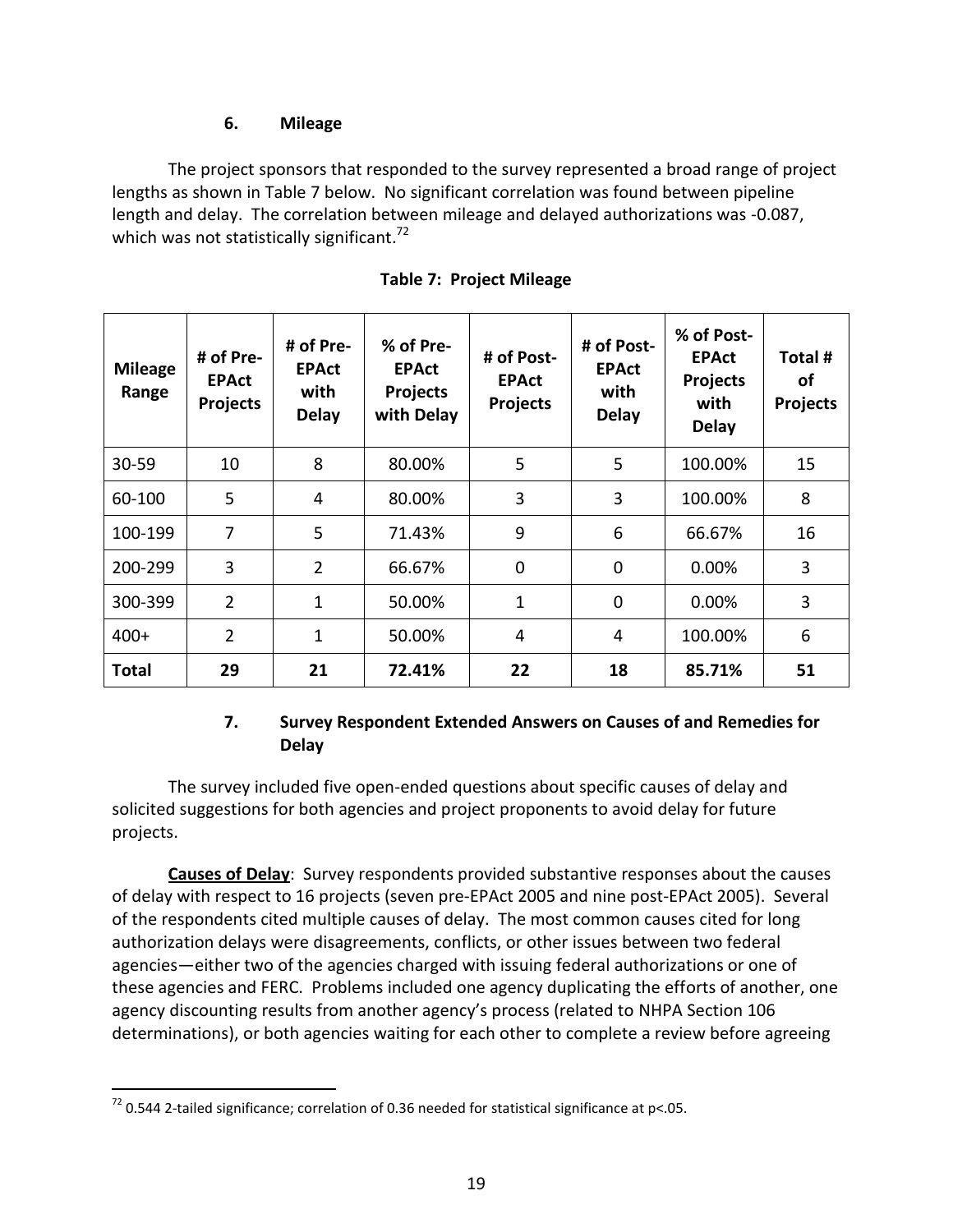to proceed. Respondents for eight projects (four pre- and four post-EPAct 2005) indicated these interagency issues were at least one cause of delay.

The next most common cause of delay was inadequate or inexperienced agency staff that made it necessary either to restart a process or to invest time in training or bringing the staff member up to speed. This type of delay was listed in conjunction with six projects (two pre- and four post-EPAct 2005). Applicant changes to the project were cited as a cause of delay with respect to four projects (all post-EPAct 2005). Other causes listed for individual projects included the inability to access survey sites (post-EPAct 2005), incomplete application determinations (post-EPAct 2005), third-party environmental protests (pre-EPAct 2005), problems resolving environmental concerns (post-EPAct 2005), and problems with seasonal timing because of a delay in obtaining a biological opinion and incidental take statement (post-EPAct 2005).

**Suggestions to Avoid Delay**: The survey respondents were asked to identify recommendations for future applicants to avoid or minimize delay in obtaining federal authorizations. Although the wording of the suggestions varied, the following common themes emerged.

- Engage in consistent communication and establish strong relationships with FERC and other agencies (28 respondents)
- **Ensure applications are as complete as possible (five respondents)**<sup>73</sup>
- Hold interagency meetings to create a team atmosphere and encourage working together (five respondents)
- Obtain political support or connections to help prevent delays (five respondents)
- Engage in thorough environmental analysis and planning before beginning the project (one respondent)
- Pay close attention to public land management agencies' planning processes (one respondent)
- Engage the public thoughtfully and address reasonable demands early in the process (one respondent)
- Commence field surveys and ensure access for the surveys early in the process (one respondent).

**Suggestions to Improve Agency Processes**: The following suggestions were provided for how federal agencies (and delegated state agencies) could help prevent delay.

 $73$  One respondent remarked, "Providing the agencies as complete an application as possible is the single most effective means to securing permits in a timely manner."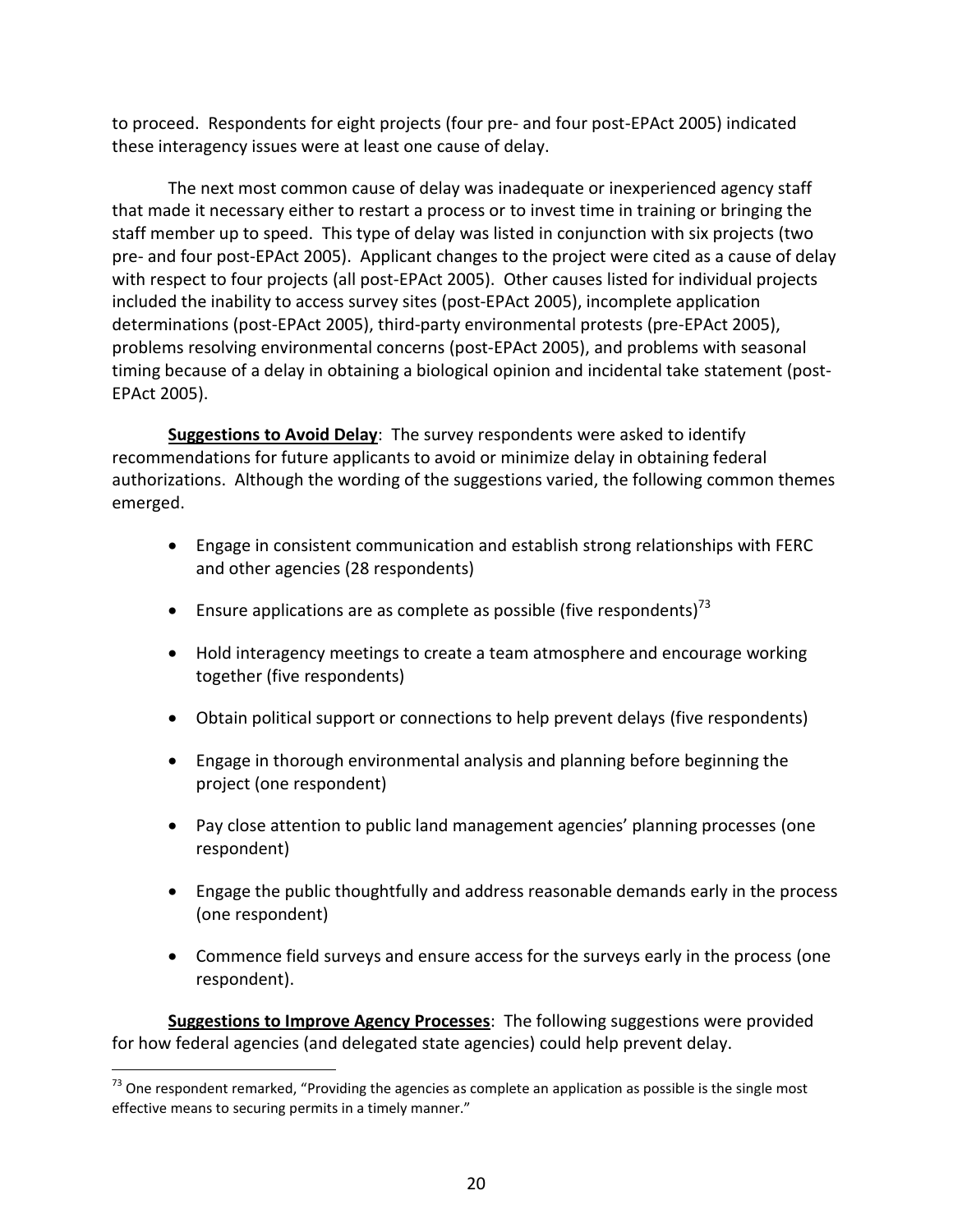- Clearly identify the single division, department, or office within each agency that will have the lead for the project in order to avoid confusion and duplication. This should include a single point of contact at each agency.
- Provide clear communication among the agency, the project proponent, and FERC regarding project timelines and requirements.
- Provide better agency staff training on EPAct 2005 requirements.
- Assign sufficient staff to each project to avoid delays. If sufficient staff is not available, use third-party contractors to process applications.
- Develop better interagency cooperation and coordination during the permitting process, including multiple joint agency meetings. Cooperating agencies need to work more closely and effectively with FERC and with each other.
- Provide better oversight of staff members to ensure schedules are kept, agency requirements are fair and consistent, and internal coordination is maintained.
- Adhere to existing application processing guidelines and interagency agreements.

**Suggestions for Overall Process Improvement**: The most common suggestion for improvement was to provide FERC with the ability to enforce the federal-authorization deadline against cooperating agencies with real consequences for missing such deadline. Several respondents suggested that FERC be authorized to provide automatic authorization if an agency does not act by the deadline. This solution was also expressed in conjunction with the need for enforcement options other than litigation.

Several respondents also recommended that the Commission work with agencies to provide more explicit completeness requirements. Agencies need to provide well-defined application requirements and deliverables to make the permitting process more transparent and easy to understand. Survey respondents for two projects wanted permits to be based on the single FERC NEPA process, eliminating supplemental environmental documents or separate NHPA Section 106 processes carried out by other agencies. Determination of ACHP involvement earlier in the Section 106 process, the ability to obtain site access to conduct surveys, and consistent agency requirements for surveys and drawings were also recommended.

**Effective Permitting Strategies:** The survey asked respondents to identify the most effective methods for avoiding or minimizing delays in the federal agency authorization process. The methods identified focused on early planning and identification of issues; involving agencies early and communicating frequently; filing complete and timely applications; minimizing changes once the process has started; and developing and drawing on relationships with higher-level agency officials and other influential contacts. Specific suggestions included: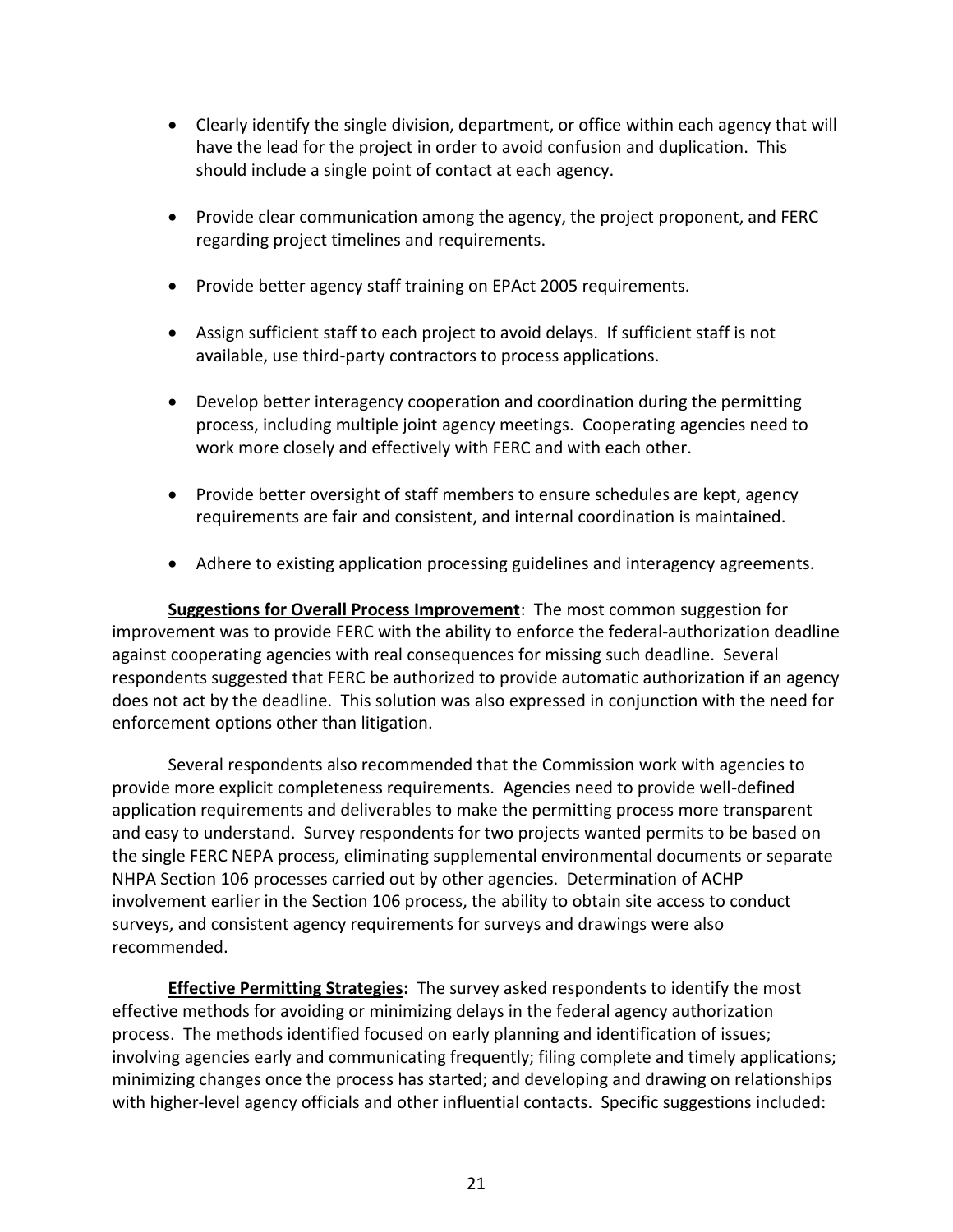- Meeting with agencies that will be commenting or otherwise providing input on the project even if the agency does not have its own authority to issue a permit or authorization required to construct the project.
- Meeting with agencies in the field to address issues of concern.
- Discussing the agencies' application processing guidelines and interagency agreements before submitting an application and making sure the agency follows its own guidelines.
- Involving legal counsel well versed in applicable permitting requirements and who can coordinate with key agency personnel.
- Securing permission for surveys prior to permit application submittals.
- Commencing field surveys well in advance of initiating the pre-filing process and completing surveys on schedule.
- Building a good rapport with agencies, including a strong sense of "team," during the permitting process and ensuring each agency knows that the success of the project is strongly contingent upon both applicant and agency's timely responses and participation.
- Paying careful attention to land management agencies' land use plans.

#### **VIII. Interviews of Pipeline Company Personnel**

To obtain a better understanding of the causes of permit delays, Holland & Hart conducted in-depth interviews with pipeline company personnel regarding four of the post-EPAct 2005 projects addressed in the survey. These four projects were selected because (1) they each experienced substantial delays in receiving one or more federal authorizations, and (2) they represent a broad range of geographical locations as well as pipeline lengths.

The interviews provided an opportunity to explore more thoroughly the specific causes of delay for these projects as well as suggestions for improvement. The interviewees were promised anonymity so that they could speak candidly about their experiences with specific agencies. As a result, this report does not identify the interviewees or provide specific details about the interviewees' projects.

Although the interviewees' projects represent diverse locations and lengths, several common themes emerged from the interviews that clarify at least some of the causes of federal permitting delay. The interviews also provide concrete experiences that verify at least some of the concerns that prompted this study. The interviewees identified FERC's lack of permit enforcement authority and the other federal agencies' discretion about what constitutes a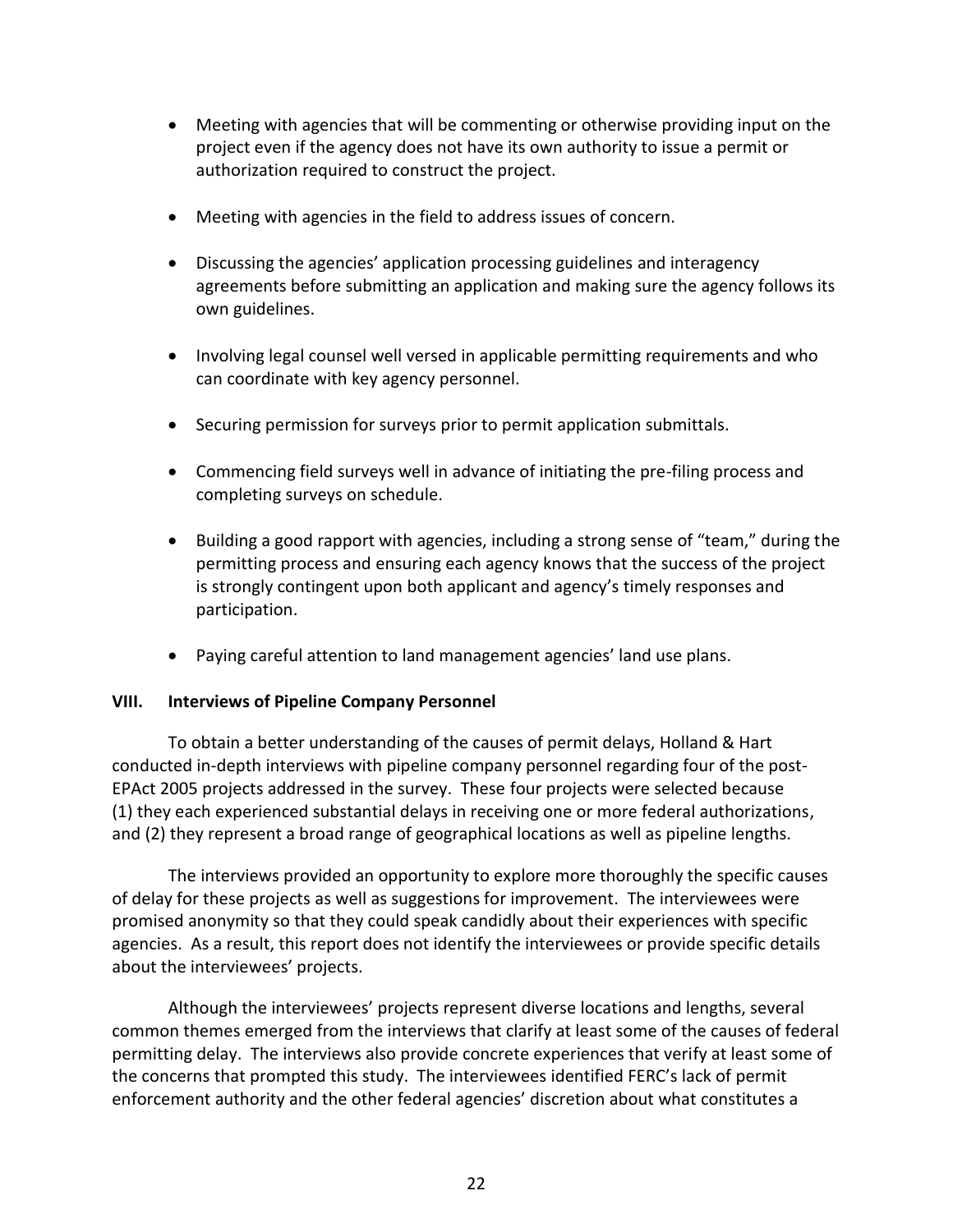complete application as two of the major causes of federal authorization delay and overall project delay. The common themes from the interviews are discussed below.

# **A. Desire for Stronger FERC Lead Agency Role**

**Delay Concerns**: All four of the companies interviewed reported having good working relationships with FERC and were hesitant to criticize the agency, particularly since they recognize the difficulty of the process and the lack of enforcement options that EPAct 2005 provided for FERC. Still, they each wished that FERC, as the lead agency, had had a greater level of involvement with the entire federal authorization process. For instance, they wanted FERC to take stronger action when agencies did not meet their federal-authorization deadlines. They also wished that FERC had intervened earlier when they experienced problems with other federal agencies that developed into significant delays.

One interviewee felt that most of the agencies were not even aware of the EPAct 2005 federal-authorization deadline. If the agencies did know about the deadline, their conduct suggested that they felt no pressure to meet it. Another interviewee wanted more assistance and guidance from FERC when the project proponent ran into problems with other agencies that it could not overcome. Instead, this interviewee felt that FERC too often left it to the project proponents to negotiate the difficult issues with the relevant agencies on their own. Two companies wished FERC had intervened earlier in the Migratory Bird Treaty Act (MBTA) negotiation process and felt that FERC should have been aware of this issue and brought it to the companies' attention during the pre-filing process.<sup>74</sup> Other companies wished FERC had put more pressure on the Corps to accept FERC as the lead agency and not to duplicate NEPA processes.

One company related that a disputed permit was eventually approved after much negotiation and delay. But despite the long and arduous negotiation process, the permit was virtually the same as it would have been if FERC had simply imposed the draft permit conditions that already had been identified when the deadline passed. The company saw this as an indication that if FERC were to intervene in cases of unreasonable delay, it would have little impact on the actual permit conditions ultimately imposed but might speed up the process.

Two contrasting experiences illustrate how FERC can make a difference when it intervenes in a permitting process. For the first project, an agency imposed a requirement that the company felt was unreasonable. The company worked with the agency to negotiate this requirement, but the process continued to cause delay. It appeared that this agency was waiting for FERC to act, and FERC was waiting for the agency to act. But FERC did not get directly involved in negotiating with the other agency. The end result was additional delay that likely could have been avoided had FERC chosen to be involved in the process.

The second project involved a federal agency that attempted to insert requirements into a permit that already had been released for public comment. The company approached FERC,

<sup>74</sup> MBTA issues are discussed further in Section VIII.C below.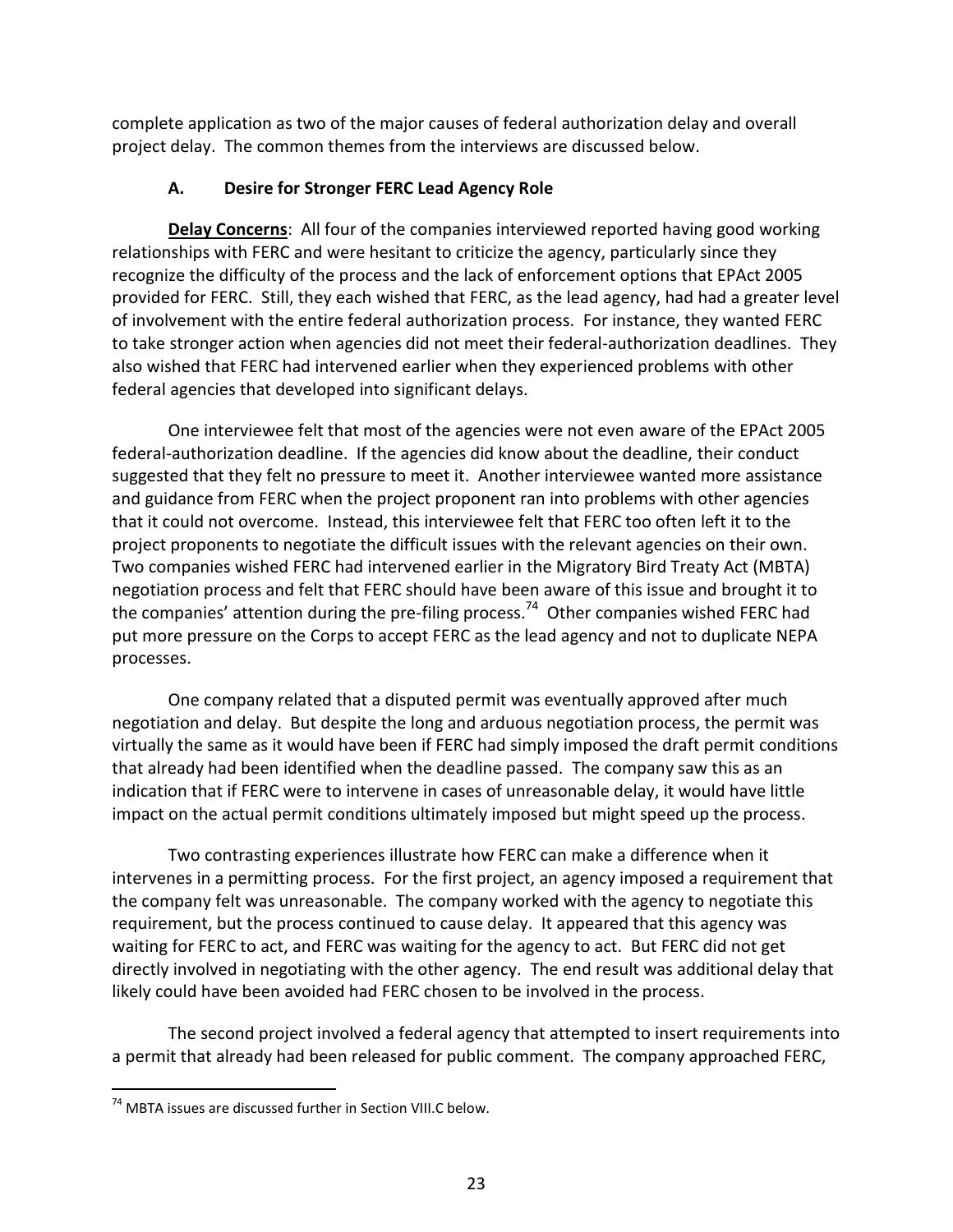and FERC intervened to prevent the agency's field office from adding requirements so late in the process. In this case, because of FERC's involvement, the other agency's actions did not cause delay. These examples show that the level of FERC's involvement with other agencies during the federal authorization process can affect potential causes for delay.

**Suggestions for Improvement:** The companies all felt that FERC needs to be able to impose consequences or override other agencies when they fail to meet the deadline. Without this tool, the authorizing agency may delay authorizations with impunity. Therefore, it is easy to let other agency priorities take precedence. Most project proponents expressed a desire for FERC to do more outreach and education to the other permitting agencies about the requirements of EPAct 2005 and good practices to meet the deadlines imposed.

Several indicated that had the Commission taken action when agencies did not respond in a timely manner, the problems causing them large delays could have been avoided. All of the interviewees indicated that, in hindsight, they should have involved FERC earlier when problems arose and not waited until the permit was late to ask FERC to intervene. Even permits that are issued right on the deadline can cause pipeline companies considerable uncertainty, which requires contingency planning and puts pressure on the schedule.

However, although wanting FERC to take stronger action, the interviewees expressed some concern that more pressure from FERC could result in poor working relationships with particular agencies. They recognized that, without the ability to impose consequences on the other agencies, too much pressure from FERC, especially early in the process, could backfire and result in longer delays. Yet they added that, if FERC had greater involvement as standard operating procedure, the other agencies would come to expect it, and this problem could be avoided.

#### **B. State Involvement Often Delays Permitting Processes**

**Delay Concerns**: For two of the four projects, state agencies contributed to a major part of the delay. The delays resulted from inadequate agency staffing, lack of experience with pipelines, and unclear or uncommon state permitting requirements.

For example, one project experienced several months of delay when the state agency with authority to issue an NPDES permit informed the pipeline company that it did not have adequate staff or funding to review and respond to comments from local municipal governments. This revelation came several months after the agency had reassured the company that it was processing those comments and did not require the company's assistance. The pipeline company was forced to negotiate with the local governments on an individual basis to resolve their concerns in order to reach the point where the state agency was willing to issue the permit. This caused major project delays and frustration, as the state agency was unwilling or unable to mediate or broker agreements with the local governments. Another company indicated that although the staff of the state agency was willing to work on the permit application, the fact that the agency representative had not worked before with a large linear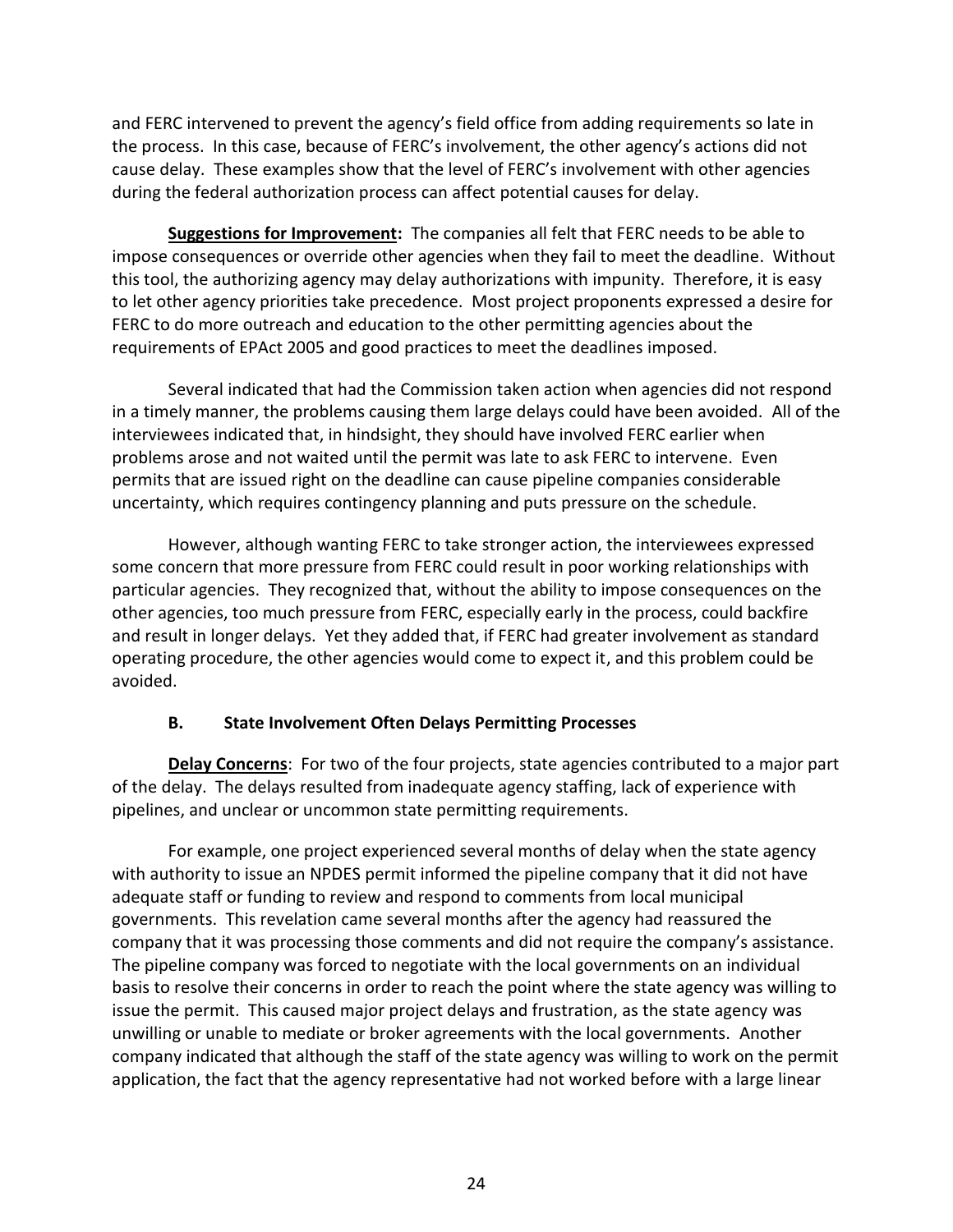project slowed the process down and required significant company involvement to keep the process on track.

Another project had difficulty interpreting and applying differing state regulations governing access to project sites to conduct on-the-ground surveys for ESA and NHPA consultation and Corps Section 404 permits. The pipeline crossed several different states, and each state had different laws governing site access. Even when the laws allowed access, the state offices often refused to intervene when private landowners denied access for cultural or ecological surveys. The lack of access delayed several federal authorizations, including ESA and NHPA consultation and the Corps 404 permit.

**Suggestions for Improvement:** One company acknowledged that consultation with FERC earlier in the permitting process might have helped avoid delays because a state agency gave the company incorrect advice about the process required to comply with the NHPA. The conflicting standards caused delay in obtaining a federal authorization that could have been routine had the pipeline company been correctly advised to pursue involvement by the ACHP up front.

One company asserted that clear guidelines and predictability from the agencies are the most important elements for pipeline companies. It is not difficult for companies to follow differing state requirements as long as those requirements are clear and generally align with standard practices in other states. Problems arise when agencies provide inaccurate information, change requirements after significant time and effort has already been invested, or impose unclear legal requirements or guidelines.

# **C. Migratory Bird Treaty Act Issues**

**Delay Concerns**: Two of the four projects experienced major delays due to issues related to the MBTA. In both cases, the USFWS required the companies to develop an MBTA conservation plan that included mitigation measures before it would issue its biological opinion (BiOp) to complete the ESA Section 7 consultation. One company reported that this has been a problem with other pipeline projects it has undertaken, and that USFWS requirements for the conservation plan and mitigation differ greatly from state to state, with no real guidance to serve as a starting point for discussions with USFWS.

One of the companies experienced even further delays after the MBTA issue was resolved because the delay resulted in construction taking place during the nesting period for other endangered species. This required reroutes or stoppages to avoid impacts to the species and their nests. The company was not allowed to take any steps or access the site to prevent nesting before the BiOp was issued, and USFWS refused to issue the BiOp until the MBTA issues were resolved.

Because of the substantial delays, both companies also felt that their MBTA conservation plans were overly restrictive because they were negotiating under substantial time pressure and uncertainty about FERC expectations and the legal requirements for MBTA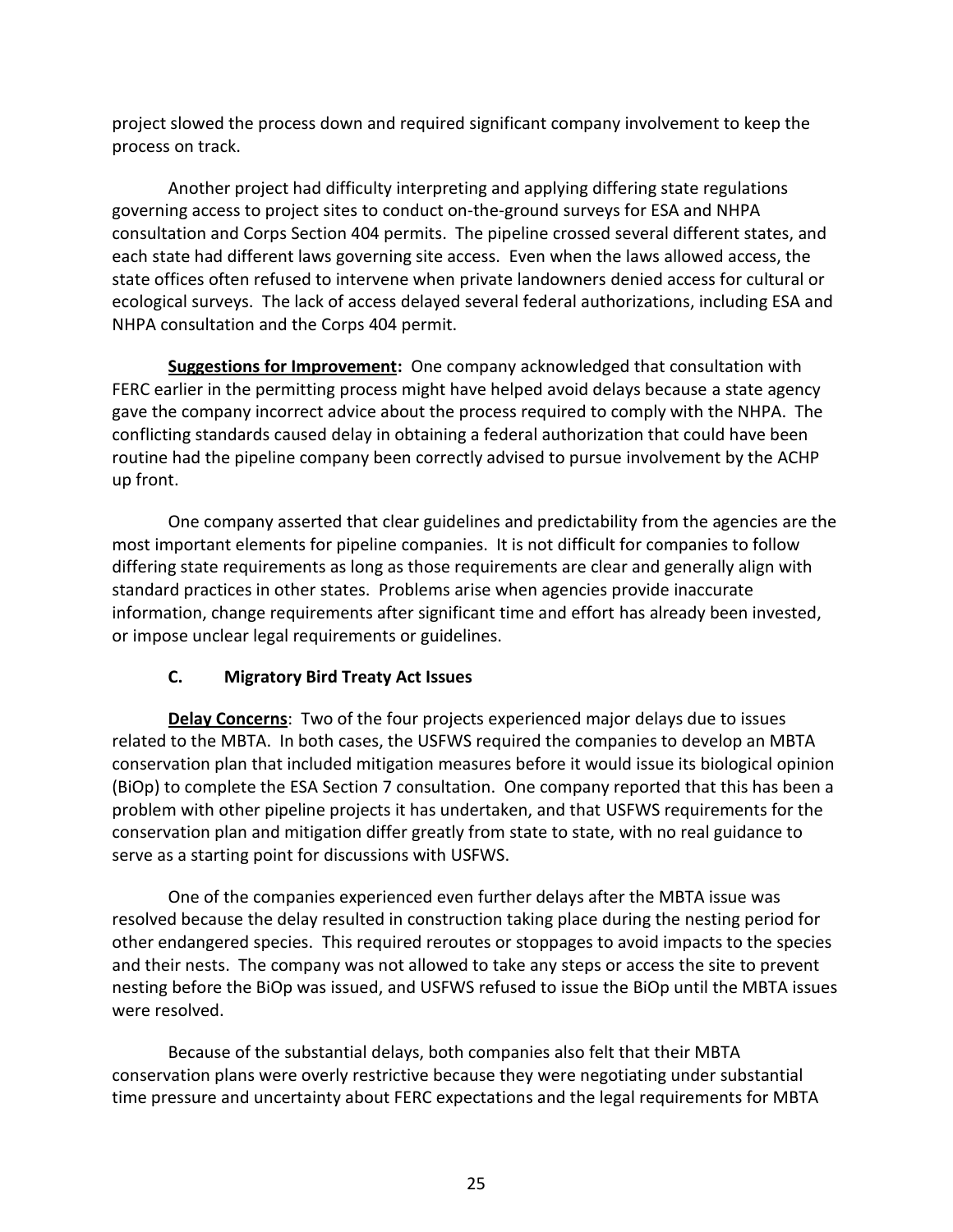compliance. One interviewee claimed that USFWS had the company "over the barrel" for the MBTA conservation plan.

**Suggestions for Improvement:** Both companies felt that the Commission should have helped them recognize and address the MBTA issue much earlier in the permitting process. In addition, both felt that FERC guidance on MBTA planning, mitigation, and compensation expectations would greatly facilitate the process in the future.

# **D. Army Corps of Engineers 404 Permits**

**Delay Concerns**: The Corps 404 permits caused major delay for two of the four projects, and minor delays for the other two projects. Some of these delays were actually the result of delays in other federal authorization processes. One Corps office required a full review of all other environmental permits required before it would sign off on the 404 permit. The MBTA issue mentioned above also contributed to delays in obtaining their 404 permits. Other delays related to agency staffing problems. Because the 404 permit requires compliance with other federal environmental laws, such as ESA Section 7 and NHPA Section 106, there is often a duplication of FERC's efforts as the lead agency. In some cases, this duplication is not exact, with the Corps imposing different requirements to satisfy the same environmental requirements. One project reported that a Corps office conducted its own tribal consultation that followed different rules relating to mitigation. This process was required in addition to FERC's NHPA process and caused delay because the Corps office had no deadline for tribal responses and waited to issue the permit until all tribes had given at least some response. Another Corps office initially indicated that a project could use a general permit but later indicated that an individual permit would be required. After the office sat on the permit application for several months, the pipeline company was required to re-apply for the permit, which the agency could contend restarted the clock for processing the application.

# **E. Lack of Deadline Enforcement Options**

Two companies stated that the legal remedies in federal court provided by EPAct 2005 were not a realistic solution for permitting problems. Both companies had experiences with agencies that they felt were overstepping legal bounds, and one company even tried presenting formal legal arguments to an agency when it believed that the agency was not abiding by the requirements of EPAct 2005. Both companies, however, indicated that litigation is almost never a realistic option when a company is in the midst of the permitting process. This sentiment is supported by the survey results. As one company expressed, "at the end of the day, keeping up a good relationship with an agency is always more important." Companies would prefer to preserve a positive relationship and keep an agency working on the authorization rather than filing a lawsuit that would only serve to further delay their project and antagonize the agency.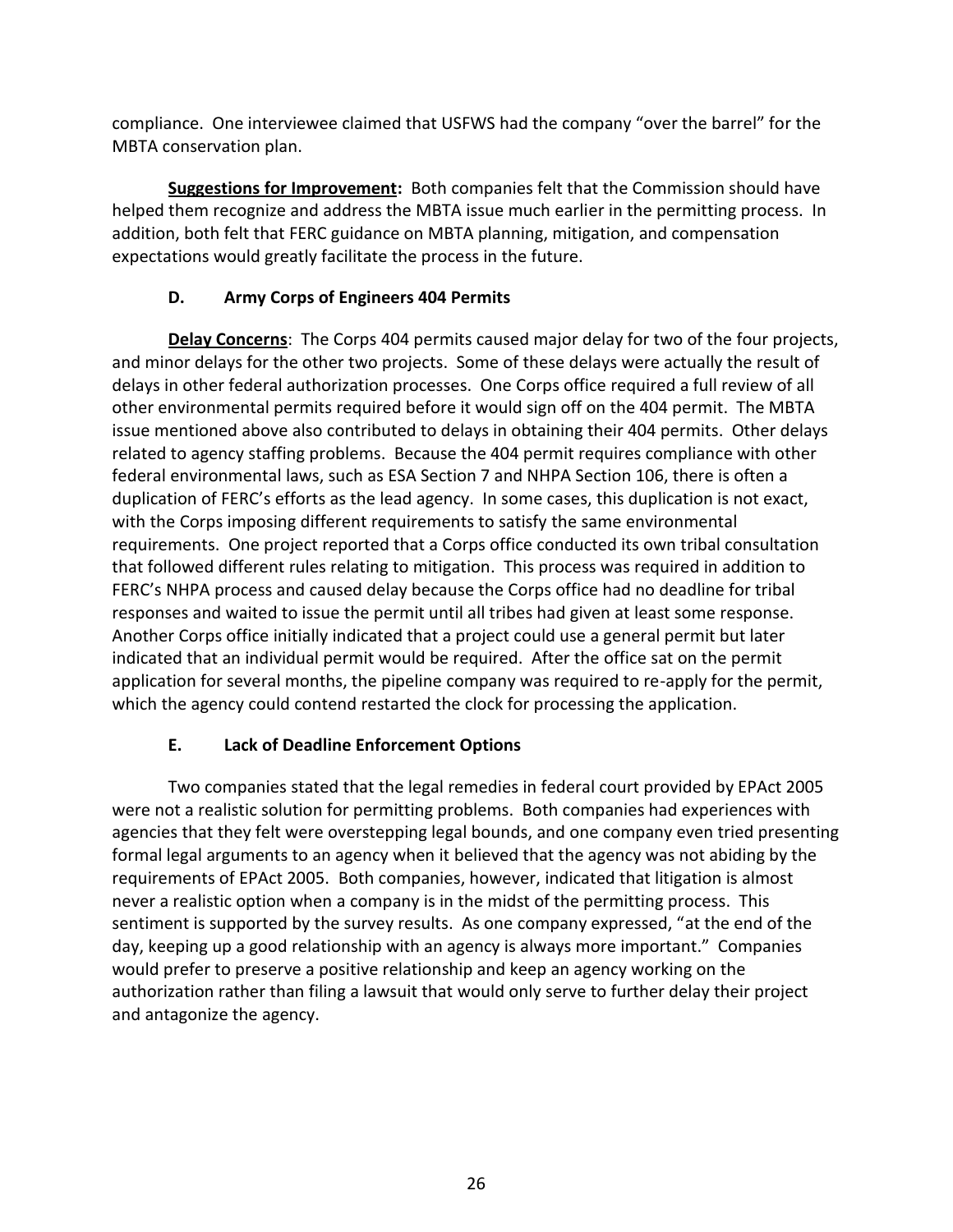#### **F. Inconsistent Agency Staffing and Coordination with Other Agencies**

**Delay Concerns**: Two projects experienced significant delay in the federal authorization process when agency officials assigned to the project left or were reassigned in the middle of the process. One company was not notified for three months after its agency contact left. The other project experienced delay as the new official had to be brought up to speed and insisted on repeating several assignments that the company had considered complete.

Another problem with staffing involved the communication of inaccurate information that the project proponent relied upon to its detriment. As mentioned above, one agency indicated it would handle interactions with local governments, but after four months, the agency admitted it was overwhelmed and required the pipeline company to take over this process. Another company relied on an agency staff member's assertion that he would make the necessary decisions related to its project. The company later learned that the final decision would be made by the agent's superior, who had not been included in discussions and negotiations. This inaccurate information caused delay and some confusion within the agency.

Consistent with the narrative survey results, interviewees for all four projects also reported that the potential for delay increased when multiple agencies were involved. For example, for three of the projects, the Corps and another agency were each waiting for the other to issue its permit first. Other agencies involved in interagency conflicts that resulted in delay included the USFWS, which delayed its response to a migratory bird plan for over seven months or requiring complete mitigation plans before starting the time clock for FERC's notice of initial consultation. One state agency responsible for issuing water quality certifications waited for FERC to complete all of its NEPA, ESA, and NHPA analysis before signing off on the certificate. And the Corps also waited for FERC to obtain ESA and NHPA authorizations before it would proceed to issue an authorization. In two projects, the USFWS attempted to get involved in other agencies' permitting processes after the deadline for comments had passed. As related above in Section VIII.A., the results of these attempts differed depending upon the level of FERC involvement.

**Suggestions for Improvement:** Two companies expressed the desire that agencies hire staff specializing in linear projects because the issues associated with these types of projects are often different from those associated with single-site projects. Another company recommended hiring more third-party contractors to help understaffed agencies.

#### **G. Impact of Hydraulic Fracturing on Pipeline Projects**

Two companies reported that increased public concern over hydraulic fracturing had an impact on their projects. With the increased public interest, they reported that more outside parties are becoming involved in the permitting processes and making demands for mitigation or withholding approvals. In addition, they reported that the parties with direct involvement, such as landowners, state agencies, and non-governmental organizations, have become savvier in general. These parties are recognizing that they have leverage and are using this leverage to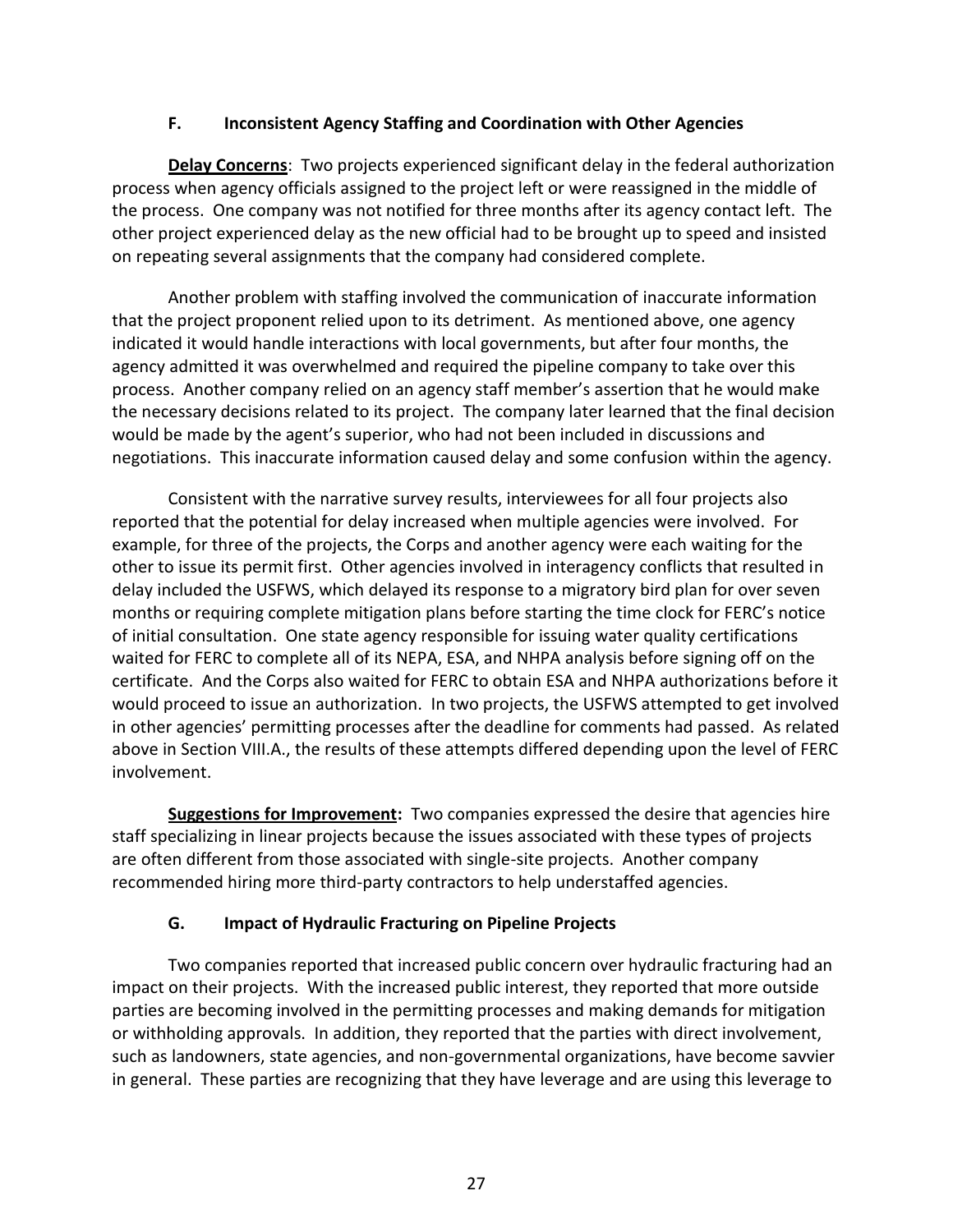obtain more mitigation requirements from pipeline companies during the federal authorization process, which sometimes results in delay.

# **H. Duplicative Processes**

Some duplicative processes have been discussed above in relation to the Corps and interagency coordination. In addition to those overlapping efforts, two companies mentioned difficulties caused by similar agency application requirements with small but important differences in the details regarding project drawings. One company delayed its federal permit applications because it did not have the engineering resources to produce the required specifications and drawings for both FERC and the other federal agencies at the same time. The company had to focus on the FERC submissions and then move on to other federal permits to address the differences in detail. The project reported that quality control suffered as a result of confusion over slight differences in drawing requirements between FERC and agencies in different states. The company unable to present the data in the drawings in the way that it felt best represented the reality on the ground. Instead, it had to satisfy the varied requirements of different agencies and FERC. The company has remedied this for future projects by expanding its engineering drawing teams.

A second company also expressed confusion about different drawing requirements for FERC and another federal agency. The agency had similar requirements to FERC's for construction permits, but there was confusion over some of the details. The company was required to make difficult changes to drawings that basically covered the same things. The company reported that this was a difficult process to manage.

# **I. Pipeline Company Contributions to Delay**

Each of the four companies interviewed indicated they felt their projects were very well planned, that they made considerable efforts to learn from the Commission what problems they should anticipate, and that they had educated FERC and other agencies about their project plans. None of the companies interviewed reported any major changes to their projects that contributed to the delay, but most reported some smaller changes or reroutes. Some company shortcomings that were reported by the interviewees included:

- Inadequate engineering resources to handle FERC and federal agency requirements;
- Unfamiliarity with state laws and the idiosyncrasies of state agencies, including access laws, mitigation requirements for streams, and tribal review of mitigation parcels;
- Waiting too long to ask for FERC's help or involvement in a conflict or process;
- Not enough on-the-ground planning before entering into the permitting process;
- Assuming that no news from an agency was good news; and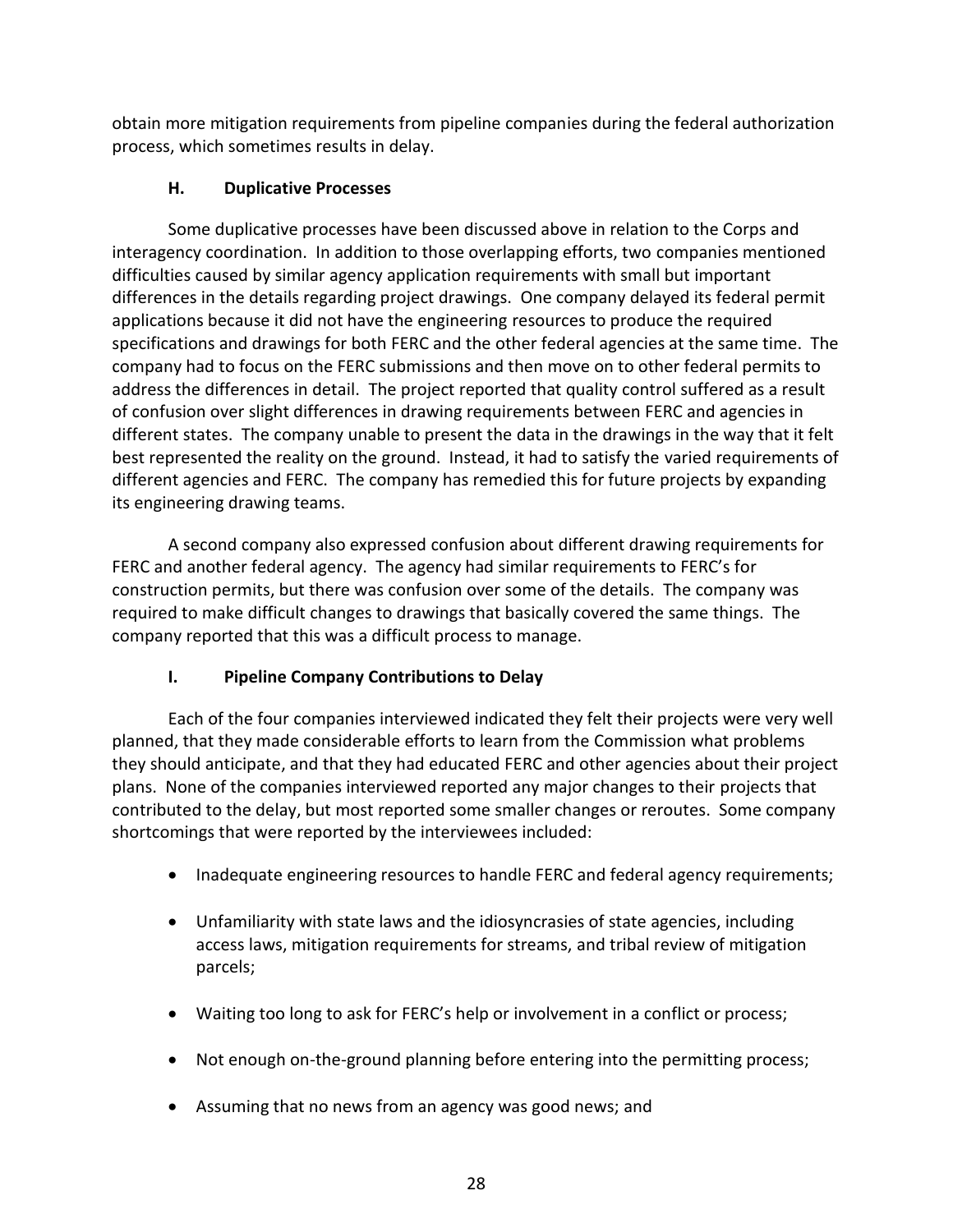Revising the pipeline project route, requiring resubmission of forms.

#### **IX. Implications of Delay**

 $\overline{a}$ 

While the survey did not ask respondents to quantify the costs of delay in the federal authorization process, such delay can have a significant financial impact on interstate natural gas pipeline companies. It can cause immense construction stand-by charges for pre-ordered equipment and construction crews and demobilization/remobilization costs for construction windows that are missed as a result of delay. It can push the construction period into the winter, when bad weather can slow construction, create safety concerns, and require additional manpower and other costly measures. Delay can also increase environmental disturbance and impact property owners and cause restoration challenges that must be addressed in the spring. In addition, it can result in substantial revenue losses for the pipeline company.

Delay in the construction of interstate natural gas pipelines can also have significant ramifications for other parties. Because transmission bottlenecks can create price differentials that directly affects natural gas consumers, a delay in construction extends the period during which consumers experience that price differential. Furthermore, construction delays can result in the loss of economic benefits to the community and construction jobs. Finally, delay in the construction of a pipeline can postpone millions of dollars of sales and use tax revenues to states and ad valorem taxes to local jurisdictions.

# **X. Options to Address Delay in the Federal Authorization Process**

In March 2012, President Obama recognized in Executive Order 13064 that, in the context of infrastructure projects,

> our Federal permitting and review processes must provide a transparent, consistent, and predictable path for both project sponsors and affected communities. They must ensure that agencies set and adhere to timelines and schedules for completion of reviews, set clear permitting performance goals, and track progress against those goals. They must encourage early collaboration among agencies, project sponsors, and affected stakeholders in order to incorporate and address their interests and minimize delays.<sup>75</sup>

This Presidential directive underscores the need to minimize or eliminate the causes of delay in the federal authorization of interstate natural gas pipeline projects. The following suggestions are intended to address one or more of the sources of delay identified in this report.

<sup>&</sup>lt;sup>75</sup> Executive Order 13604, Improving Performance of Federal Permitting and Review of Infrastructure Projects (March 22, 2012).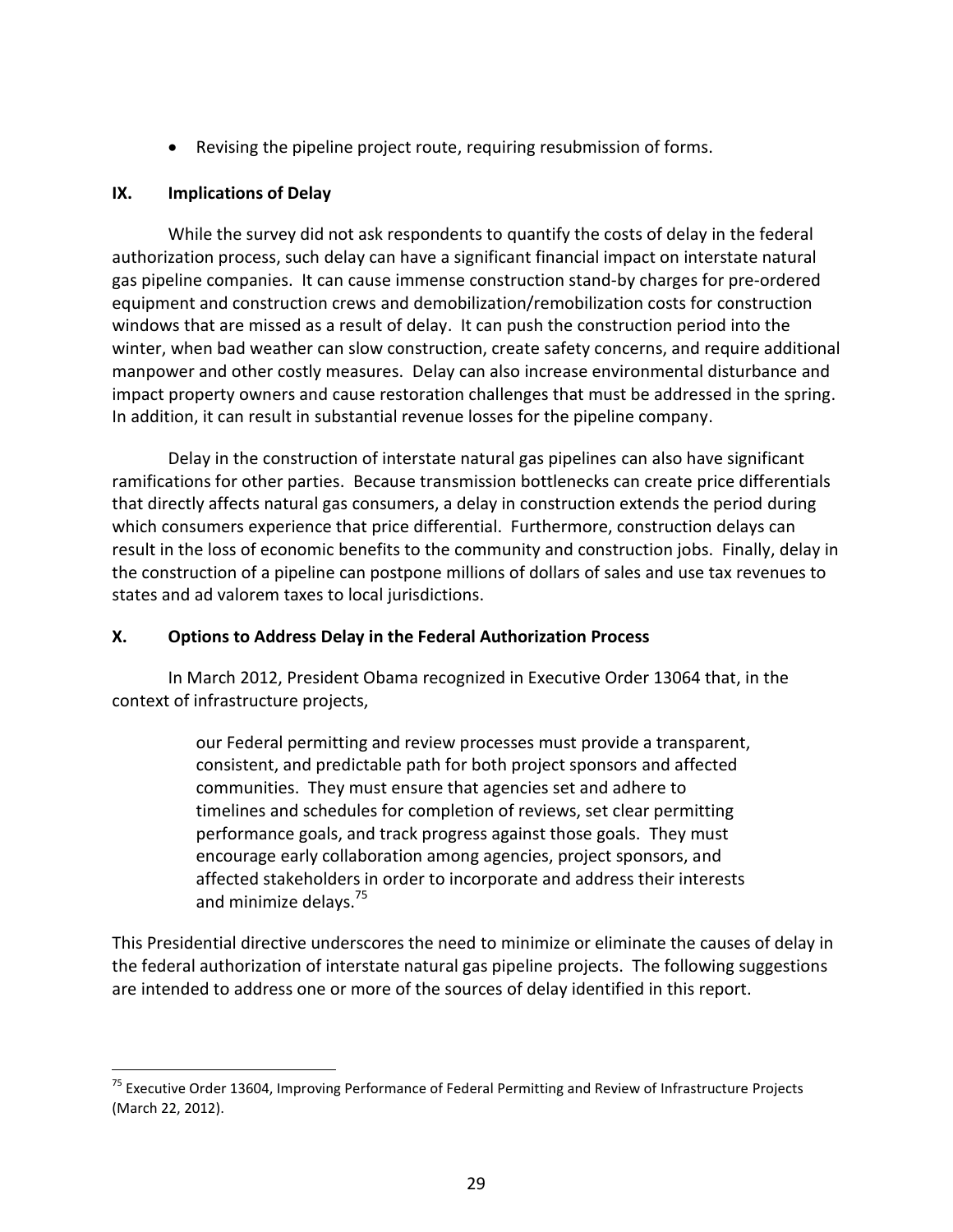#### **A. Legislative Options**

**Schedule Enforceability**. Perhaps the most commonly cited complaint in the survey and interviews was the lack of enforcement authority for the federal-authorization deadline, aside from applicant-initiated litigation in federal court. Congress has mandated that "[e]ach Federal and State agency considering an aspect of an application for Federal authorization *shall cooperate with the Commission and comply with the deadlines established by the Commission*."<sup>76</sup> However, this congressional directive lacks teeth because there are no repercussions if federal and state agencies do not comply with the deadline established by FERC. Filing a lawsuit is essentially futile because (1) the applicants want to maintain positive working relationships with the agencies for the proposed project and future projects; (2) the time and expense required for such a legal challenge generally outweigh any favorable ruling; and (3) filing a lawsuit virtually guarantees additional delay.

An option to resolve this issue is for Congress to revisit its 2005 amendments to the NGA to require (or at least authorize) FERC to take over issuance of a federal authorization that remains pending when the 90-day deadline expires. Alternatively, the pending authorization could be deemed granted when the deadline passes, unless the agency responsible for the authorization has obtained the concurrence from FERC and the applicant for an extension of the deadline. Until such enforcement options are available, the effectiveness of FERC outreach with the other agencies will be limited because other demands imposed on those agencies that have real consequences will take priority.

**Pre-Certificate Access**. The interviews revealed that the inability to access certain land to conduct biological or cultural resource surveys during the permitting process led to delays in obtaining the required authorizations. Currently, the NGA does not allow a pipeline company to force a landowner to allow access for such surveys until the company receives its certificate from FERC and can exercise the power of eminent domain. Congress could amend the NGA to grant interstate natural gas pipeline companies the right to access private property to conduct non-invasive surveys that are required during the federal authorization process.

**Eliminate MBTA Strict Liability**. Because no incidental take authorization can be obtained under the MBTA, the EPAct 2005 federal-authorization deadline has no impact on delays caused by negotiations with the USFWS for migratory bird conservation measures to minimize the likelihood of MBTA liability. The potential for strict criminal liability under the MBTA with no incidental take permit available results in numerous project planning difficulties, including risk-management and delay concerns. This conundrum could be eliminated if the courts universally recognized that the MBTA was not intended to criminalize incidental take that occurs during the implementation of otherwise lawful activities or if Congress amended the MBTA to state that position definitively.<sup>77</sup> Under that scenario, migratory bird conservation

 $76$  15 U.S.C. § 717n (emphasis added).

<sup>&</sup>lt;sup>77</sup> While the recent Memorandum of Understanding between FERC and the USFWS regarding Implementation of Executive Order 13186, "Responsibilities of Federal Agencies to Protect Migratory Birds" provides some sideboards to the consideration of migratory bird conservation issues during the federal authorization process, it neither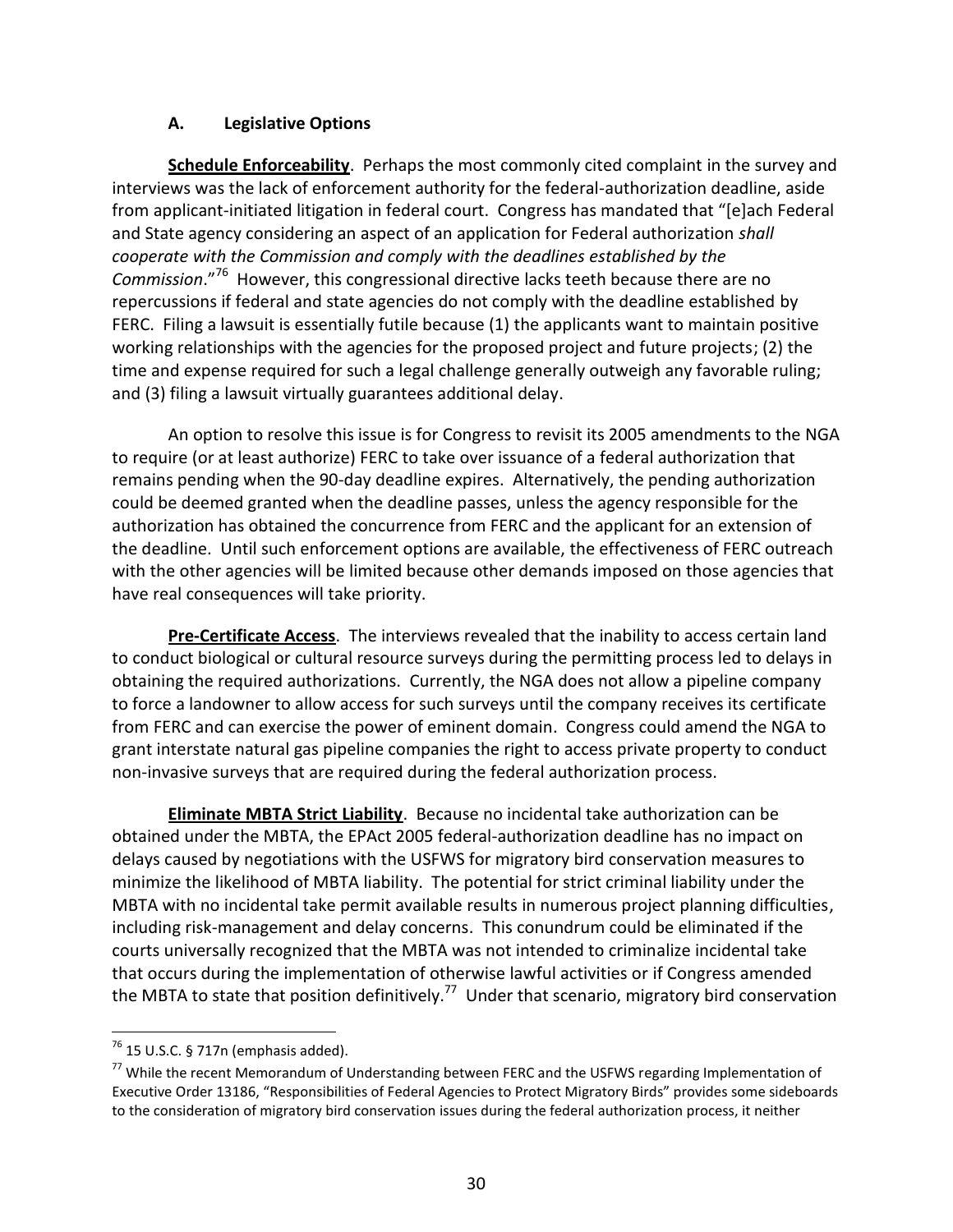measures would still be evaluated and imposed, as appropriate, as part of the NEPA and Commission approval process, but incidental take of migratory birds during the construction or operation of pipelines would not subject a project proponent to criminal liability.

**State-Authorization Deadline**. The EPAct 2005 fixed-timeline provision is directed solely at federal authorizations. Although technically preempted, interstate natural gas pipeline companies are required by FERC's policy to obtain numerous state-level permits. As demonstrated by the survey and interview results, these state-level permits can be the cause of delay. Congress could amend the federal authorization provision of the NGA to make it applicable to any authorization for an interstate natural gas pipeline, including state and local authorizations that are not pursuant to federal law.

# **B. Process Options**

**Greater FERC Involvement**. The survey and interview results indicate a strong industry desire for FERC to play a more assertive lead-agency role in shepherding a proposed project through the permitting process. As mentioned above, without real consequences for agency delay, the effectiveness of FERC outreach to the agencies will be limited by other pressures on those agencies. However, by adopting a policy of greater interaction and involvement with the permitting agencies (state and federal), the Commission could take a more proactive role so that the project proponent would not be solely responsible for resolving issues with those agencies. The FERC project manager could attend meetings with other agencies to educate them, attempt to resolve permitting issues, and ensure adherence to the 90-day deadline, when applicable. FERC has already conducted considerable outreach to agencies about EPAct 2005, and recently appointed a new interagency coordinator, which could prove useful in minimizing agency delays.

Another avenue to facilitate FERC's involvement would be to push for better compliance with the FERC regulation requiring federal agencies and state agencies acting pursuant to federal law to provide notice to FERC when they receive an application for a federal authorization.<sup>78</sup> This would raise FERC's awareness of the agencies involved and provide an opportunity early in the process for FERC to educate an agency about the 90-day deadline and statutory requirements for a timely authorization process.

**Use of Conditional Authorizations**. More than one project experienced a situation in which an agency withheld its authorization pending action by another agency. Delay could be minimized if each agency with jurisdiction over an infrastructure project adopted a policy of authorizing the project contingent upon completion of the other agency's process, (i.e., conditional authorizations), because that agency's authorization would automatically be effective once that other process was complete.

eliminates strict liability nor provides authorization to take migratory birds. Thus, it does little to alleviate liability concerns and potentials for delay.

<sup>78</sup> 18 C.F.R. § 385.2013.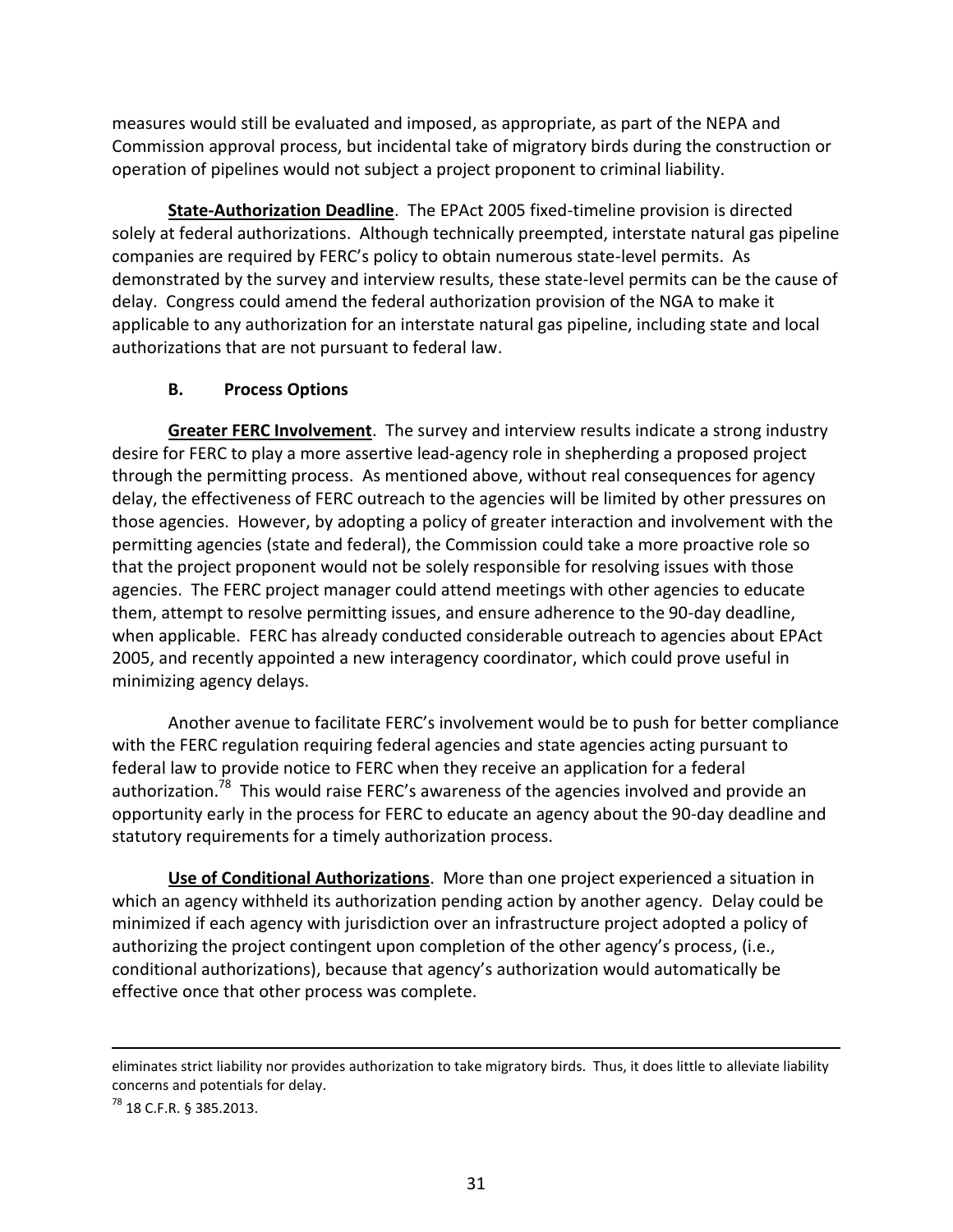**Education and Outreach**. It appears that agency awareness of the fixed-timeline provision of EPAct 2005 may be limited. Additional outreach by FERC early in the process to other agencies subject to the 90-day federal-authorization deadline could perhaps result in greater recognition of and adherence to the deadline.

**Linear-Facility Specialists**. Some of the delay in the pipeline permitting process was attributable to a lack of agency experience with linear facilities. One policy option to address this issue would be for each agency that may be involved with the authorization of linear projects to assign an agency official with considerable experience with such projects to be the main point of contact and project lead regardless of where that facility is being proposed. For instance, the Corps could have one or more national linear-facility coordinators who could oversee and guide each district office's consideration of a 404 permit for a proposed pipeline. The assigned linear-facility coordinator would be the ultimate decision-maker for the agency after obtaining the input of the agency officials in the offices affected by the proposed action. BLM's use of national project managers for linear facilities is a good example of how specialists can be used to oversee the permitting process. Still, BLM's program could be improved by providing the project managers with the ultimate decision-making authority for the right-ofway grant.

**Use of Third-Party Contractors**. The use of a third-party contractor funded by the applicant to prepare a NEPA analysis is a well-established approach for assisting federal agencies with their NEPA obligations. A similar concept could be employed for other agencies' evaluation of permit applications. The project applicant could fund a third-party contractor to review the information submitted to the agency with the permit application and recommend to the agency whether additional information is required or whether the application is complete and can be acted upon. The efforts of the third-party contractor would be solely under the direction of the agency with no involvement by the applicant other than funding. This approach could help alleviate some of the staffing issues identified as causes of delay in the permitting process.

**FERC Policy on Preemption**. Although this report focuses on the federal-authorization deadline provision of EPAct 2005, the survey results and interviews also identified causes of delay with state-level authorizations. State or local laws that regulate environmental issues over which FERC has authority are preempted by the NGA.<sup>79</sup> Nonetheless, as a matter of policy, FERC has "encouraged applicants to cooperate with state and local agencies with regard to the siting of pipeline facilities, environmental mitigation measures, and construction procedures." $^{80}$ As a result, FERC-regulated pipeline companies feel obligated to seek permits under state and

<sup>79</sup> *Northern Natural Gas Co. v. Iowa Utilities Board*, 377 F.3d 817, 823 (8th Cir. 2004) (citing *Nat'l Fuel Gas Supply Corp. v. Pub. Serv. Comm'n*, 894 F.2d 571, 579 (2d Cir. 1990) ("Because FERC has authority to consider environmental issues, states may not engage in concurrent site-specific environmental review.")); *but see Schneidewind v. ANR Pipeline Co*., 485 U.S. 293, 308 (1988) (providing that not every state law that has some indirect effect on FERC's authority is preempted).

<sup>80</sup> See *Northern Natural Gas Co.*, 377 F.3d at 823 (quoting *Maritimes & Northeast Pipeline*, L.L.C., 81 FERC ¶ 61,166 (1997)).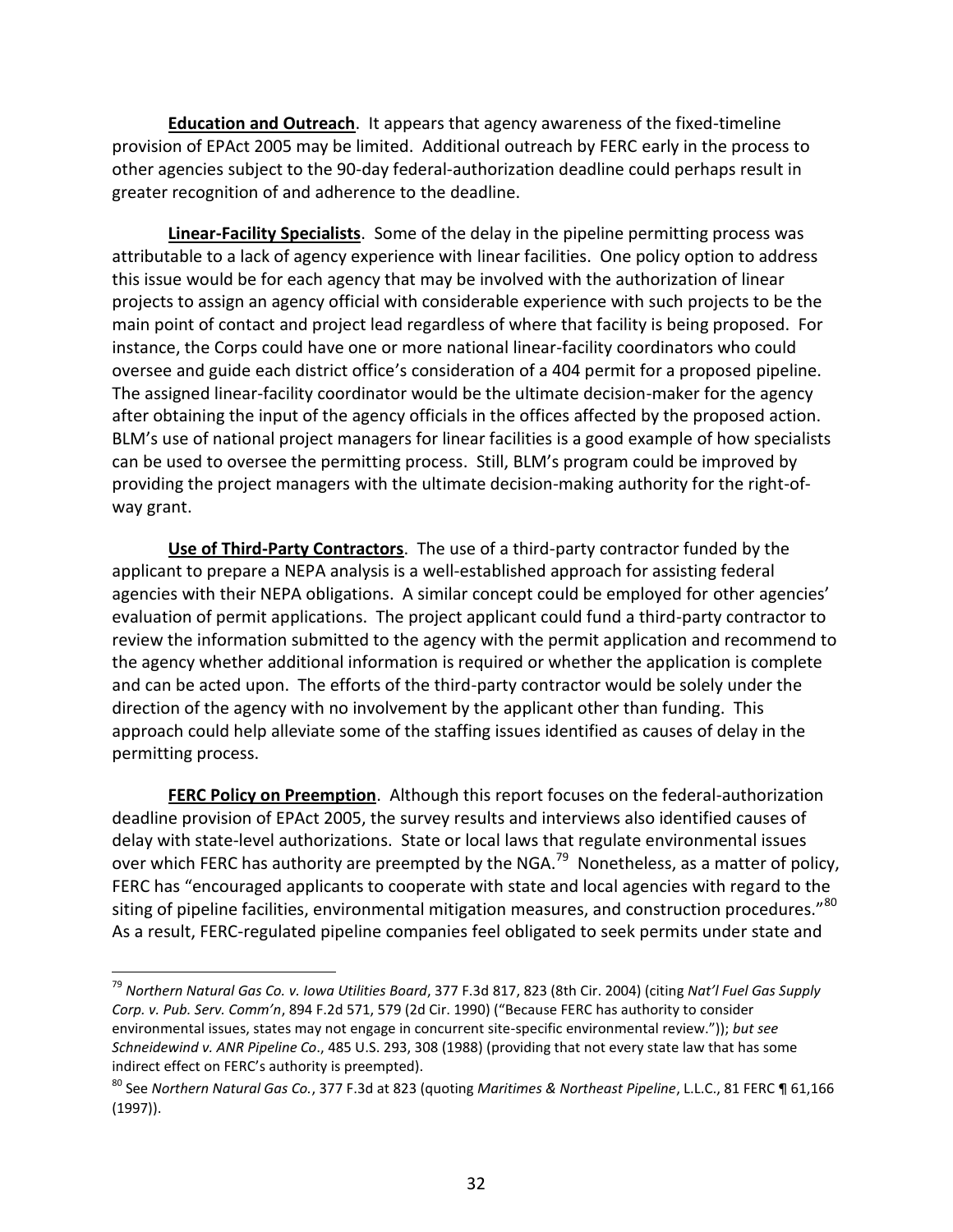local law. While FERC recognizes, consistent with U.S. Supreme Court precedent, that state and local agencies, through application of state and local laws, may not prohibit or unreasonably delay the construction of facilities approved by FERC,<sup>81</sup> small delays or additional processes are not uncommon. Although FERC's current policy of encouraging cooperation with state and local agencies makes diplomatic sense, if FERC revised its policy to recognize more explicitly and more forcefully that state and local laws that delay the construction of facilities approved by FERC are preempted by the NGA, pipeline companies likely would be able to avoid these delays in many cases.

# **C. Regulatory Options**

**Eliminate Duplicative Efforts**. The survey and interviews also identified issues with duplicative agency compliance efforts, especially in the context of ESA Section 7 consultation and NHPA Section 106 consultation. The logical solution for this issue is for other agencies with jurisdiction over an aspect of an interstate natural gas pipeline to update their regulations to recognize that FERC, as the lead agency, has the responsibility for satisfying those consultation requirements and that the federal authorizations can be issued conditioned on FERC's conclusion of those processes.

**Clearly Defined Application Requirements.** Several survey respondents indicated that agency requirements for applications were unclear or inconsistent. FERC and industry representatives could work with agencies to develop clear application requirements, provide guidance on common mistakes that result in applications being deemed incomplete, and follow-up with agencies, such as BLM, that have a pattern of designating applications incomplete.

**Agency-Specific EPAct 2005 Regulations**. As noted above, one reason suggested for some agencies' failure to adhere to the federal-authorization deadline is limited agency awareness of the requirements of EPAct 2005. Knowledge of and compliance with the deadline would be enhanced if agencies responsible for authorization of interstate natural gas pipelines issued regulations acknowledging the deadline and requiring compliance with it.

**Require Expedited NEPA Compliance**. In light of the President's recognition of the need to streamline federal permitting for infrastructure development, $82$  the Council on Environmental Quality could issue new rules requiring agencies to expedite the NEPA review for qualified national infrastructure projects. These rules would need to contain clear directives regarding the responsibilities and compliance metrics for the relevant agencies. This expedited NEPA review would increase the likelihood that other federal authorizations required for an interstate natural gas pipeline would be issued in time to meet the project's schedule.

 $\overline{a}$ <sup>81</sup> *See id.* (citing *Maritimes & Northeast Pipeline, L.L.C*., 80 FERC ¶ 61,136 (1997)); *Schneidewind*, 485 U.S. at 300 (providing that state law that conflicts with the federal regulatory scheme under the NGA is preempted).

<sup>82</sup> *See, e.g.,* Executive Order 13563, Improving Regulation and Regulatory Review (Jan. 18, 2011); Presidential Memorandum for the Heads of Executive Departments and Agencies on "Speeding Infrastructure Development Through More Efficient and Effective Permitting and Environmental Review" (Aug. 31, 2011).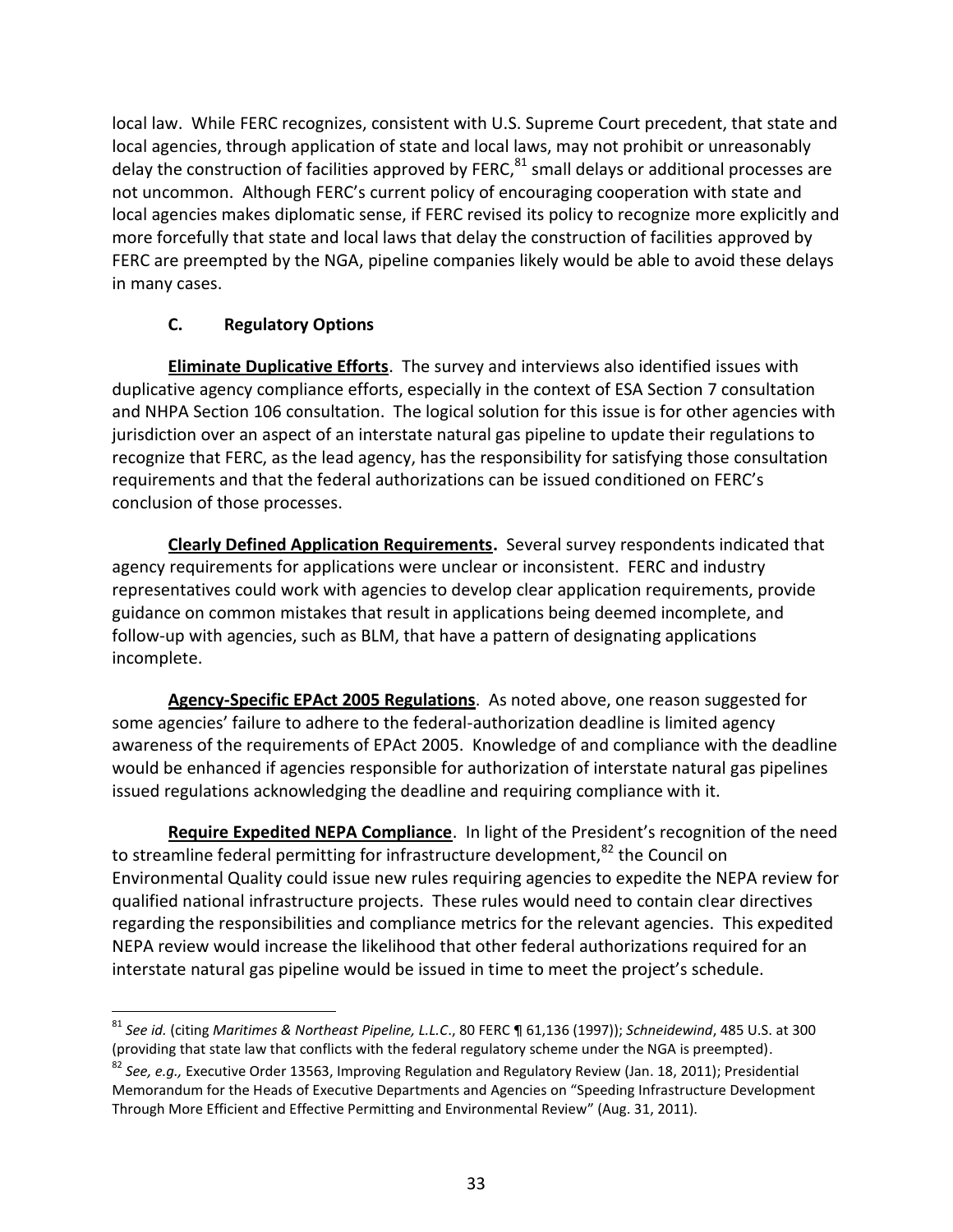#### **XI. Conclusion**

Congress enacted EPAct 2005 by strong majorities. One of the Act's significant purposes is to expedite the federal-authorization timeline for interstate natural gas pipelines. Unfortunately, the trend since EPAct 2005 is in the opposite direction – authorization delays have increased in both number and length. Consequently, EPAct 2005 has not lived up to its promise to reduce the time required to obtain necessary federal permits and further amendments to the Act may be the solution. While the federal authorization process is complex and involves a multitude of actors and issues, the industry survey and interviews verify that the process is not working as intended and that agencies are not meeting their legal obligations to issue authorizations by the FERC deadline. The legislative, process, and regulatory changes suggested in this report offer potential options for reversing the trend toward increased delay in the pipeline authorization process.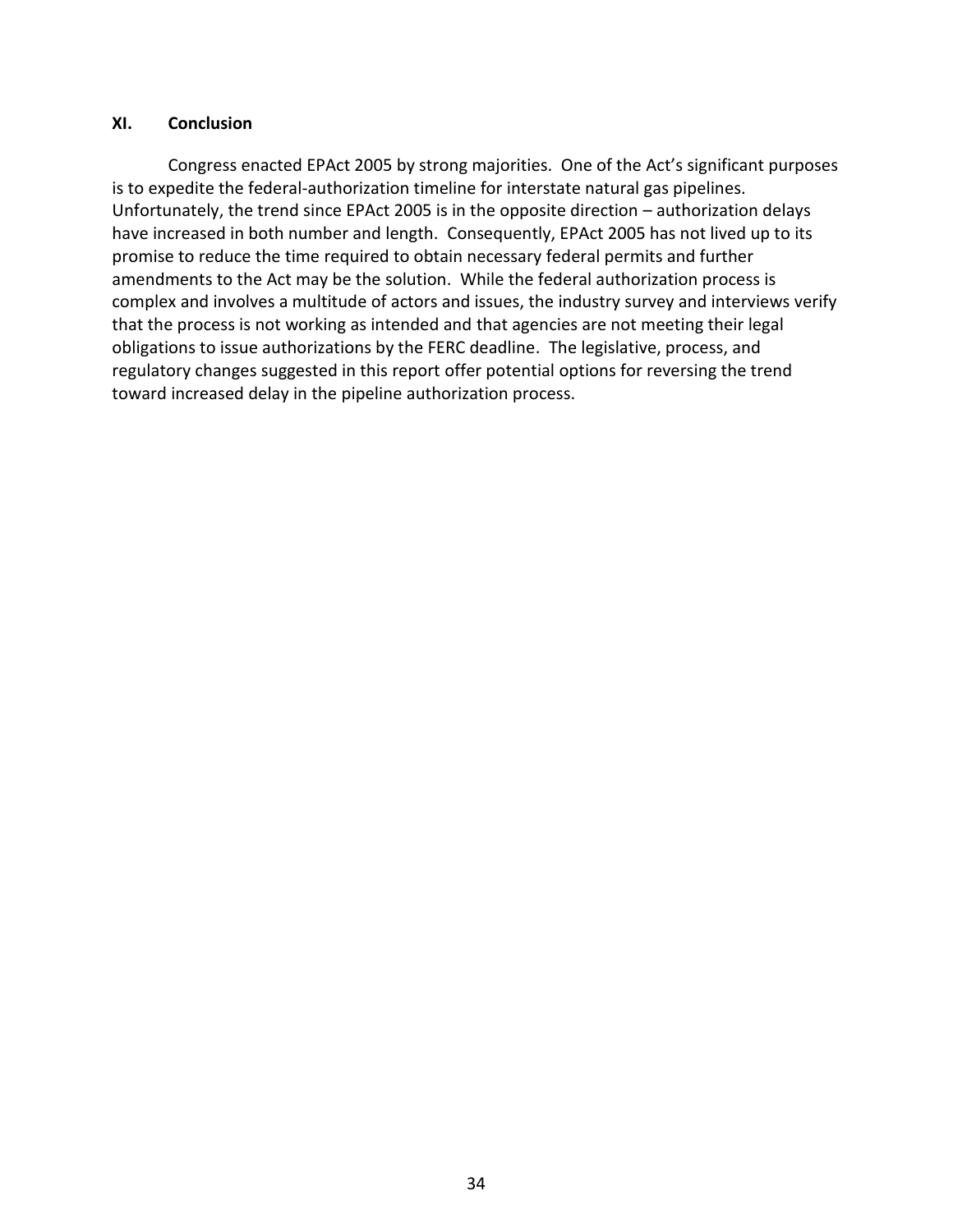# **Appendix I**

# **Computer-Based Survey Questionnaire**

- 1. Please list the name and FERC docket number for the project that you will be addressing in this survey.
- 2. FERC Certificate of Public Convenience and Necessity (CPCN) Application Process:

Traditional or Pre-filing?

- 3. Were pre-filing meetings held with FERC staff?
- 4. Other Federal Authorizations Scheduling:
	- Were these federal agency authorizations needed?
	- Date of filing for agency authorization in comparison to CPCN application
	- Was a desired schedule submitted with filing to agency?
	- Did agency indicate it could meet the desired schedule?
	- Were pre-filing meetings held with agency before filing?
	- How long before filing were pre-filing meetings held?

| BLM Right-of-Way Grant - Mineral Leasing Act          |
|-------------------------------------------------------|
| Army Corps of Engineers 404 Permit                    |
| Army Corps of Engineers Rivers and Harbor Permit      |
| <b>ESA Section 7 Consultation</b>                     |
| NHPA Section 106 Consultation                         |
| Forest Service Special Use Permit                     |
| Coastal Zone Management Act Consistency Determination |

- 5. Please list any other federal authorizations that were needed.
- 6. Other Federal Authorizations Completeness:
	- Was filing deemed complete after initial submittal?
	- How long after submittal was filing deemed completed?
	- Did agency request additional information to complete filing?
	- How long after original filing did agency request additional information?
	- How long did it take to respond to agency request for additional information?
	- Was additional follow-up information requested to complete filing?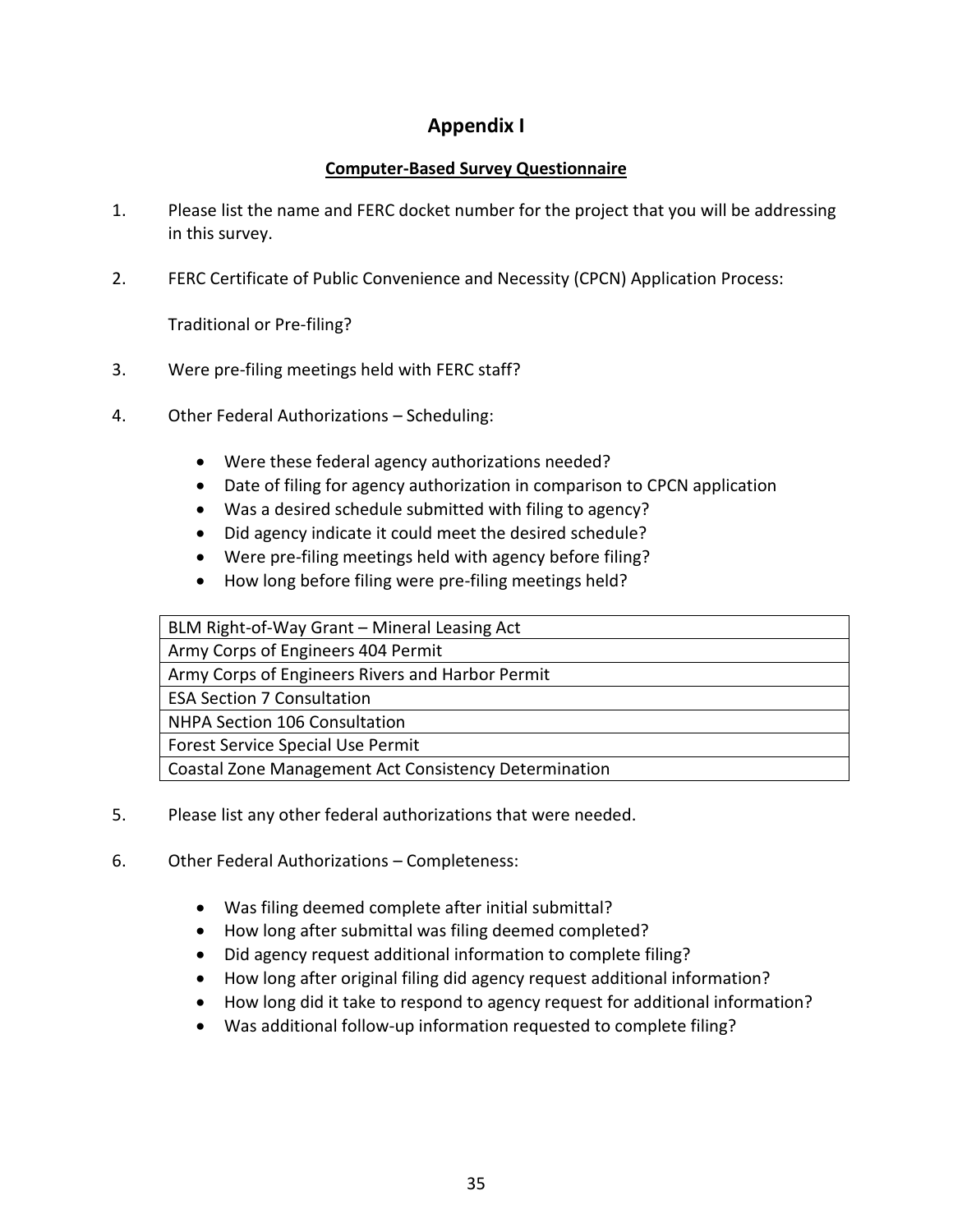| BLM Right-of-Way Grant - Mineral Leasing Act          |
|-------------------------------------------------------|
| Army Corps of Engineers 404 Permit                    |
| Army Corps of Engineers Rivers and Harbor Permit      |
| <b>ESA Section 7 Consultation</b>                     |
| NHPA Section 106 Consultation                         |
| <b>Forest Service Special Use Permit</b>              |
| Coastal Zone Management Act Consistency Determination |

- 7. If a federal agency requested additional information after you submitted an application, please identify the type(s) of additional information requested:
- 8. Other Federal Authorizations FERC Deadline:
	- Please indicate the amount of delay in obtaining agency authorization.
	- Was agency authorization received within 90 days of the issuance of FERC's final EA/EIS (or by the alternate deadline established by law)?
	- If FERC applied an alternate deadline, what was the length of that deadline?
	- How long after the federal authorization deadline was each agency authorization received?

| BLM Right-of-Way Grant - Mineral Leasing Act          |
|-------------------------------------------------------|
| Army Corps of Engineers 404 Permit                    |
| Army Corps of Engineers Rivers and Harbor Permit      |
| <b>ESA Section 7 Consultation</b>                     |
| NHPA Section 106 Consultation                         |
| Forest Service Special Use Permit                     |
| Coastal Zone Management Act Consistency Determination |
|                                                       |

- 9. For those federal agency authorizations that were not issued within 90 days of the issuance of FERC's Final EA/EIS (or by the alternate deadline established by law), please explain what caused the delay.
- 10. What approach would you recommend to a future applicant for those federal agency authorizations mentioned in your response to Question 9 to avoid and/or minimize delay?
- 11. What recommendations would you provide to those federal agencies mentioned in your response to Questions 9 and 10 to avoid and/or minimize delay in the future?
- 12. EPAct 2005 provides a process for applicants to pursue remedies in the United States Court of Appeals for the District of Columbia for federal agency delay for pipeline projects that require a CPCN. For projects proposed after EPAct 2005 was passed, did you pursue such remedies for federal agency delay on your project? (Yes or No)